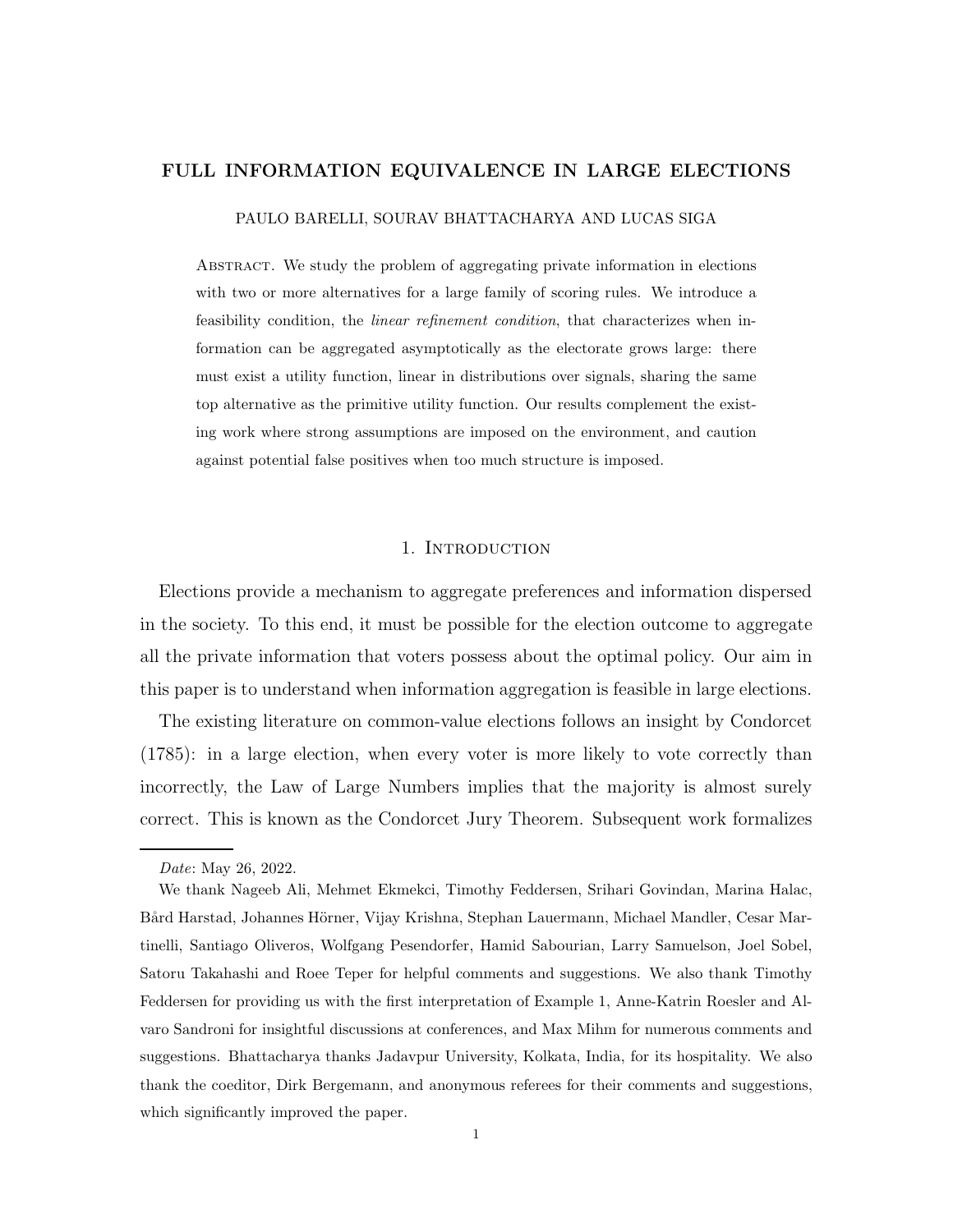Condorcet's insight in a game-theoretic framework where voters draw i.i.d. signals conditional on an unobservable state. Due to challenges in characterizing equilibria, the literature has restricted attention to settings with a number of simplifying assumptions. The most common approach is to focus on environments with two states and two alternatives (e.g., Austen-Smith and Banks, 1996; Myerson, 1998; Wit, 1998; Duggan and Martinelli, 2001; McMurray, 2013). An alternative approach focuses on environments with many states, two alternatives, and conditionally i.i.d. signals satisfying the Monotone Likelihood Ratio Property (MLRP) (e.g., Feddersen and Pesendorfer, 1997; McMurray, 2017). It is not clear, however, whether the insights developed in this literature extend to more general information environments, or elections with more than two alternatives.

We address this question in a model where a large population of voters chooses an alternative from a finite set of possibilities under plurality rule (which we extend to general scoring rules in Section 5.1). The common preference of the voters depends on the realization of an unobservable state.<sup>1</sup> Conditional on the state, every voter receives an i.i.d. signal and votes. Instead of focusing on limiting properties of a specific equilibrium construction, as in the existing literature, we first focus on the issue of feasibility. We provide necessary and sufficient conditions for the existence of a strategy profile that satisfies Full Information Equivalence (FIE): a strategy profile where the alternative chosen by a large electorate is the same alternative that would be chosen if all the information was public. We then draw on an insight from McLennan (1998) on voting with common interests to conclude that if FIE is feasible, it is also achievable in some equilibrium. Thus, we identify the environments where FIE is an equilibrium property of the voting mechanism.

All payoff-relevant aspects of the unobservable state are captured by the distribution of signals, unique to each state. Thus, the utility of an alternative can be viewed as a function of the distributions of signals. Additionally, the law of large numbers

<sup>&</sup>lt;sup>1</sup>In contrasts with the standard assumption of one state per alternative, a key element in our approach is that an alternative may be best in multiple states, provided that each of these different states lead to distinct distributions of private signals. For instance, a candidate may be best when inequality is the main concern but also in a situation where immigration is the main issue; whereas a different candidate may be best when the main concern is a looming recession or a war.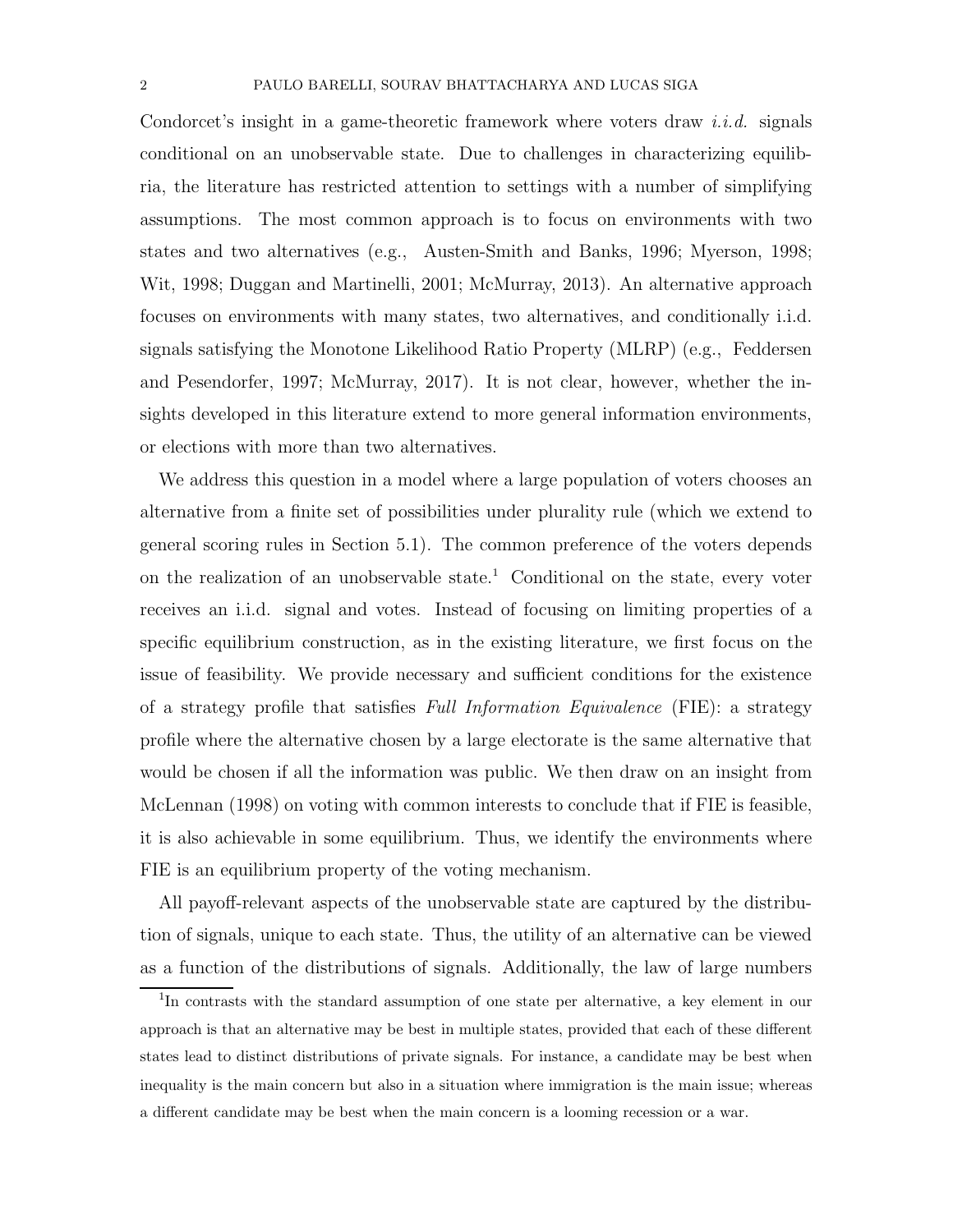implies that a strategy profile generates vote shares for each alternative that vary linearly with the distributions of signals. As a consequence, feasibility of FIE boils down to whether the top alternatives from the primitive utility function,  $u$ , agree with the top alternatives of a function that is linear in distributions of signals. More formally, we show that FIE can be achieved if and only if the following linear refinement condition is satisfied: there exists a utility function  $v$  that (i) is linear in distributions<sup>2</sup> and (ii) whose top alternatives are necessarily top alternatives of  $u$ .

Our main result identifies the key limitation of the voting mechanism for aggregating information: the linearity requirement is an impediment to FIE. For instance, in the case with two candidates and two signals, if the preference of the voters depends on the political inclination of the candidates on a liberal/conservative one-dimensional scale and a higher probability of one signal indicates that a particular candidate is relatively more conservative, then the environment allows FIE. In such case, the voters' utility function is compatible with a monotone linear utility, so the linear refinement condition holds. On the other hand, if the voters' utility function depends on whether that candidate is relatively more moderate or extreme, while signals only convey information about whether candidates lean left or right, then signals cannot be classified as each favoring one candidate. In this case, there is no linear utility whose top choices match the preference of the voters and, as a consequence, FIE fails (see Example 1 in Section 3.1).

We also provide a geometric characterization of the linear refinement condition in Proposition 1. We show that the linear refinement condition is equivalent to the existence of a family of hyperplanes on the simplex of distributions of signals satisfying three conditions. The first is a separating condition specifying that for every two alternatives there is a hyperplane separating distributions where one alternative is best from distributions where the other alternative is best. The second is a consistency condition between any three alternatives specifying that the three separating hyperplanes intersect, and their upper half spaces point in a direction that prevents violations of transitivity. The third requires that no two hyperplanes coincide with

<sup>&</sup>lt;sup>2</sup>For each alternative a,  $v(a,\mu) = b^a \cdot \mu$ , where  $b^a$  is a vector of coefficients and  $\mu$  is the distribution of signals.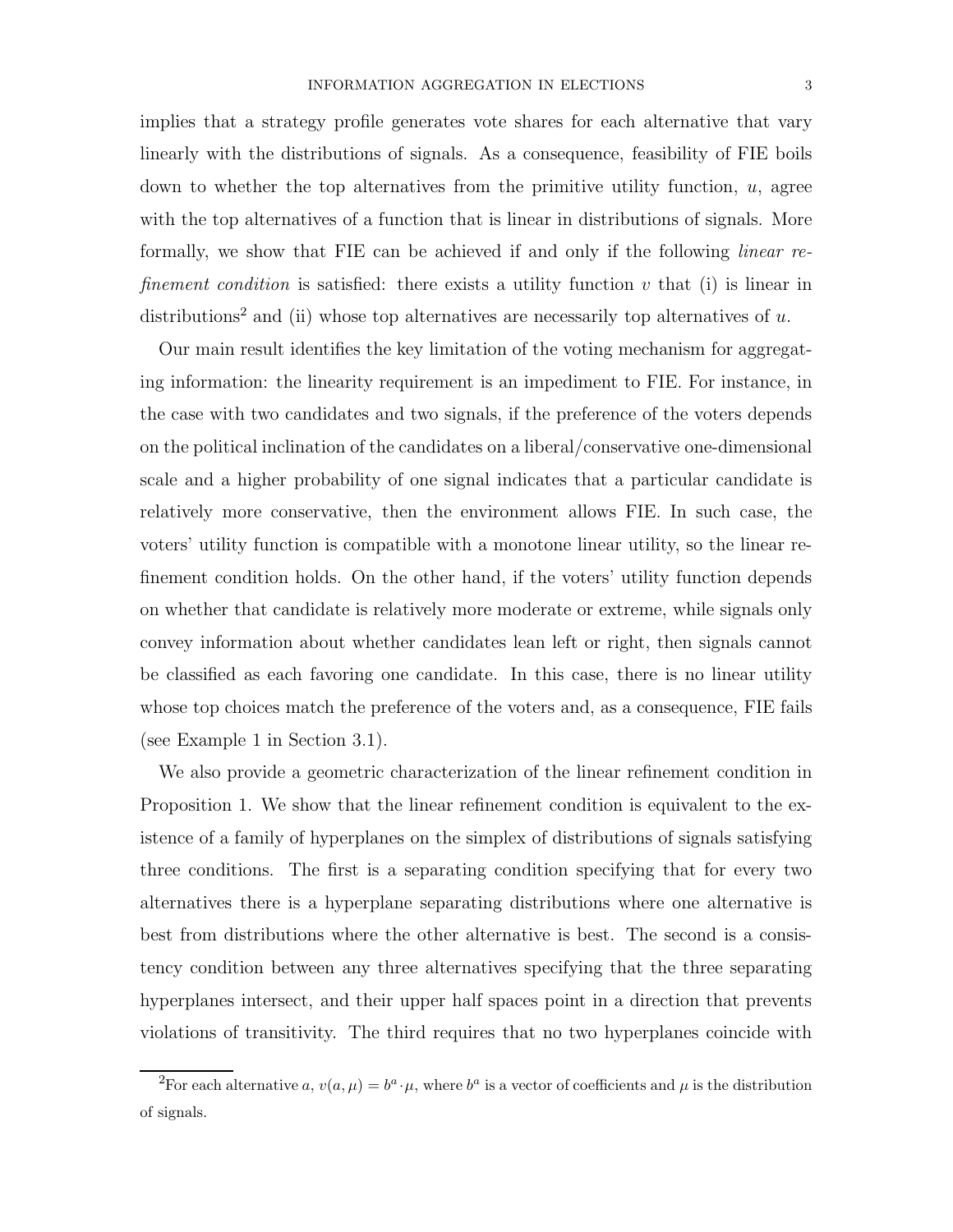one another. The take-away is that FIE is feasible if and only if the simplex can be partitioned into regions with linear boundaries satisfying a certain consistency requirement, with each alternative being the best for states in one and only one of the elements of the partition (see Figures 2 and 3 for illustrations.) This geometric approach provides an additional tool for identifying environments where FIE is not feasible. For instance, consider a standard spatial model of political competition between an alternative and a status quo. Within our framework, the simplex of distributions acts as the multi-dimensional policy space. With standard euclidean preferences with a bliss point and three signals, the simplex is partitioned into two regions: a circle around the bliss point and its complement, where the alternative is best for states inside the circle and the status quo is best for states outside of the circle. Clearly, this environment violates the geometric characterization and hence FIE is not feasible.

Overall, our results identify a broad class of environments where FIE fails, but also show that FIE is satisfied under more general conditions than those of the prior literature. We relate our results to the literature in several directions. First, generalizing previous findings to multiple alternatives, we show that FIE is always achievable when there is a one-to-one mapping between alternatives and states (Proposition 2). However, such result may well lead to false positives when the modeler assigns one state for each alternative (by coalescing multiple states where the alternative is best into a single aggregate state): with more states than alternatives, many environments do not allow FIE. Second, we connect our linear refinement condition to the MLRP, by establishing that the betweenness property identified in Siga and Mihm (2021) for an auction, is sufficient, but not necessary, for the linear refinement condition. As Siga and Mihm establish that the betweenness property is strictly weaker than the MLRP, our linear refinement generalizes the conditions in the literature. Moreover, since the betweenness property holds generically with more signals than states, the linear refinement condition does as well (Proposition  $3(a)$ ). On the other end, we establish conditions for robust failure of FIE in Proposition 3(b) for sufficiently large number of states relative to the signals and alternatives. Finally, Proposition  $3(c)$ establishes that FIE fails robustly when we do not restrict the number of states.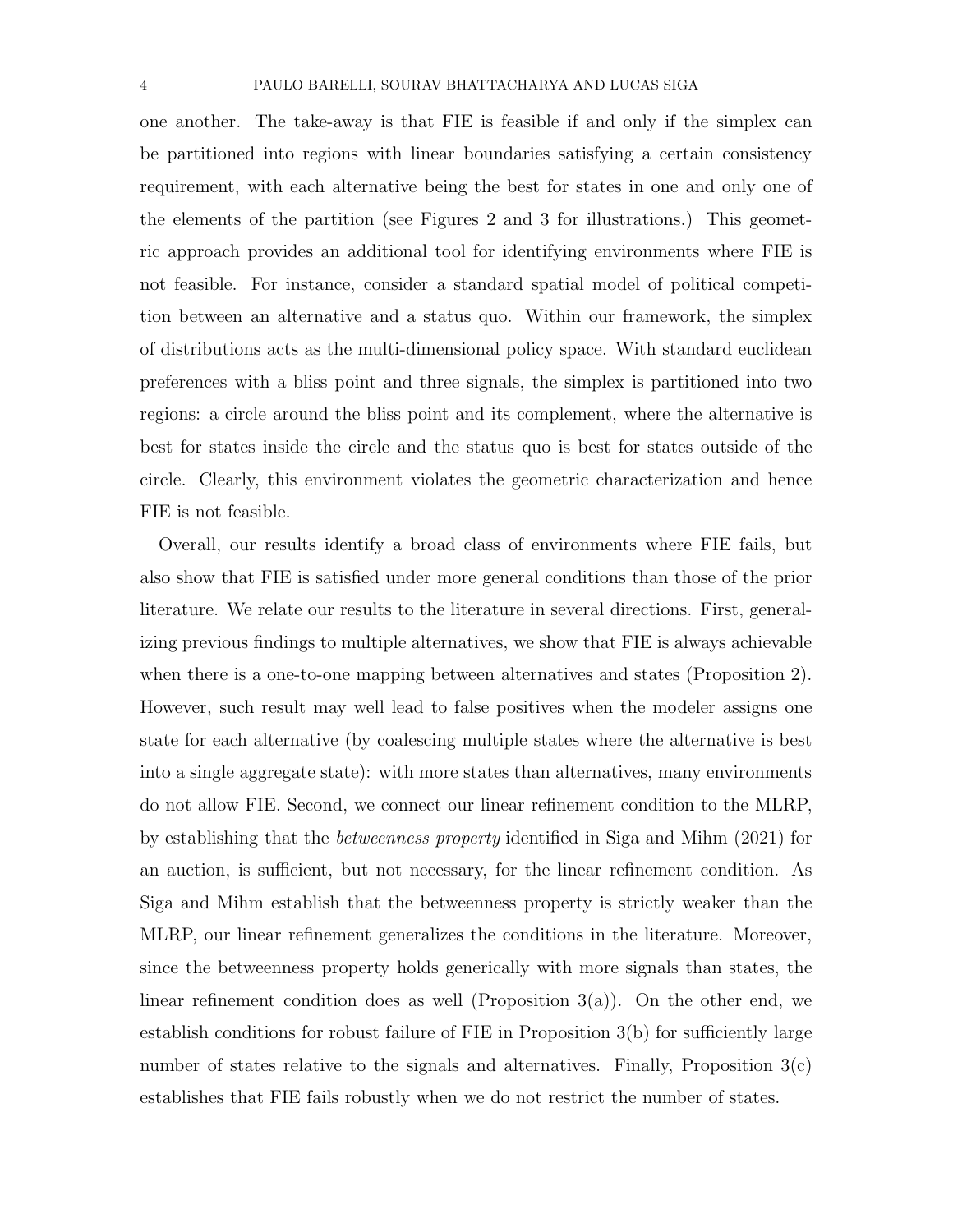Lastly, we show that our results generalize in several directions. We introduce a large class of voting rules (including supermajority, approval voting, storable votes, etc.) and show that if there exists a profile of strategies that satisfies FIE in any voting rule of this class, there exists also a profile of strategies that satisfies FIE under plurality, and conversely. As such, the restrictions we identify on FIE for plurality rule also apply to many other popular voting mechanisms. Second, we show that our feasibility results also extend to non common-value environments, where voters have heterogeneous preferences. While feasibility of FIE is not generally sufficient for existence of an equilibrium strategy satisfying FIE with heterogeneous preferences, the restrictions on information aggregation in common-value environments apply well beyond the common-value setting. Finally, we extend our analysis to environments with infinitely many signals.

# 1.1. Related Literature.

Our paper extends the existing body of work on information aggregation in several ways. An important literature has shown that information is aggregated in all equilibrium sequences by assuming binary states (e.g., Austen-Smith and Banks, 1996; Myerson, 1998; Wit, 1998; Duggan and Martinelli, 2001), or information structures satisfying MLRP (e.g., Feddersen and Pesendorfer, 1997; McMurray, 2017). Chakraborty and Ghosh (2003) show that with binary states and finite signals, any voting threshold rule satisfies FIE in some equilibrium. An implication of our findings is that such coalescing of states and monotonicity assumptions are not innocuous.

Another strand of literature identifies sources of aggregation failures. This includes unanimity rules (Feddersen and Pesendorfer, 1998), alternative voters motivations (e.g., Razin, 2003; Callander, 2008), information acquisition costs (Persico, 2004; Martinelli, 2006), costs of voting (Krishna and Morgan, 2012), aggregate uncertainty (Feddersen and Pesendorfer, 1997), state-dependent size of electorate Ekmekci and Lauermann (2020), and so forth. Our work highlights that complexity of the information structure may itself be a barrier to information aggregation.

A number of papers show existence of equilibrium strategies where information aggregation fail in non-common value environments (e.g., Acharya, 2016; Ali et al.,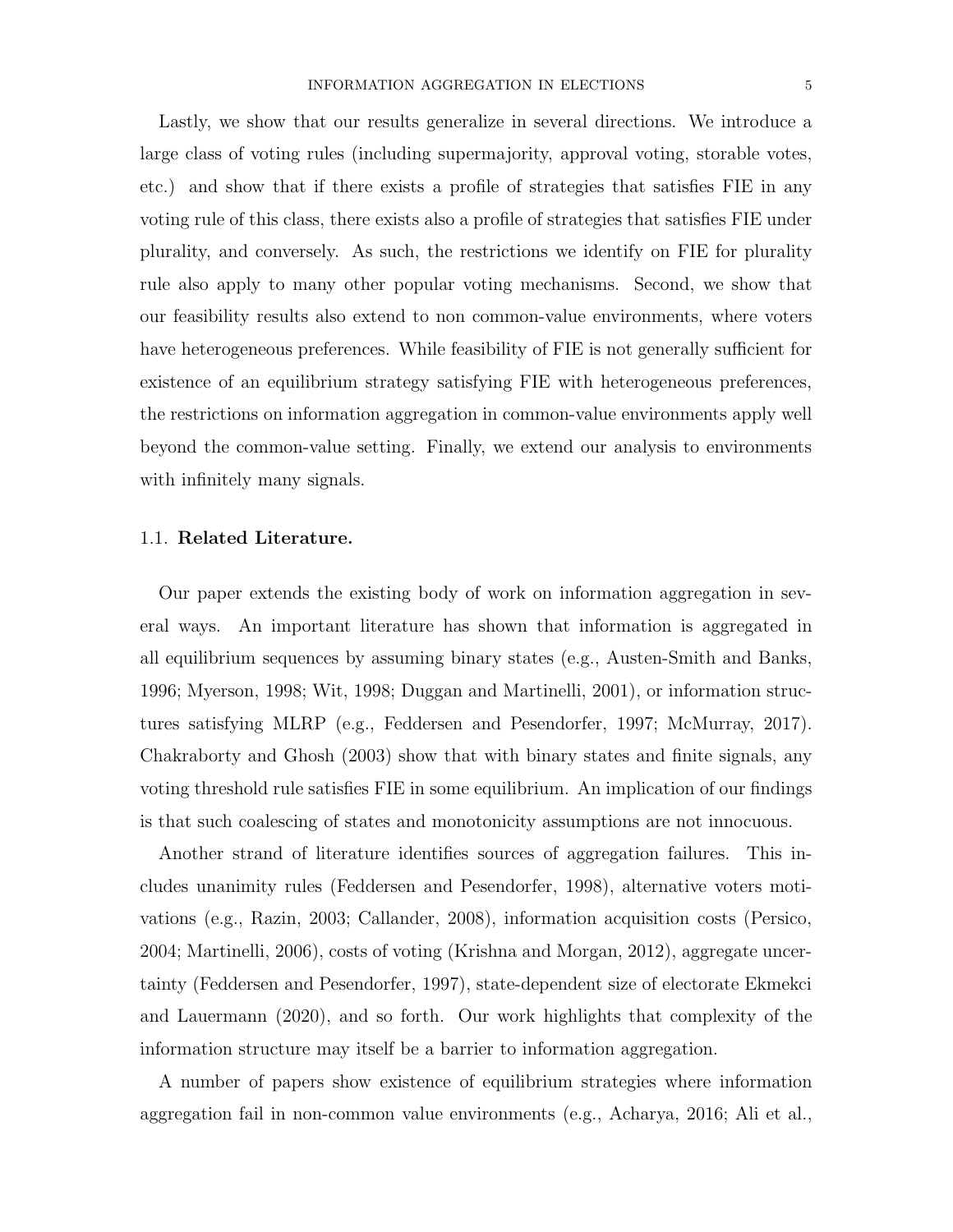2019; Bhattacharya, 2013, 2018; Kim and Fey, 2007). The typical approach is to exploit local properties of the vote-share function to construct inefficient equilibria. Ekmekci and Lauermann (2022) show that both efficient and inefficient equilibria coexist if the electorate size varies across the two states. While these papers have an analogous message, we provide a stronger result of failure of FIE: the failure is that of feasibility rather than that of voters coordination due to pivotal inference and/or the presence of aggregate uncertainty. Indeed, there is no advantage to abandoning gametheoretic models with hyper-rational voters to aggregate information: in particular, in environments that fail FIE, aggregation would not be possible even if voters could commit in advance to arbitrary strategy profiles. In contrast, ours is a feasibility result: in environments that allow FIE, there may well exist equilibria that do not aggregate information.

Mandler (2012) constructs inefficient equilibria in a common-value election by introducing aggregate uncertainty. In particular, conditional on a distribution of signals, there is an unobservable random variable that determines the best alternative which does not vanish as the population grows (see also Feddersen and Pesendorfer (1997), Section 6). There is no such aggregate uncertainty in our model and, in addition, by integrating out the aggregate uncertainty, the inefficient equilibria in Mandler's correspond to environments where FIE is not feasible in our setting. We elaborate further after Example 1 in Section 3.1.

A related question is whether communication is useful to produce the correct outcomes. In common-value environments, there is a clear incentive to share information. The common-value environments where we show that FIE fails are precisely those environments where deliberation is necessary to improve outcomes. One interpretation of Coughlan (2000) is that deliberation has a role only when there is preference diversity among voters. We, on the other hand, establish that it can also have a role under common preferences.

There is a growing literature on informational efficiency for different scoring rules. Martinelli (2002) provides necessary and sufficient conditions under unanimity for no incorrect convictions in a large population. Another strand of literature focuses on approval voting with three alternatives: Goertz and Maniquet (2011) and Bouton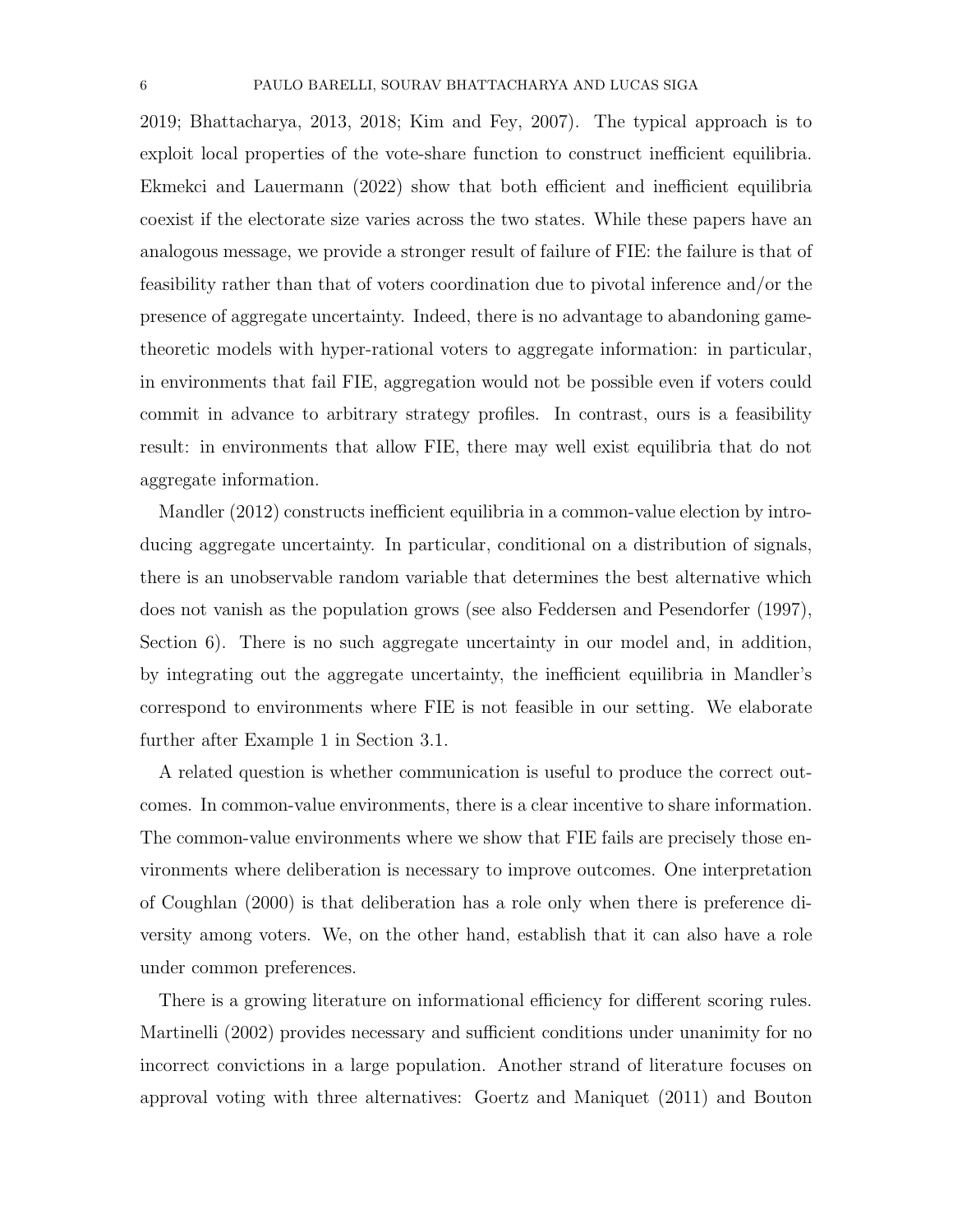and Castanheira (2012) focus on non-common-values components, Ahn and Oliveros (2016) present a common-value environment and show that approval voting performs weakly better than other scoring rules. We show that plurality performs as well as all other scoring rules in a large population.

In parallel to the literature in elections, a large literature in auctions draws related insights. In particular, much like in Feddersen and Pesendorfer (1997), Pesendorfer and Swinkels (1997) observe that expected values (in pivotal events) are monotone in signals when signals satisfy the MLRP and strategies are monotone in signals. The similarities are somehow surprising given obvious differences in the mechanisms, incentives, and outcomes. Closest to ours is Siga and Mihm (2021) (SM), who characterize information structures that permit fully informative equilibria in large commonvalue auctions and allows us to contrast the consequences of the differences in the models. In the auction mechanism, individual actions (i.e., bids) are aggregated into a final outcome—the price—which is given by a specific quantile of the bids, and information is aggregated if the price reveals the value in every state. By contrast, in the voting mechanism, individual actions (i.e., votes) are aggregated into a final outcome—the chosen alternative—which is given by the mode of the votes, and information is aggregated if the chosen alternative reveals the best alternative in every state. These differences, especially the difference in the relevant statistic (quantile vs. mode), lead to a different characterization of information aggregation in the two models.<sup>3</sup> Under an appropriate mapping between the voting and auction models, our linear refinement condition nests the betweenness condition in the auction environment. The betweenness condition implies the existence of a linear refinement, whereas it is simple to construct examples (e.g. Figures  $2(A)$  and  $3(B)$ ) of environments that violate betweenness but satisfy the linear refinement condition, and thus allow FIE.

 $3$ There is also a significant difference in the incentives in the voting and the auction environment. Even with common values, the bidders in an auction always have private interests. As a result, feasibility is not sufficient for equilibrium in a common value auction. By contrast, with common values, voting is a problem of common interests. As a result, as we show in Section 4, any voting outcome that is feasible can be realized as an equilibrium.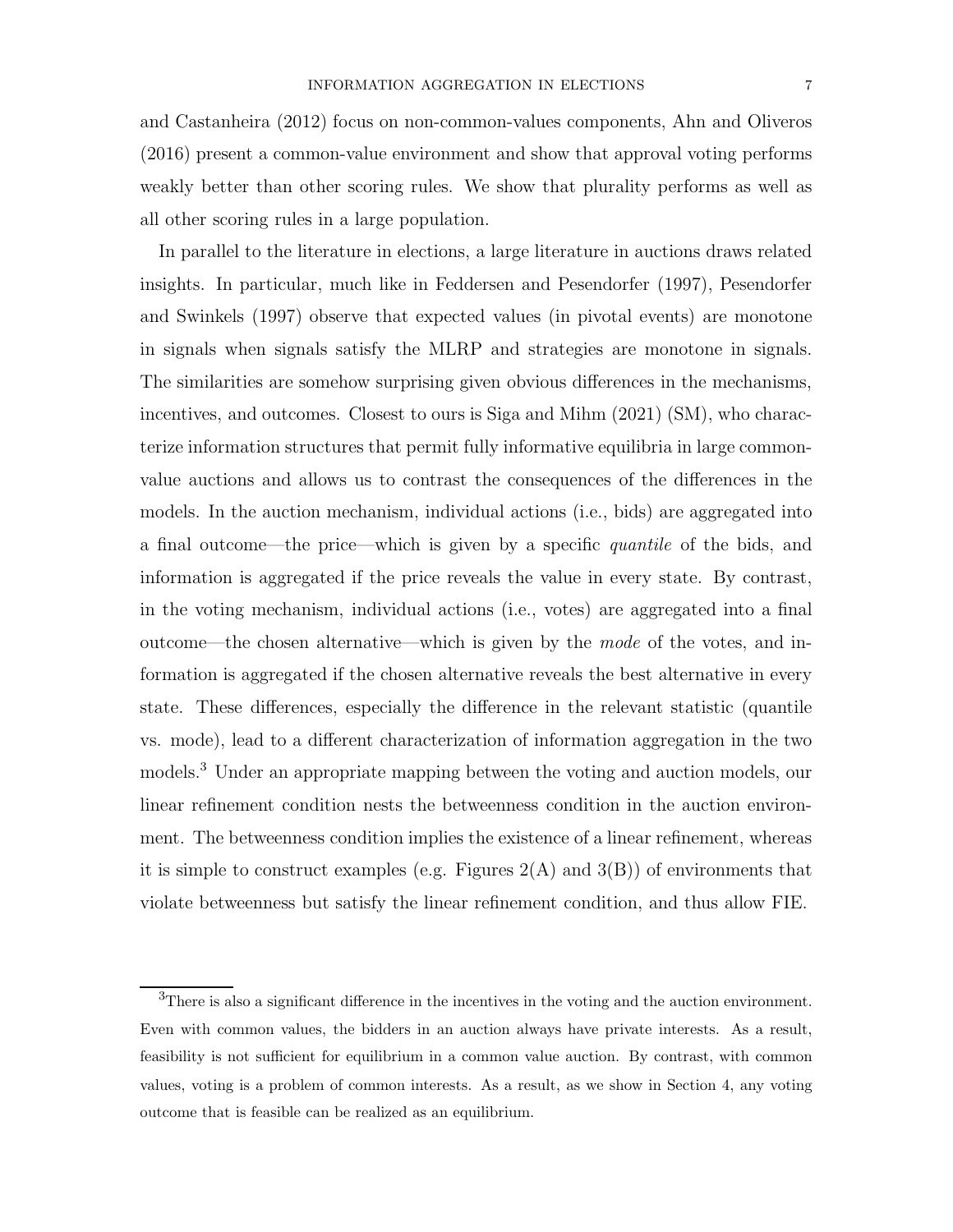#### 2. MODEL

We consider an electorate with  $n > 1$  voters choosing from a finite set A of alternatives, under plurality voting: each voter casts a vote for one of the alternatives, and the alternative with most votes wins the election. Ties are broken randomly.

Voters have the same utility over alternatives, which depends on a common and unknown state. Before voting, each voter independently receives a private signal from a finite set  $S^4$ . Signals are drawn from a state-dependent distribution. The state therefore impacts voters in two ways: (i) it determines the utility from each of the alternatives and, (ii) it determines the distribution over signals. We assume that each state generates a different distribution over signals and, to simplify notation, we directly identify a state with the distribution over signals that it generates. As such, a state is described by a distribution  $\mu \in M \subset \Delta(S)$ , where  $\Delta(S)$  is the simplex over S. Voters have a common prior  $\lambda$  with supp  $\lambda = M$ .<sup>5</sup> The common utility is represented by  $u \in \mathcal{U}$  where  $\mathcal{U}$  is the set of all bounded and measurable functions from  $A \times M$  to R. For a function  $u \in \mathcal{U}$ , let  $\alpha_u(\mu) \equiv \arg \max_{a \in A} u(a, \mu)$ . Throughout the paper, we use a.s. for a property that holds on a set of states of  $\lambda$ -measure one, and for a given set X, we use |X| to denote the cardinality of X. For a fixed number of signals and alternatives, the pair  $\{u, \lambda\}$  defines an environment.

To simplify exposition, we focus on symmetric strategies for now. In Section 4 we show how our analysis extends to asymmetric strategies. A mixed strategy  $\sigma$ :  $S \times A \to [0,1],$  with  $\sum_{a \in A} \sigma(s,a) = 1$  for all  $s \in S$ , specifies, for each signal, a probability distribution over alternatives. That is,  $\sigma(s, a)$  is the probability of voting for alternative a upon obtaining signal s. For  $a \in A$  we also use the notation  $\sigma^a(s) \equiv \sigma(s, a)$ , and  $\sigma^a \in [0, 1]^{|\mathcal{S}|}$  in its vector form, whenever convenient.

Our interest is whether one of the best alternatives is chosen by a sufficiently large electorate. Given a state  $\mu$  and strategy profile  $\sigma$ , the strong law of large numbers

<sup>&</sup>lt;sup>4</sup>We extend our analysis to allow S infinite in Section 5.3.

 $5As S$  is finite, the simplex  $\Delta(S)$  belongs to a  $|S|-1$  dimensional affine subspace of  $\mathbb{R}^{|S|}$ . It inherits the subspace topology of  $\mathbb{R}^{|S|}$  with its standard Euclidean topology. The prior  $\lambda$  is a probability measure on the resulting Borel sigma-algebra on  $\Delta(S)$ , and its support, supp  $\lambda$ , is the smallest closed set  $F \subset \Delta(S)$  such that  $\lambda(F) = 1$ .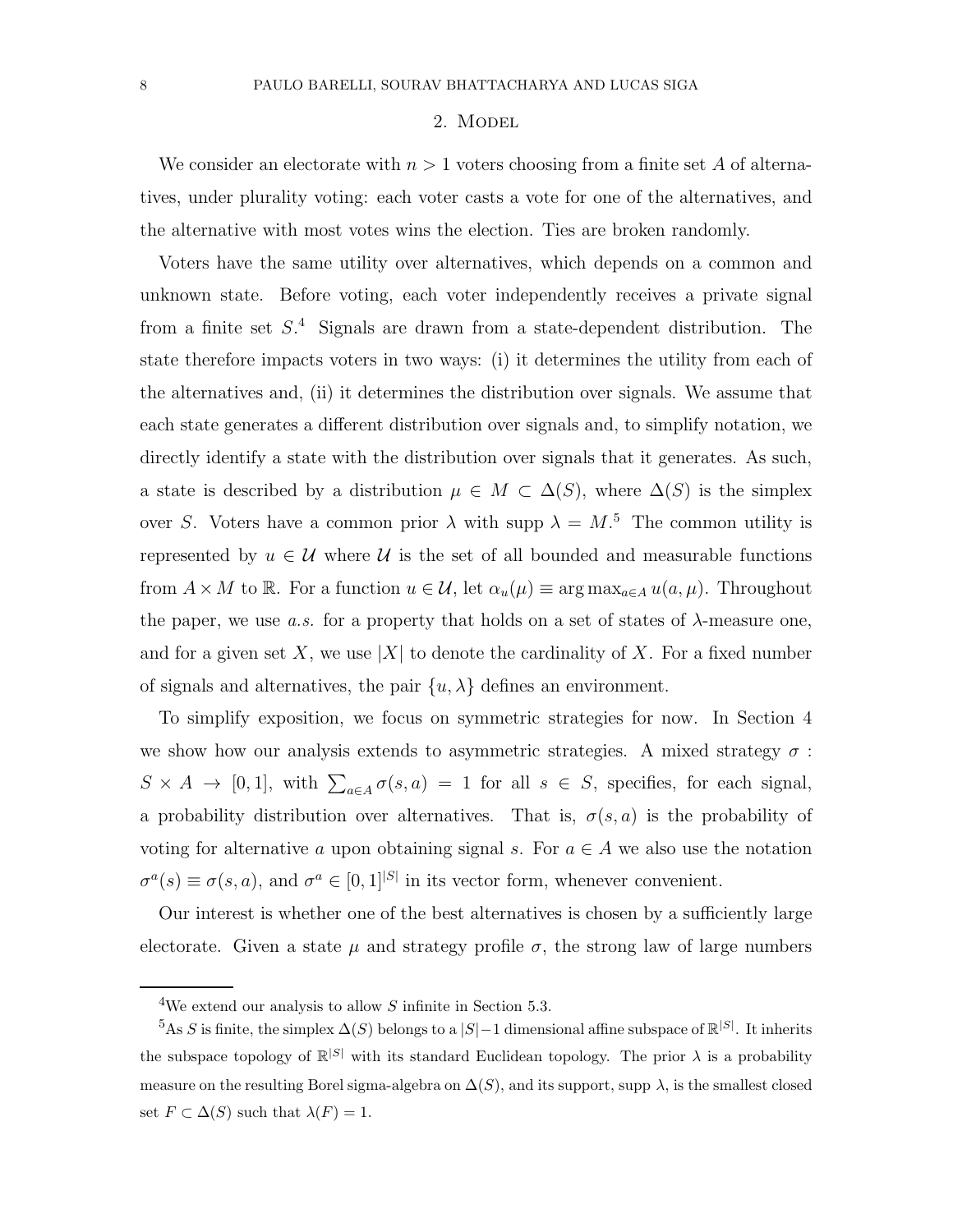guarantees that the realized proportion of votes for alternative a converges almost surely to its expected proportion of votes,  $E_{\mu}(\sigma^a) \equiv \sum_{s \in S} \mu_s \sigma^a(s) = \mu \cdot \sigma^a$ . As a consequence, we formalize our notion of information aggregation as follows.

**Definition 1.** A strategy profile  $\sigma$  satisfies Full Information Equivalence (FIE) if

$$
\arg\max_{a\in A} E_{\mu}(\sigma^a) \subset \alpha_u(\mu) \ \ a.s.
$$

When such strategy exists, we say that the environment allows FIE, and we say that FIE fails otherwise.

That is, a strategy  $\sigma$  satisfies FIE when the alternatives with the largest expected proportion of votes maximize utility in almost all states. We assume that every alternative is among the optimal alternatives in a set of positive measure. That is, for all  $a \in A$ ,  $\lambda(\{\mu \in M : a \in \alpha_u(\mu)\}) > 0$ .

#### 3. Main Results

Our main result characterizes the environments that allow FIE and it is tied to the following two notions:

**Definition 2.** For  $v, \hat{v} \in \mathcal{U}$ ,  $\hat{v}$  refines  $v$  if  $\alpha_{\hat{v}}(\mu) \subset \alpha_{v}(\mu)$  a.s.

Let us use  $\hat{v} \succsim v$  to denote that  $\hat{v}$  refines v. In words,  $\hat{v} \succsim v$  if for almost every state the top alternatives for  $\hat{v}$  are necessarily top alternatives for v as well.

**Definition 3.** A function  $v \in \mathcal{U}$  is linear if for all  $a \in A$  there exists  $b^a \in \mathbb{R}^{|S|}$  such that  $v(a, \mu) = \mu \cdot b^a$ .

**Definition 4.** An environment  $\{u, \lambda\}$  satisfies the linear refinement condition if there exists a linear utility function v such that  $v \gtrsim u$ .

Hence, the linear refinement condition is satisfied if the utility function  $u$  is refined by a function  $v$  that is linear in distributions.

**Theorem 1.** An environment  $\{u, \lambda\}$  allows FIE if and only if it satisfies the linear refinement condition.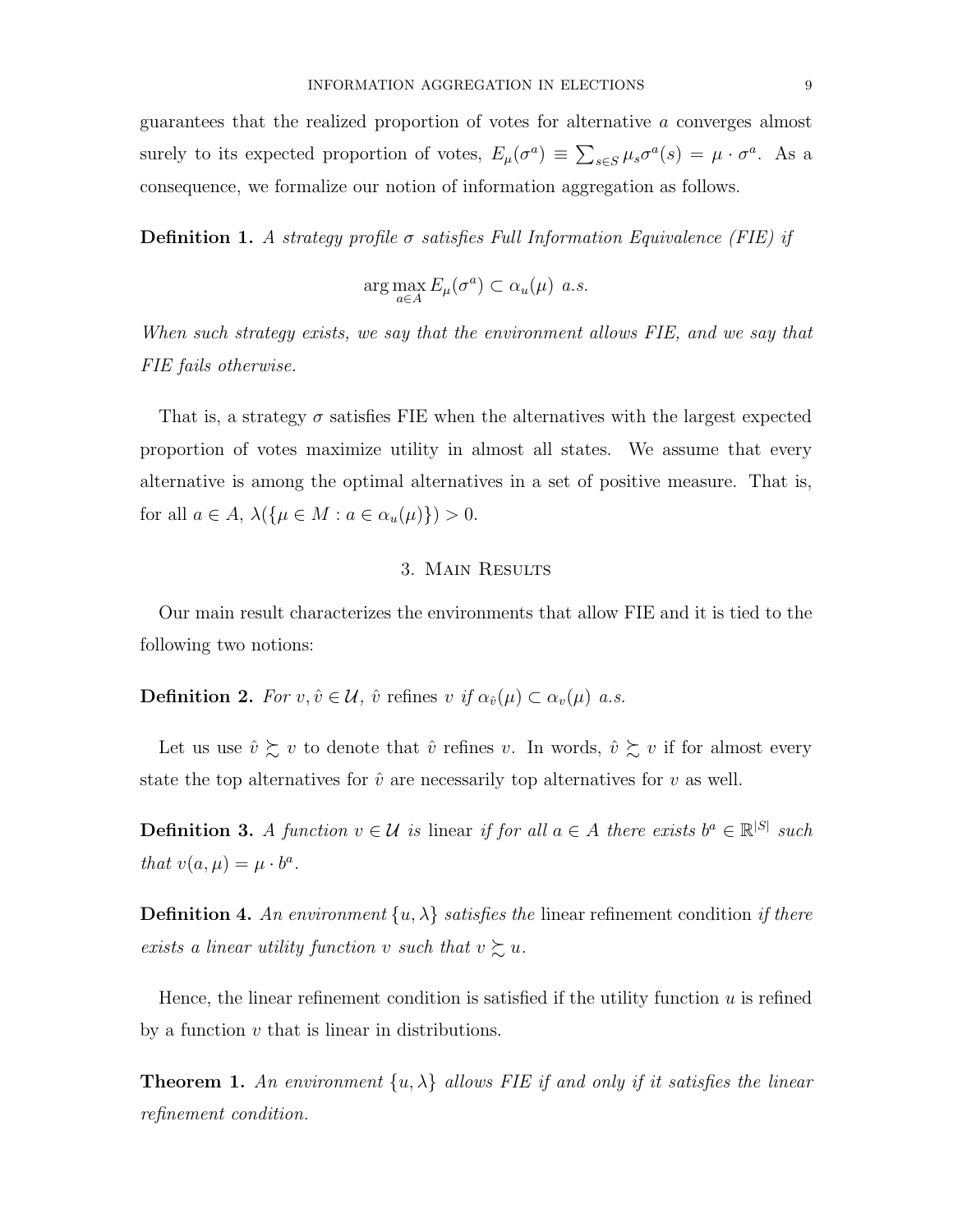Proof. Suppose  $\sigma$  satisfies FIE. Consider a linear utility function  $v(a,\mu) \equiv E_{\mu}(\sigma^a)$ . From the definition of FIE, it follows directly that  $\alpha_v(\mu) \subset \alpha_u(\mu)$  a.s. and hence  $v \gtrsim$ u. Conversely, suppose that there is a linear utility function  $v(a, \mu) = \mu \cdot b^a$  that refines u. Consider a linear  $\hat{v} \in \mathcal{U}$  given by  $\hat{v}(a, \mu) = \mu \cdot \hat{b}^a$ , where  $\hat{b}^a = \gamma b^a + \frac{1}{\mu}$  $\frac{1}{|A|}(1-\sum_a \gamma b^a)$ with  $\gamma > 0$  chosen to ensure that  $\hat{b}^a > 0$  for all  $a \in A$ . Since  $\hat{v}$  is affine to v,  $\alpha_{\hat{v}}(\mu) = \alpha_v(\mu)$  for all  $\mu$ , and hence  $\alpha_{\hat{v}}(\mu) \subset \alpha_u(\mu)$  a.s. Let  $\sigma^a = \hat{b}^a$  for all  $a \in A$ . By construction  $\sigma^a \in [0,1]^{|S|}$  and  $\sum_a \sigma^a(s) = 1$  for every s. Thus,  $\sigma$  is a well-defined strategy. Since  $\arg \max_a E_\mu(\sigma^a) = \alpha_{\hat{v}}(\mu), \sigma$  satisfies FIE.

Theorem 1 establishes that the utility functions compatible with information aggregation belong to a restricted class. Even though the utility function need not be linear, there must exist some linear utility with the same top alternatives as the voters' original utility function. This this is a substantive restriction on primitives which is circumvented by a large body of literature where feasibility of information aggregation is built in.

#### 3.1. FIE and Information Structures.

In this section we present a geometric characterization of information structures that allow FIE, and illustrate it with examples with two, three, or more alternatives. Throughout this section, we focus on environments where best alternatives are generically unique, as captured by Assumption 1:

Assumption 1.  $|\alpha_u(\mu)| = 1$  a.s..

For all  $a \in A$ , let  $M_a^u = {\mu \in M : \alpha_u(\mu) = {a}}$  be the set of states where a is the unique best alternative. Thus, under Assumption 1,  $M = \bigcup_{a \in A} M_a^u$  a.s..

For  $b \in \mathbb{R}^{|S|}$ , let  $h_b = \{x \in \mathbb{R}^{|S|} : x \cdot b = 0\}$  be a hyperplane in  $\mathbb{R}^{|S|}$  with b as its normal vector, and  $h_b^+ = \{x \in \mathbb{R}^{|S|} : x \cdot b > 0\}$  be its strict upper half-space. Existence of a linear refinement, and hence FIE, is characterized by the existence of hyperplanes with the following conditions:

**Proposition 1.** An environment  $\{u, \lambda\}$  satisfies the linear refinement condition if and only if there exists  $b: A^2 \to \mathbb{R}^{|S|}$  with  $b(a, a') = -b(a', a)$  such that: (i) for each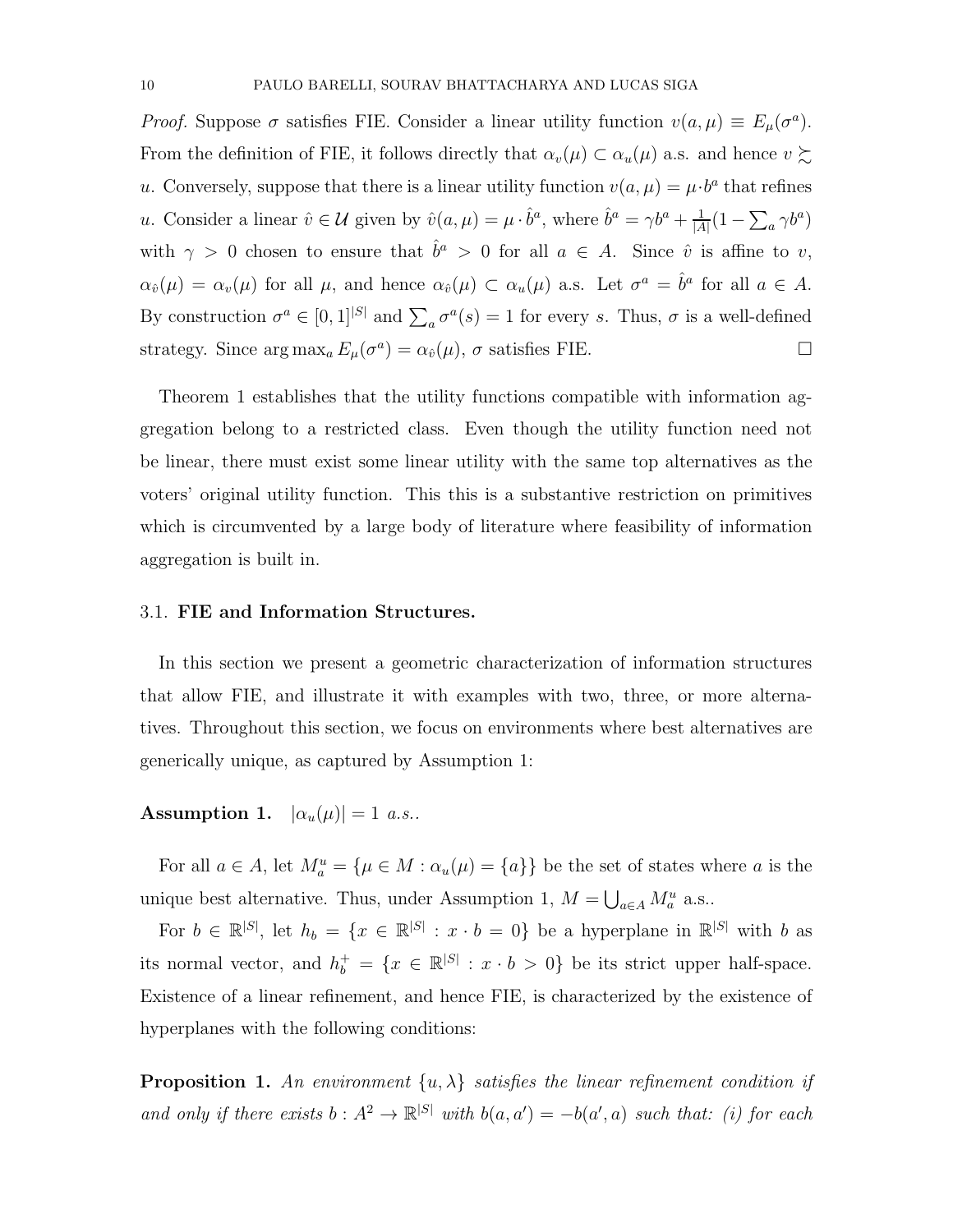a and all  $a' \neq a$ ,  $M_a^u \subset h_{b(a,a')}^+$  a.s.; and, for any three distinct alternatives  $a, a', a'',$ (*ii*)  $h_{b(a,a')}^+ \cap h_{b(b)}^+$  $_{b(a',a'')}^+ \subset h_{b(a,a'')}^+$  and (iii)  $h_{b(a,a')} \neq h_{b(a,a'')}$ .

Condition (i) is a separating condition that specifies that, for every two alternatives, there exists a hyperplane separating the set of states where one alternative is best from the set where the other alternative is best. Condition (ii) is a consistency condition between any three alternatives specifying that the three hyperplanes intersect, and their upper half spaces point in a direction that prevents violations of transitivity. Finally, if (iii) was not met, then one of the three alternatives would never be optimal.<sup>6</sup>

In the case with two alternatives,  $a$  and  $a'$ , only the separating condition applies, so FIE is characterized by the existence of a separating hyperplane such that  $M_a^u$  is a.s. on one side of the hyperplane and  $M_{a'}^u$  is a.s. on the other. Example 1 illustrates.

**Example 1.** Consider two alternatives,  $A = \{a, a'\}$ , and two signals,  $S = \{s, s'\}$ , and let  $\lambda$  be the uniform distribution on  $M = \Delta(S)$ . Consider two environments summarized by the information structures illustrated in Figure 1. In Figure  $1(A)$ , all voters prefer a if  $\mu_s > t$  and a' if  $\mu_s < t$ , for some threshold  $t \in (\frac{1}{2})$  $\frac{1}{2}$ , 1). In Figure 1(B), for some  $0 < t_1 < t_2 < 1$ , a is preferred whenever  $\mu_s \in (t_1, t_2)$  and a' is preferred otherwise. Our separation condition (i) in Proposition 1 implies that  $(A)$  allows FIE but  $(B)$  does not.

Figure 1



Example 1 illustrates that the substantive meaning of each signal matters for FIE. For instance, if the preference of the voters depends on the political inclination of the candidates on a liberal/conservative one-dimensional scale and a higher probability of

<sup>&</sup>lt;sup>6</sup>It is possible to present a similar result without Assumption 1 at the cost of additional notation and a restriction to control for non-zero measures of states lying on separating hyperplanes.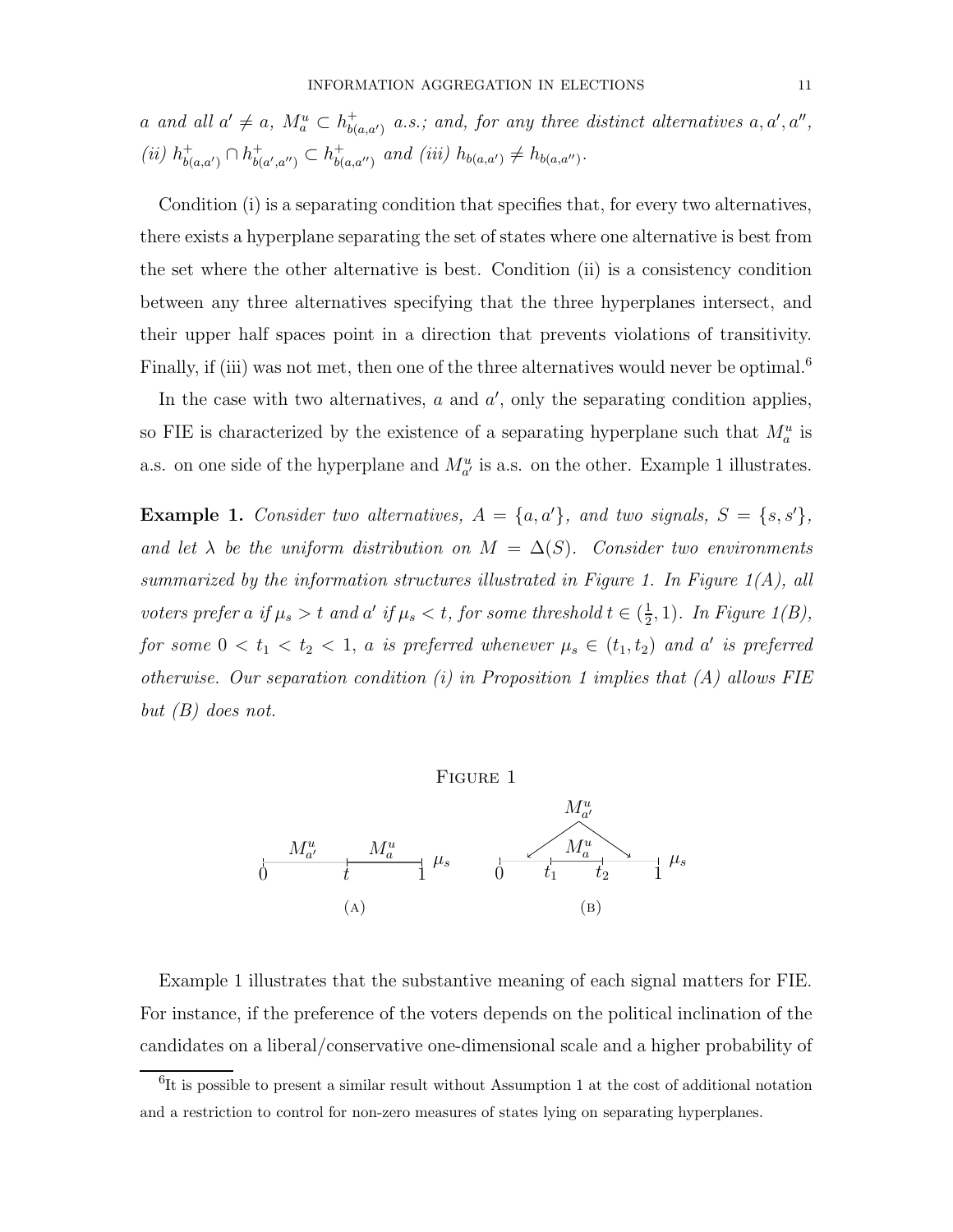the s signal indicates that candidate a is relatively more conservative than candidate  $a'$ , then the environment allows FIE, as in Figure 1(A). Conversely, if voter preferences depend on whether candidate  $a$  is relatively more moderate or extreme, while signals only convey information about whether she leans relatively more left or right, then signals cannot be classified as each favoring one candidate. This interpretation applies to Figure 1(B), where FIE fails.<sup>7</sup>

A related issue arises in Mandler (2012), who constructs equilibria that fail FIE in a model with aggregate uncertainty. In his formulation, a given distribution of signals (our states) does not pin down which alternative is best. Distributions are drawn from one of two densities, with known prior probabilities depending on which alternative is best. As a consequence, a distribution cannot be used as a state and the information available in the electorate is not sufficient to determine the best alternative, regardless of the electorate size. Since voters are expected utility maximizers, we can use the expected utility conditional on a distribution of signals as our primitive utility. In this sense, his model can be cast in our framework, with the aggregate uncertainty integrated out. When the two densities that generate distribution of signals cross multiple times, as in Figures 1 and 2 in his paper, the corresponding sets of distributions associated with each alternative constitute information structures analogous to our Figure  $1(B)$ , and hence to failure of FIE. In other words, the environments where Mandler constructs inefficient equilibria translate to our framework as environments where FIE is not feasible.

An alternative interpretation for the environment in Figure 1(B) is that it is a special case (with only one dimension) of a spatial model where the simplex is the policy space and voters are to decide between a status quo  $a$  and an alternative  $a'$ whose desirability depends on the state. Allowing for more dimensions, let us consider a general finite set of signals S and the simplex  $\Delta(S)$  as the policy space. Assume the utilities are Euclidean over  $\Delta(S)$ : the voters' common bliss point is  $\mu^*$ , the "location" of the status quo a is  $\mu_q$  and the utility from a' in state  $\mu$  is  $-\|\mu - \mu^*\|$ . Therefore, the states where a' is preferred is a ball with center  $\mu^*$  and radius  $\|\mu_q - \mu^*\|$ , and the rest

<sup>&</sup>lt;sup>7</sup>There is nothing special about using intervals of states; already with three states in a line, with  $a$  preferred in the "middle state" and  $a'$  in the two "extreme states", FIE fails.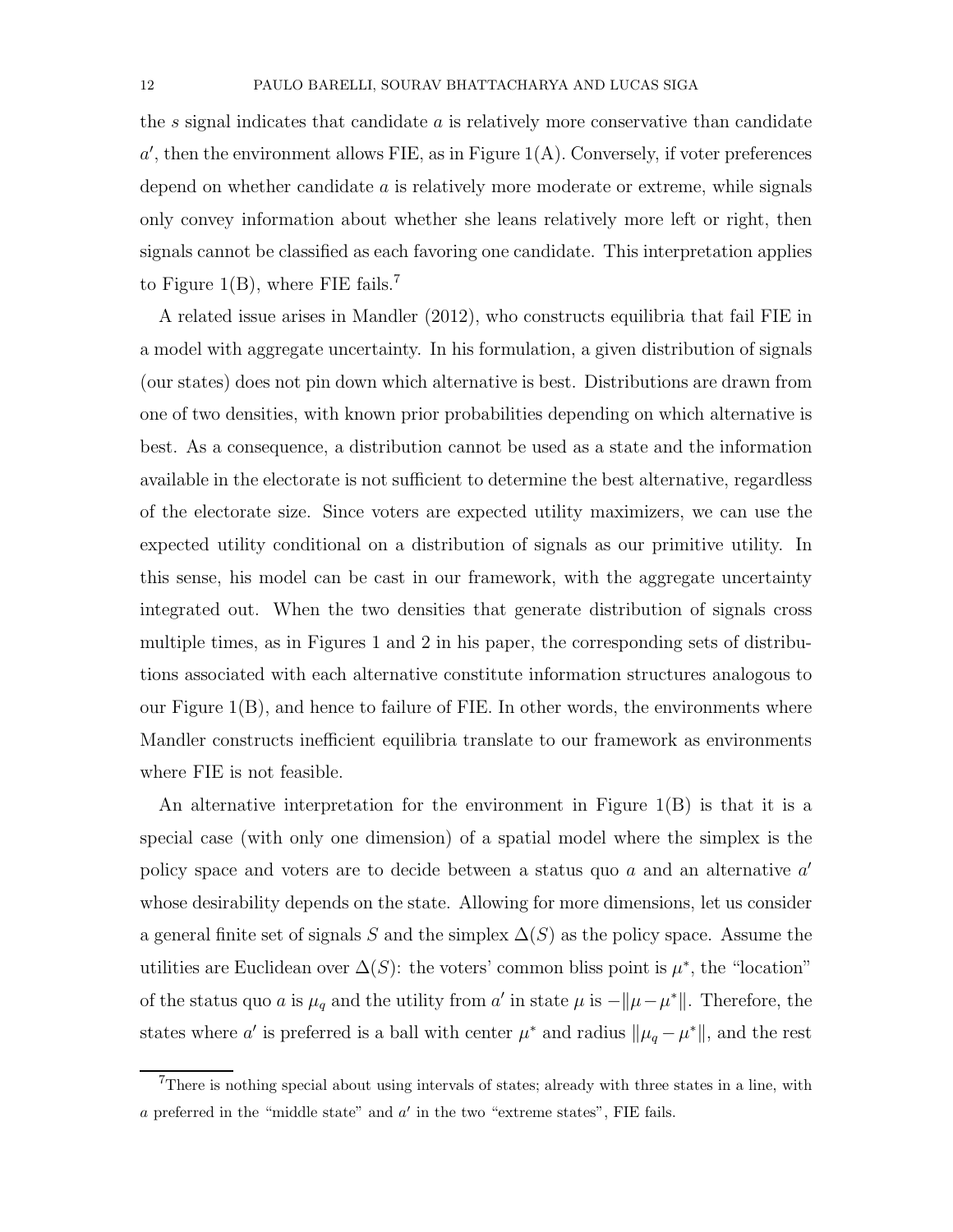of the simplex is where  $a$  is preferred. In other words, voters prefer the alternative  $a'$ when the state is close enough to the bliss point. Since there is no way to separate the two sets with a hyperplane, FIE cannot be satisfied in this environment.

With three alternatives, all conditions in Proposition 1 are binding and they imply that the separating hyperplanes must form a convex partition of  $\Delta(S)$  with three components, with the interior of each component associated with a specific alternative a.s.. Condition (iii) imposes the additional mild restriction that no two boundaries can lie on the same hyperplane. This illustrated in Example 2 below.

Example 2. Let  $A = \{a_1, a_2, a_3\}$ ,  $S = \{s_1, s_2, s_3\}$ , and let  $\lambda$  be the uniform distribution on  $M = \Delta(S)$ . Consider two environments with preferences as in Figure 2, with  $M_i^u$  denoting  $M_{a_i}^u$  for ease of notation. FIE is possible in environment (A) that satisfies  $(i)$ ,  $(ii)$ , and  $(iii)$  in Proposition 1, and not possible in environment  $(B)$ that fails condition (iii) in Proposition 1. We can construct a refining linear utility  $v$  for environment  $(A)$  as follows. For each of the three lines depicted, consider the affine hyperplanes in  $\mathbb{R}^2$  that they belong to, and have the normals of such hyperplanes be equal to  $b^i - b^j$  for the hyperplane containing the line separating  $M_i^u - M_j^u$ , for  $i, j = 1, 2, 3$  and suitable vectors  $b^1, b^2, b^3$  in  $\mathbb{R}^2$ . This is illustrated in Figure 2(A). Let  $\tilde{b}^i = (b_1^i, b_2^i, 0)$  extend  $b^i$  to  $\mathbb{R}^3$  and define a linear utility  $v(\mu, a_i) = \mu \cdot \tilde{b}^i$ . It is simple to verify that  $\alpha_v(\mu) = \{a_i\}$  for every state  $\mu \in M_i^u$ ,  $i = 1, 2, 3$ : as we move inside  $M_i^u$  from its boundary with  $M_j^u$ , the corresponding affine hyperplane is shifted in the direction of increased v-utility for alternative  $a_i$ . Thus,  $v \gtrsim u$ .

As for the environment in Figure  $2(B)$ , for a contradiction, suppose there is a refining linear utility  $v(a,\mu) = \mu \cdot b^a$  for  $a = 1,2,3$ . Consider the points x, z in Figure  $2(B)$ . As x is on the separating line between 1 and 2, as well as between 2 and 3 we have  $x \cdot (b^2 - b^1) = x \cdot (b^2 - b^3) = 0$ . Then, it follows that  $x \cdot (b^1 - b^3) = 0$ . But since  $z \cdot (b^1 - b^3) = 0$ , any state  $\hat{\mu}$  in the line connecting x to z must satisfy  $\hat{\mu} \cdot (b^1 - b^3) = 0$ so  $v(1, \hat{\mu}) = v(3, \hat{\mu})$ . But  $\hat{\mu} \in M_3^u$ , a contradiction.

Example 2 suggests that FIE is characterized by the existence of convex partitions. This is generally not true for more than 3 alternatives since the consistency requirement in Proposition 1 imposes additional restrictions. We illustrate this in a richer environment with 4 alternatives in Example 3.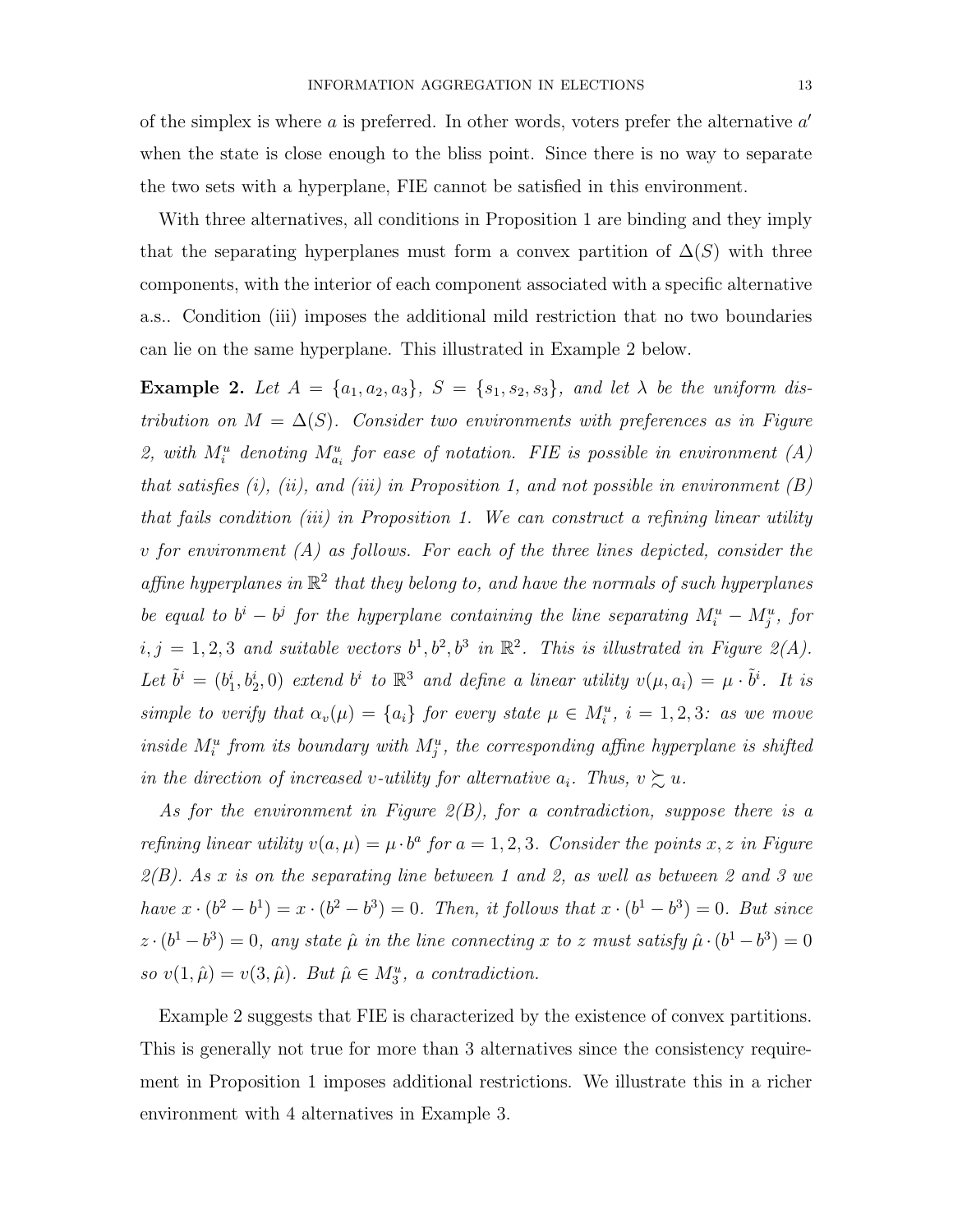

**Example 3.** Let  $A = \{a_1, a_2, a_3, a_4\}$ ,  $S = \{s_1, s_2, s_3\}$ , and  $\lambda$  be the uniform distribution on  $M = \Delta(S)$ . Consider the environment illustrated in Figure 3(A). While each  $M_i^u$  is convex and no two boundaries lie on the same hyperplane, FIE fails. To see why, suppose a strategy  $\sigma$  satisfies FIE, and let  $E_{\mu}(\sigma^{ij}) = \mu \cdot (\sigma^{a_i} - \sigma^{a_j})$  be the expected difference in proportion of votes between alternative  $a_i$  and alternative  $a_j$  in state  $\mu$ . Now, it must be the case that for all  $\mu$  on the line passing through AD,  $E_{\mu}(\sigma^{13}) = 0$ . Similarly, on the line passing through BE,  $E_{\mu}(\sigma^{23}) = 0$ . By linearity of  $E_{\mu}(\sigma^{ij})$  in  $\mu$  if the lines passing through BE and AD intersect at H then at H,  $E_{\mu}(\sigma^{13}) = E_{\mu}(\sigma^{23}) = 0$  so that also  $E_{\mu}(\sigma^{12}) = 0$ . We also know that along the points  $GF, E_{\mu}(\sigma^{12}) = 0$ . However, it is impossible for a line  $E_{\mu}(\sigma^{12}) = 0$  to pass through the line  $GF$  and  $FH$  simultaneously, so no strategy can generate this partition. Observe that using  $h_{ij}$  to denote the hyperplane  $h_{b(a_i,a_j)}$ , since the line GF must lie on  $h_{23}$ , the shaded area below point H will belong to  $h_{32}^{\dagger} \cap h_{21}^{\dagger}$ . But since it does not belong to  $h_{31}^{\dagger}$ , condition (ii) in Proposition 1 fails.

On the other end, the environment illustrated in Figure  $3(B)$  allows FIE. In particular, the following strategy satisfies FIE: for  $i = 1, 2, 3$ , a voter with signal  $s_i$  votes for alternative  $a_i$  with probability  $1 - t$  and votes for alternative  $a_4$  with probability t, where  $t \in (1/4, 1/3)$  depending on the size of  $M_4^u$  (as drawn,  $t = 5/12$ ). This strategy leads to winning regions as in Figure  $3(B)$ . It is simple to verify that all conditions from Proposition 1 hold.

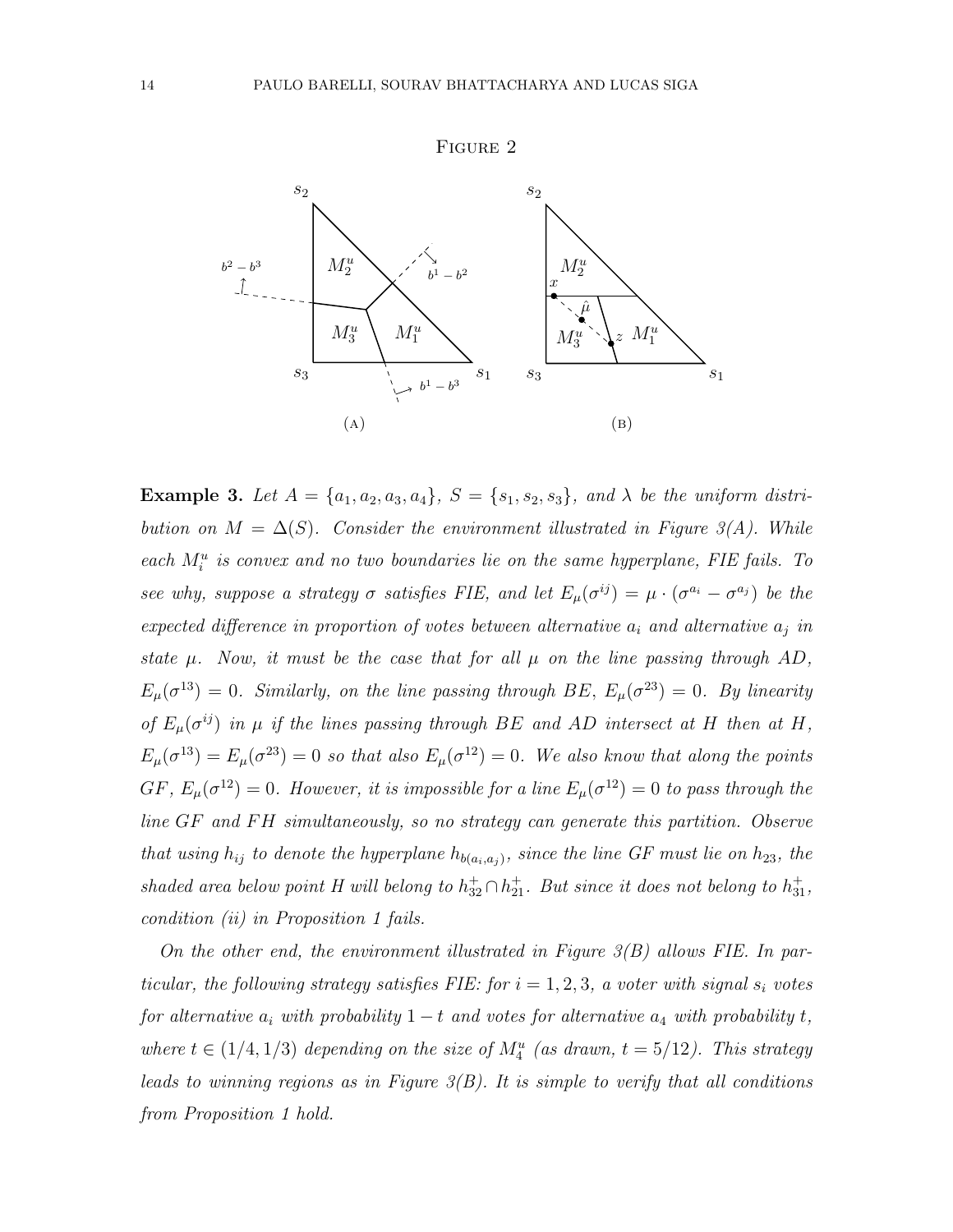

Example 3 is analogous to the example in Green and Osband (1991). This turns out not to be a coincidence since the conditions in Green and Osband's work such that an agent's choices can be rationalized by an expected utility are mathematically equivalent to our linear refinement condition. In their environment, our alternatives would correspond to acts chosen by the decision maker, our set of signals would correspond to the set of states identifying the payoffs of all degenerate lotteries, and finally, our states would correspond to the set of probability assessments from which decision makers make choices. As a consequence, the linear refinement condition is satisfied if and only if there exists a utility function that rationalizes an optimal behavior. Green and Osband show that the existence of a rationalizable behavior is tied to an integrability condition that provides an alternative tool for evaluating FIE. Likewise, our Proposition 1 provides an alternative characterization in their setting. We make this connection precise in Appendix 7.5.

# 3.2. Sufficient Conditions for FIE.

It is standard in the voting literature to assume that either (i) there is one state per alternative, or (ii) states are ordered and signals are ordered by the MLRP. In this section we connect our results with these assumptions, caution against potential false positives when too much structure is imposed, and identify genericity or robust failure of FIE depending on the relative sizes of the state and signal spaces.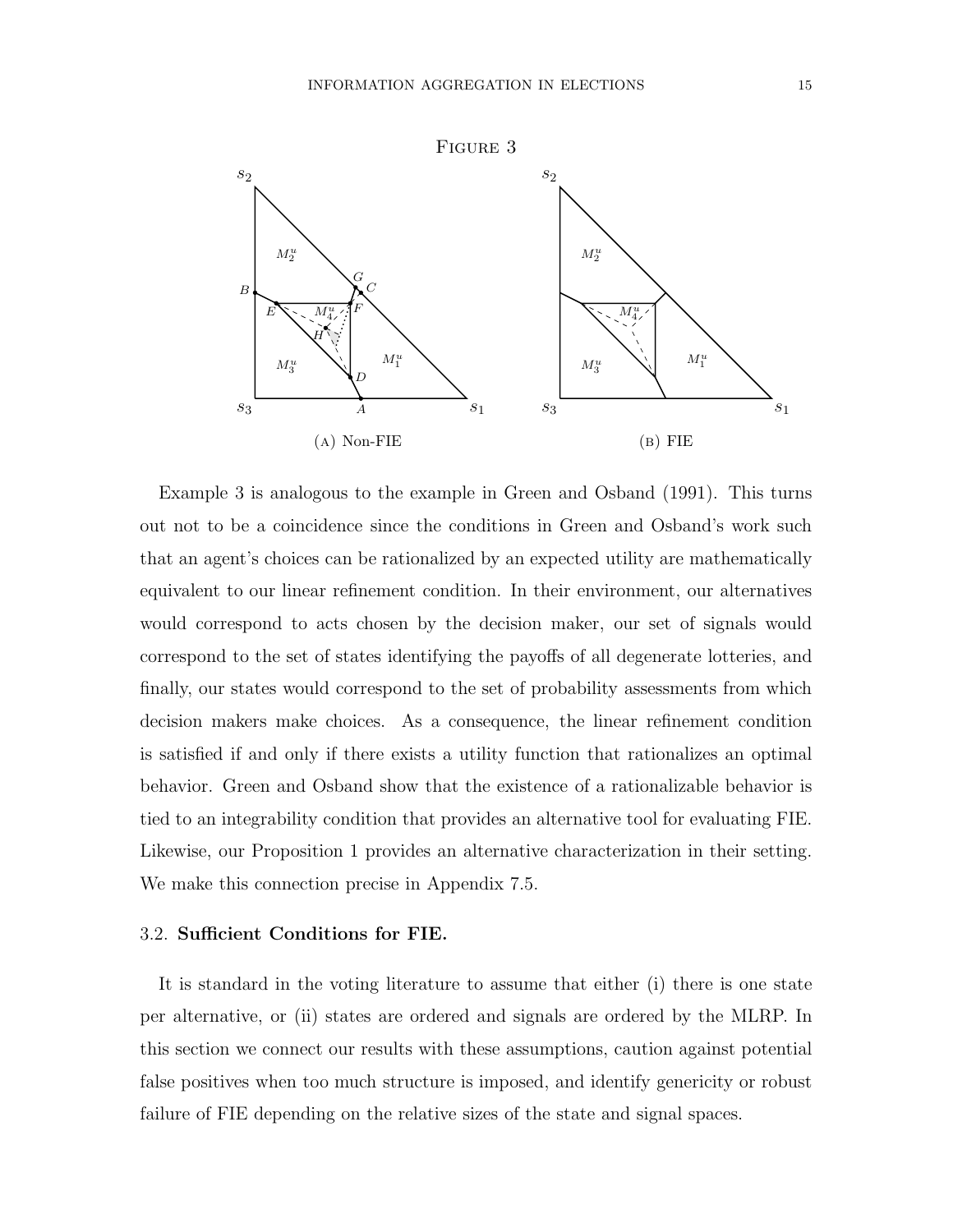3.2.1. One state per alternative. The first standard assumption of one state per alternative contrasts with a key element in our approach, which is that an alternative may be best in multiple states with distinct distributions of signals. This distinction has important consequences on FIE, as we now establish.

**Proposition 2.** An environment with  $|M| = |A|$  and  $|S| \geq 2$  allows FIE.

That is, when for each alternative there is a unique state where the alternative is top-ranked, FIE is guaranteed *regardless of the number of alternatives and the number* of signals. Hence, the common practice of coalescing all states associated with one alternative into one aggregate state, in effect, trivializes the question of FIE. If there are more states than alternatives, FIE can fail as illustrated in previous examples.

3.2.2. Relationship with alternative properties. The second standard assumption is the MLRP which is substantially more demanding than the linear refinement condition. In particular, we next introduce a substantial weakening of the MLRP, the betweenness condition analogous to the *betweenness property* identified in the auction environment in Siga and Mihm (2021) (henceforth SM), that is strictly more demanding than our linear refinement condition.

Much like the MLRP, the betweenness property in SM is associated with the natural order of values in the auction. In our setting, this is equivalent to having an order on alternatives.

**Definition 5.** An environment  $\{u, \lambda\}$  satisfies the betweenness condition if there exists a linear refinement v and an ordering of alternatives (where we let  $A = \{1, ..., k\}$ with the natural order after reindexing), such that if  $v(a, \mu) > v(a+1, \mu)$ , then  $v(a+1, \mu)$  $1, \mu$  >  $v(a + 2, \mu)$  for all  $\mu \in \Delta(S)$  and all  $a = 1, ..., k - 2$ .<sup>8</sup>

That is, on top of refining u,  $v(a,\mu) = b^a \cdot \mu$  must also satisfy the condition that  $\mu \cdot (b^a - b^{a+1}) > 0$  implies  $\mu \cdot (b^{a+1} - b^{a+2}) > 0$  for all  $a = 1, ..., k-2$ , so the upper

<sup>&</sup>lt;sup>8</sup>The betweenness condition is weaker than the betweenness property since it allows weak rankings of alternatives whereas the betweenness property has strict separation for every distinct value.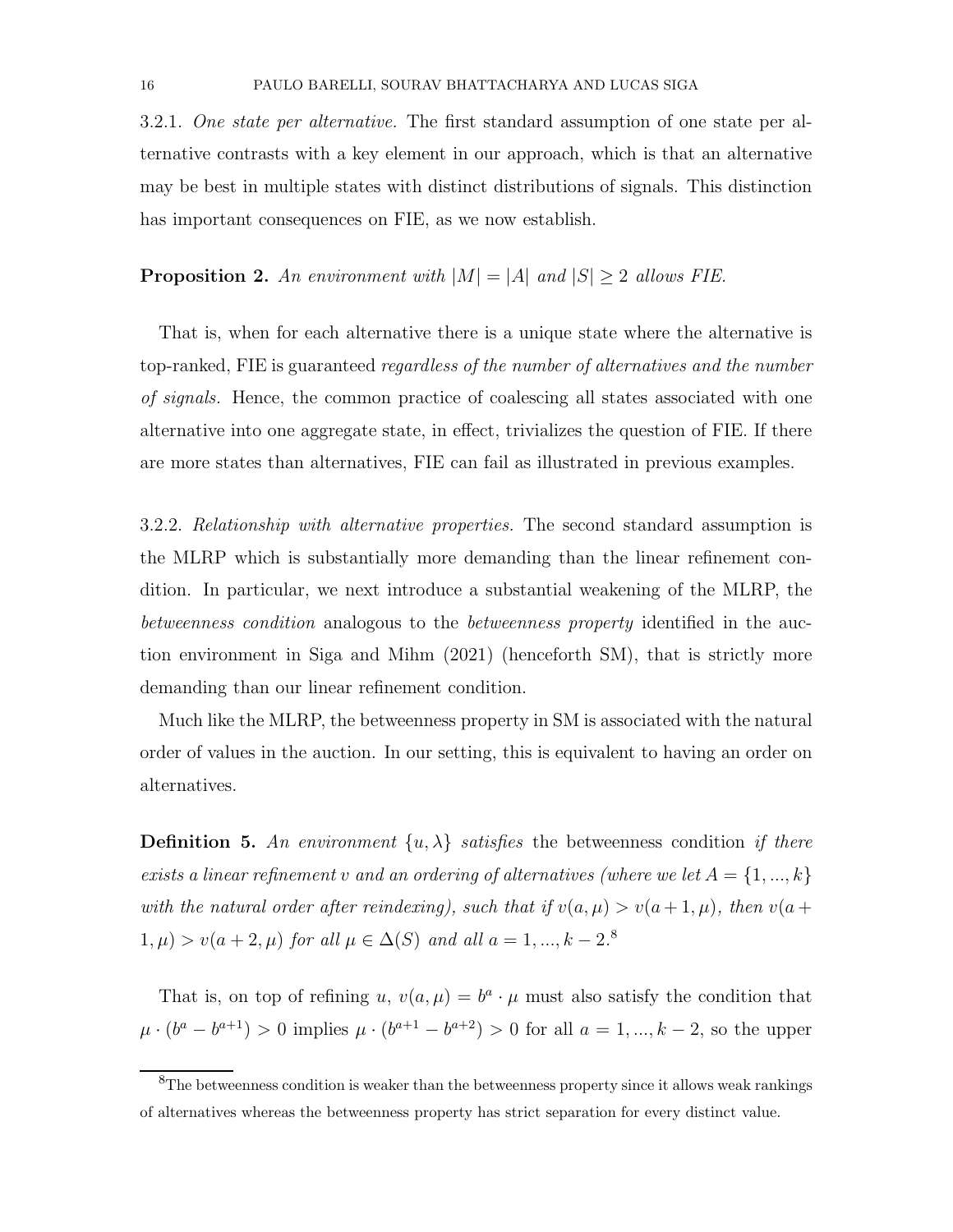half-spaces of the separating hyperplanes between sets of states with consecutive topalternatives form a sequence of nested sets *on the simplex*.<sup>9</sup> This is illustrated in Figure 4 with 3 signals and 4 alternatives where a line separating  $M_a^u$  and  $M_{a+1}^u$ is defined by the hyperplane  $h_{b^a-b^{a+1}}$ .<sup>10</sup> By definition, the betweenness condition is a strengthening of the linear refinement condition. Figures  $2(A)$  and  $3(B)$  illustrate examples satisfying the linear refinement condition but not the betweenness condition.

The connection of the linear refinement condition to the MLRP follows since from SM it is established that the MLRP implies the betweenness property.<sup>11</sup> Thus, the linear refinement condition contains both the betweenness condition and the MLRP as special cases.



3.2.3. *Genericity*. Finally, we move to the discussion of genericity of FIE. In the case of finitely many states, the following remark captures how the relationship between number of states and number of signals influences whether the linear refinement condition is satisfied.

 $11$ Mihm and Siga (2021) show that there is a precise connection of the MLRP and the betweenness property: the betweenness property is satisfied if states are separated on the simplex by some betweenness order, while the MLRP is satisfied if states are separated for every betweenness order.

 $9$ Alternatively, we can interpret the betweenness condition as the linear refinement condition plus a single peakedness condition for some arbitrary order on alternatives as in the median voter theorem in Downs (1957).

 $10$ It is straightforward to verify that the betweenness condition implies the existence of a betweenness preference (with linear indifference curves in the simplex that are not necessarily parallel) therefore satisfying the betweenness property in SM.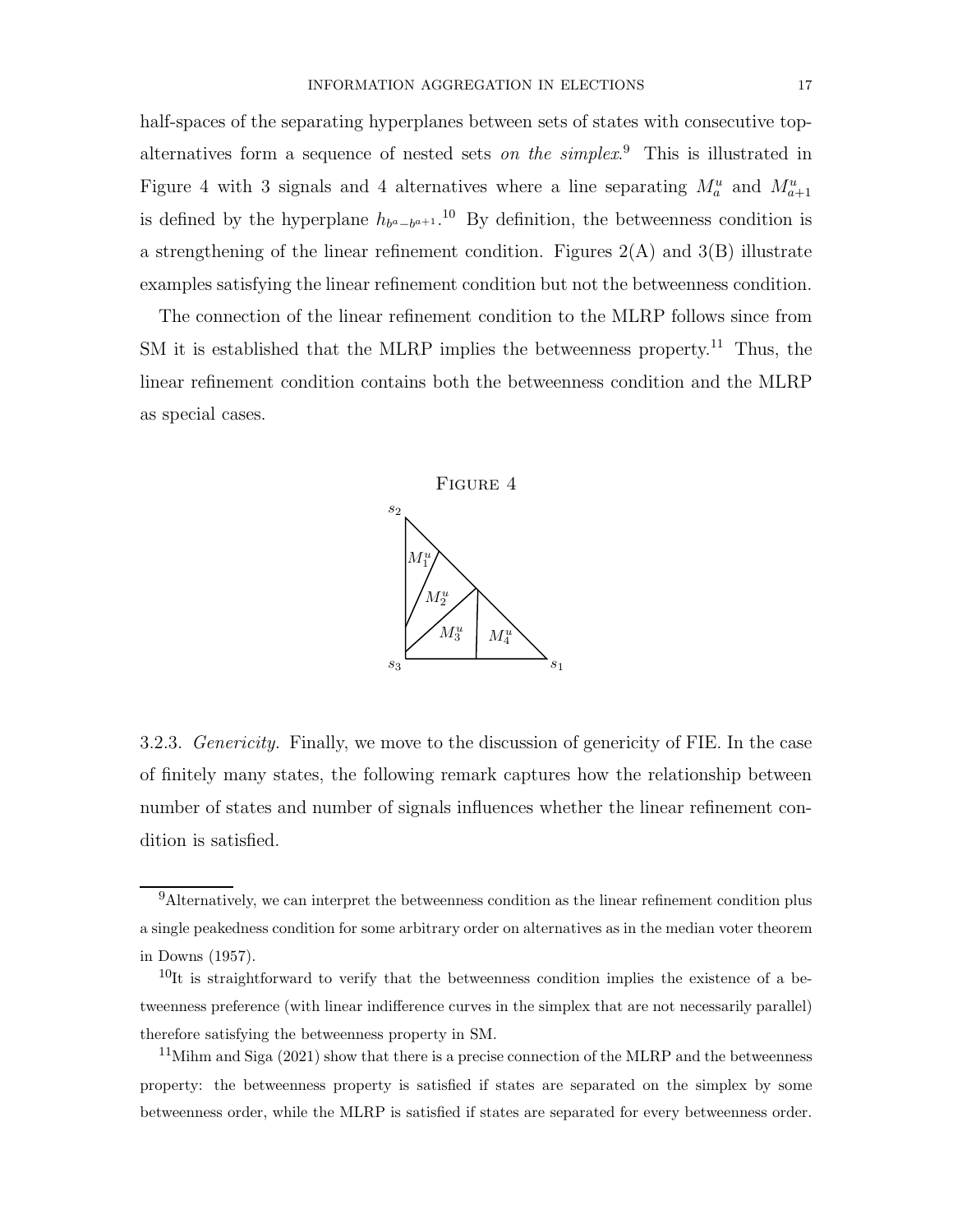**Remark 1.** When  $|M|$  is finite, FIE is allowed when the states  $\mu_1, ..., \mu_{|M|}$ , viewed as vectors in  $\mathbb{R}^{|S|}$ , are linearly independent.

In order to see this, we can arrange the states  $\mu_1, ..., \mu_{|M|}$  on a matrix H where the element  $H_{ms}$  is the probability of receiving signal s in state m. By independence, the system  $Hb = c$  has a solution for all c. The vector b is, therefore, the normal vector of a family of parallel hyperplanes that separate states according to the arbitrary vector c. Since the order in  $c$  is arbitrary, we can choose it so that we can separate alternatives by parallel shifts on the hyperplanes with normal b and, therefore, the betweenness condition is satisfied.

An immediate implication of Remark 1 is that FIE is generic when  $|M| \leq |S|$ . SM establishes that this is an "if and only if" statement in the auction. As the linear refinement condition is a weakening of betweenness, the "only if" part is not true in our voting environment, as we now establish.

Each set of states is associated with an environment  $\{u, \lambda\}$  satisfying supp  $\lambda = M$ . So we focus on the space of subsets of states (that is, on subsets of  $\Delta(S)$ ) and we say that one such subset  $M \subset \Delta(S)$  allows FIE if  $\{u, \lambda\}$  allows FIE for any environment  $\{u, \lambda\}$  associated with M. Conversely, we say that FIE fails for M if there is at least one environment  $\{u, \lambda\}$  associated with M such that FIE fails. With  $|M| < \infty$ , the information structure can be expressed as a  $|M| \times |S|$  matrix with rows that belong to  $\Delta(S)$ , so we can use the Lebesgue measure on  $\mathbb{R}^{|M|(|S|-1)}$  to measure the size of sets of information structures where FIE is or is not allowed. When  $M$  is allowed to have arbitrary cardinality, we use the space of all information structures with fixed S,  $\mathcal{M}(S)$ , as the set of all non-empty and closed subsets of  $\Delta(S)$  endowed with the topology generated by the Hausdorff distance between closed subsets of  $\Delta(S)$ .

#### Proposition 3.

- (a) If  $|M| \leq |S|$  then FIE is allowed in a set of full Lebesgue measure.<sup>12</sup>
- (b) If  $|M| \geq |S| + |A| 1$ , then FIE fails in a set of positive Lebesgue measure.
- (c) There exists an open set  $V \subset \mathcal{M}(S)$  such that FIE fails for each  $M \in V$ .

 $12$ Using a similar argument as in the proof of Proposition 2, it is simple to show that FIE is also allowed in a set of full measure when  $|M| = |A| + 1$  and  $|S| > 2$ , under Assumption 1.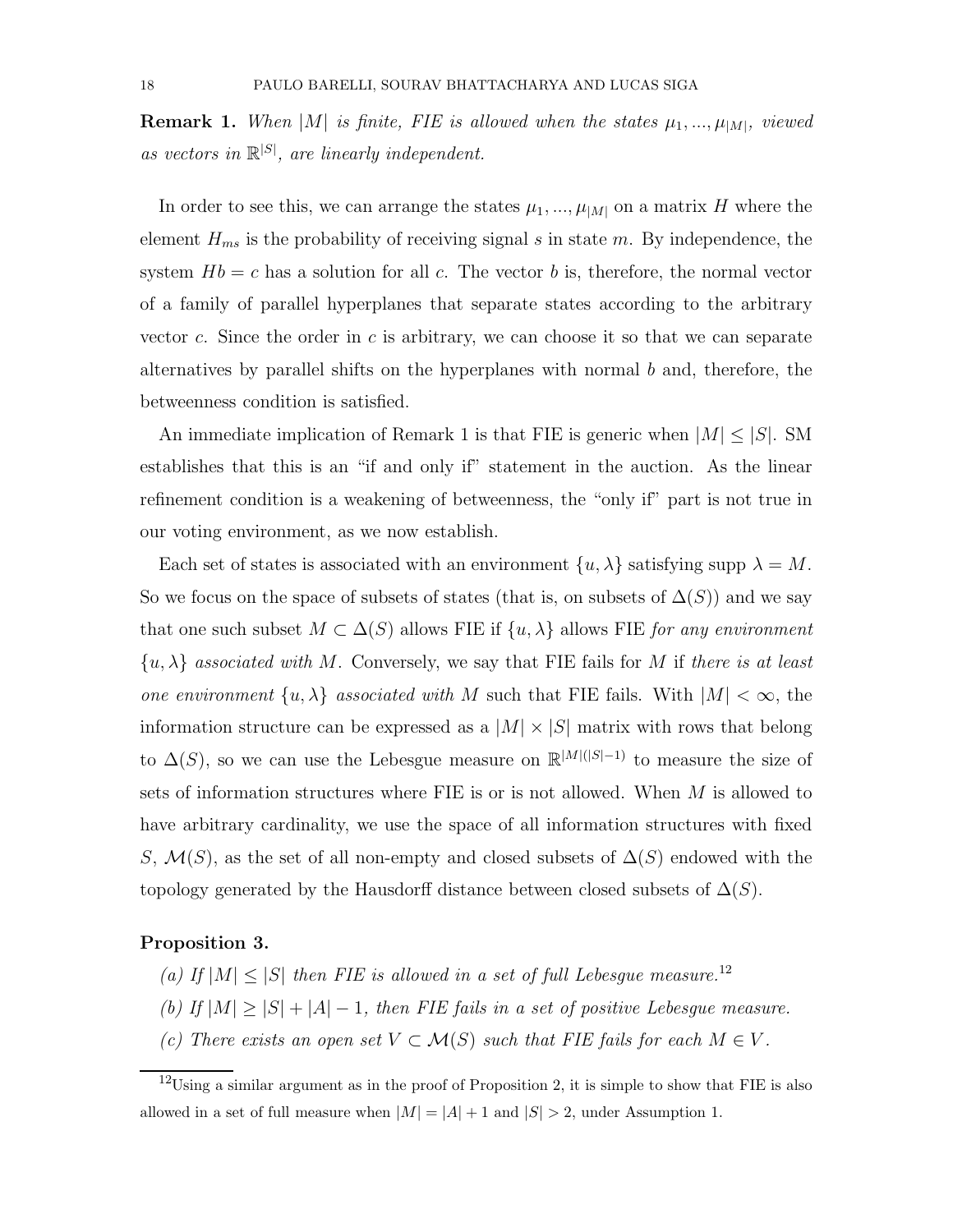Part (b) requires  $|M|$  to be sufficiently larger than  $|S|$  for us to be able to find a finite-dimensional subspace of information structures where FIE fails in a set of positive measure. Part (c) states that in the space of all possible information structures with fixed number of signals, FIE cannot be generic.<sup>13</sup>

# 4. Equilibrium

In this section we fix the environment  $\{u, \lambda\}$  and let the number of voters n grow to show that if the linear refinement condition is satisfied, then there exists a sequence of equilibrium strategies with limit strategy satisfying FIE. Thus, the linear refinement condition is also necessary and sufficient for FIE in equilibrium. We use an alternative notion of FIE, FIE\*, that does not impose symmetric strategies, and we show that FIE is equivalent to FIE\*. Hence, if there is a sequence of asymmetric equilibrium strategy profiles where the correct alternative wins almost surely, then there is also a sequence of symmetric equilibrium strategy profiles that achieves the same. Therefore, our earlier focus on symmetric strategies is without loss of generality.

For an electorate of size n, each player's strategy set can be viewed as the set of  $|A| \times |S|$  matrices with entries in [0, 1] with each row as a point in  $\Delta(S)$ . Hence, the common strategy set is a compact subset of  $\mathbb{R}^{|A||S|}$ . Let us use  $a^{(n)} = (a^1, ..., a^n)$ ,  $s^{(n)} = (s^1, ..., s^n)$ , and  $\sigma^{(n)} = (\sigma_1, ..., \sigma_n)$  to denote profiles of voters' choices, signals, and voters' strategies, respectively. Let  $A<sup>n</sup>$  and  $S<sup>n</sup>$  denote the sets of *n*-fold profiles of choices and signals. Let  $P^n$  be the joint distribution over  $S^n \times \Delta(S)$ , given by  $P^{n}(C \times D) = \int_{C} \mu^{n}(D) d\lambda(\mu)$ , for Borel sets C and D in  $\Delta(S)$  and S<sup>n</sup> respectively, where  $\mu^n$  is the *n*-fold product of  $\mu$ 's. Let  $P_S^n$  denote the marginal of  $P^n$  over  $S^n$  and  $P^{n}(\cdot|s^{(n)})$  the conditional over  $\Delta(S)$  given a realization  $s^{(n)} \in S^n$ . For each alternative  $a \in A$ , let  $\varphi_a(a^{(n)})$  denote the probability that alternative a is the outcome of the election at the profile  $a^{(n)}$ . That is,  $\varphi_a(a^{(n)})$  is equal to 0 if a is not an alternative

<sup>&</sup>lt;sup>13</sup>The set of information structures allowing FIE cannot be a dense set, and therefore it cannot be generic, in either a topological or a measure-theoretic sense. Indeed, as  $\Delta(S)$  has a complete metric,  $\mathcal{M}(S)$  is also a complete metric space and Baire's Theorem implies that FIE cannot be a residual set. Likewise, because it is not dense, FIE cannot be a prevalent set (see Ott and Yorke (2005) for a survey of Prevalence as the extension of finite-dimensional Lebesgue measure genericity to infinite dimensional spaces.)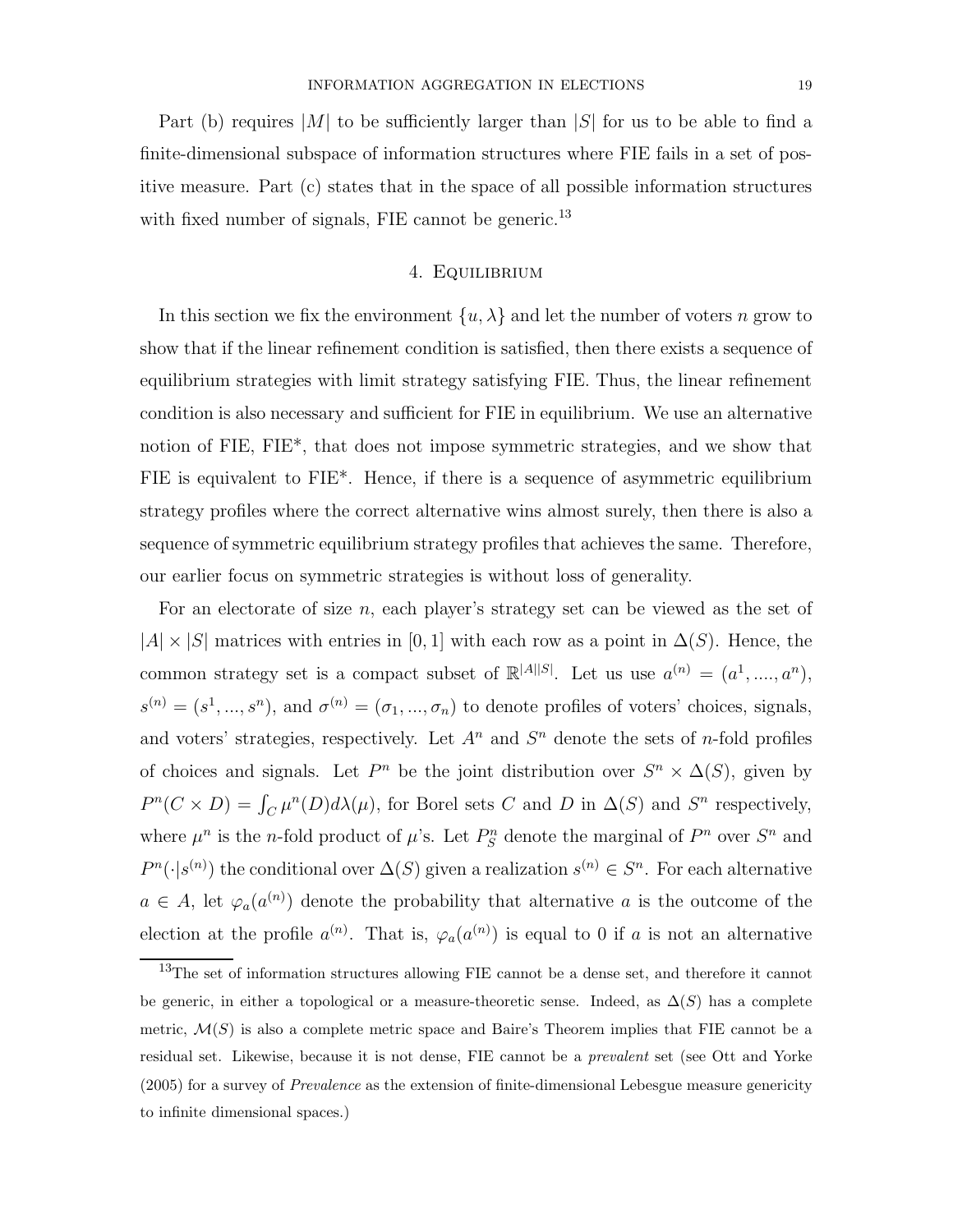with most votes in  $a^{(n)}$  and it is equal to  $1/q$  when a is one of the q alternatives with most votes in  $a^{(n)}$ .

The common ex ante utility at the strategy profile  $\sigma^{(n)}$  is

$$
v(\sigma^{(n)}|u,\lambda) \equiv \sum_{s^{(n)}} \int_M \sum_{a^{(n)}} \sum_a u(a,\mu) \varphi_a(a^{(n)}) \prod_{i=1}^n \sigma_i(s^i,a^i) dP^n(\mu|s^{(n)}) P^n_S(s^{(n)}).
$$

Observe that it is continuous in  $\sigma^{(n)}$ . This defines a voting game,  $G^n$ .

**Definition 6.** A sequence of strategy profiles  $\{\sigma^{(n)}\}_{n>0}$  satisfies FIE\* if  $v(\sigma^{(n)}|u,\lambda) \to$  $\bar{u}$ , where  $\bar{u} = \int_M \max_a u(a,\mu) d\lambda(\mu)$  is the common payoff when a correct alternative is chosen a.s.

When there exists a sequence satisfying FIE\* we say that the environment  $\{u, \lambda\}$ allows FIE\*. Observe that a sequence satisfying FIE\* need not be symmetric.

Proposition 4. An environment allows FIE if and only if it allows FIE\*.

Thus, our linear refinement condition also characterizes FIE\*.

Theorem 2. If the environment allows FIE, then for any sequence of strategy profiles  $\{\sigma^{(n)}\}_{n>0}$  such that  $\sigma^{(n)} \in \arg \max v(\sigma^{(n)}|u,\lambda)$  for every n, we have that: (i)  $\sigma^{(n)}$  is a Nash equilibrium of  $G^n$  and (ii)  $\{\sigma^{(n)}\}_{n>0}$  satisfies FIE\*.

Thus, in environments where FIE is feasible, FIE can be satisfied by a sequence of Nash equilibria. As such, in a common-value environment, failures of FIE are due to a failure of feasibility rather than issues with incentives.

### 5. Extensions

Thus far, we have studied environments allowing FIE under the assumptions of plurality voting, common-values, and finitely many signals. In this section, we show how our main insights extend to other voting rules, heterogeneous preferences, and environments with an infinite number of signals.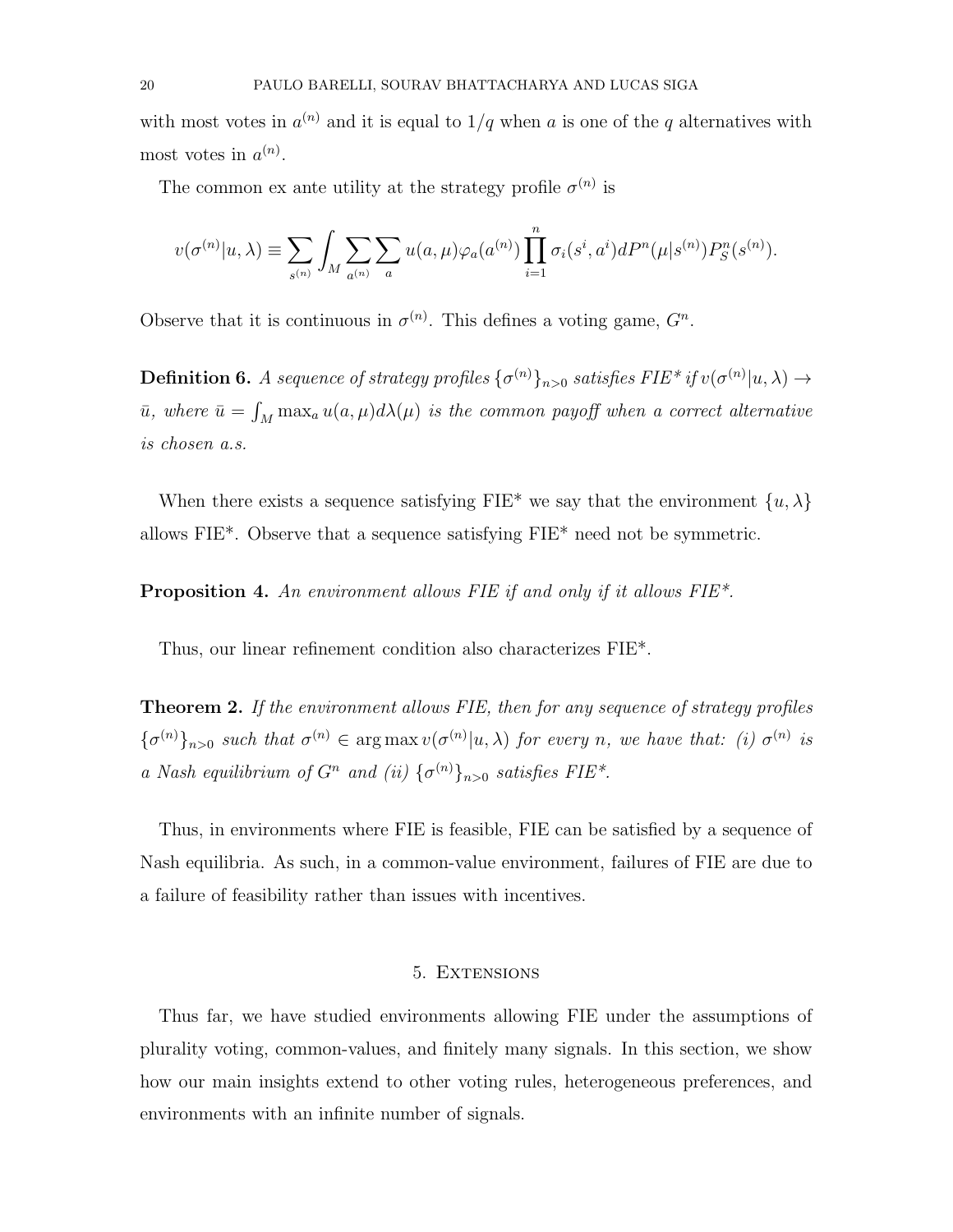#### 5.1. Voting Rules.

A number of well-known voting rules, including the scoring rules in Myerson (2002), can be captured by expanding the space of actions. The family of scoring rules is characterized by a feasible ballot  $V\subset [0,1]^A$  which a voter is allowed to submit. A vector  $v \in V$  is a submitted vote, with its coordinate  $a, v_a$ , representing the points assigned to alternative  $a \in A$ . The alternative with most points across all voters wins the election. Within this family of scoring rules, we introduce the following voting rules by imposing restrictions on  $V^{14}$ 

# Definition 7.

- (i) Unrestricted scoring:  $V^{us} = [0, 1]^A$ .
- (ii) Scoring voting:  $V^{sv}(\hat{v}) = \{v \in V^{us} : v_a \in \{\frac{j}{\hat{v}} : j = 0, ..., \hat{v}\}\}\,$ ,  $\hat{v} \in \mathbb{N}_+$ .
- (iii) Storable voting:  $V^{st}(\hat{v}) = \{v \in V^{sv}(\hat{v}) : \sum_a v_a = 1\}, \hat{v} \in \mathbb{N}_+.$
- (iv) Approval voting:  $V^{ap} = V^{sv}(1)$ .
- (v) Plurality with abstention:  $V^{pa} = \{v \in V^{ap} : \sum_a v_a \in \{0, 1\}\}.$
- (*vi*) Plurality:  $V^p = \{v \in V^{pa} : \sum_a v_a = 1\}.$

Using  $\Delta(V)$  as the set of Borel probability measures over V, a mixed strategy  $\sigma : S \to \Delta(V)$  specifies, for each signal, a probability measure over ballots. Let  $\bar{\sigma}(s) = \int_V v d\sigma(v|s)$ , so that  $\bar{\sigma}_a(s)$  is the expected vote score to alternative a by a voter with signal s. Then, our notion of FIE is adapted to scoring rules by replacing  $E_{\mu}(\sigma^a)$  by  $E_{\mu}(\bar{\sigma}_a) \equiv \sum_{s \in S} \mu_s \bar{\sigma}_a(s)$  in Definition 1. Our next result shows that our analysis from Section 3 extends to the broader family of scoring rules, and that in a large election, plurality performs as well as any rule in this family.

# **Theorem 3.** If an environment allows FIE in some rule in Definition  $\gamma$  then it allows FIE in all rules in Definition 7.

Theorem 3 extends Proposition 2 in Ahn and Oliveros (2016) which establishes that for three alternatives, an environment allows FIE under Myerson's  $(A, B)$ -scoring rule

<sup>&</sup>lt;sup>14</sup>Our definition for the different scoring rules are standard but normalized to take values between 0 and 1 for simplicity and nothing prevents us from allowing for integer values above 1. For example, storable (or qualitative) voting is a voting system where there is a fixed budget of votes to be allocated across alternatives.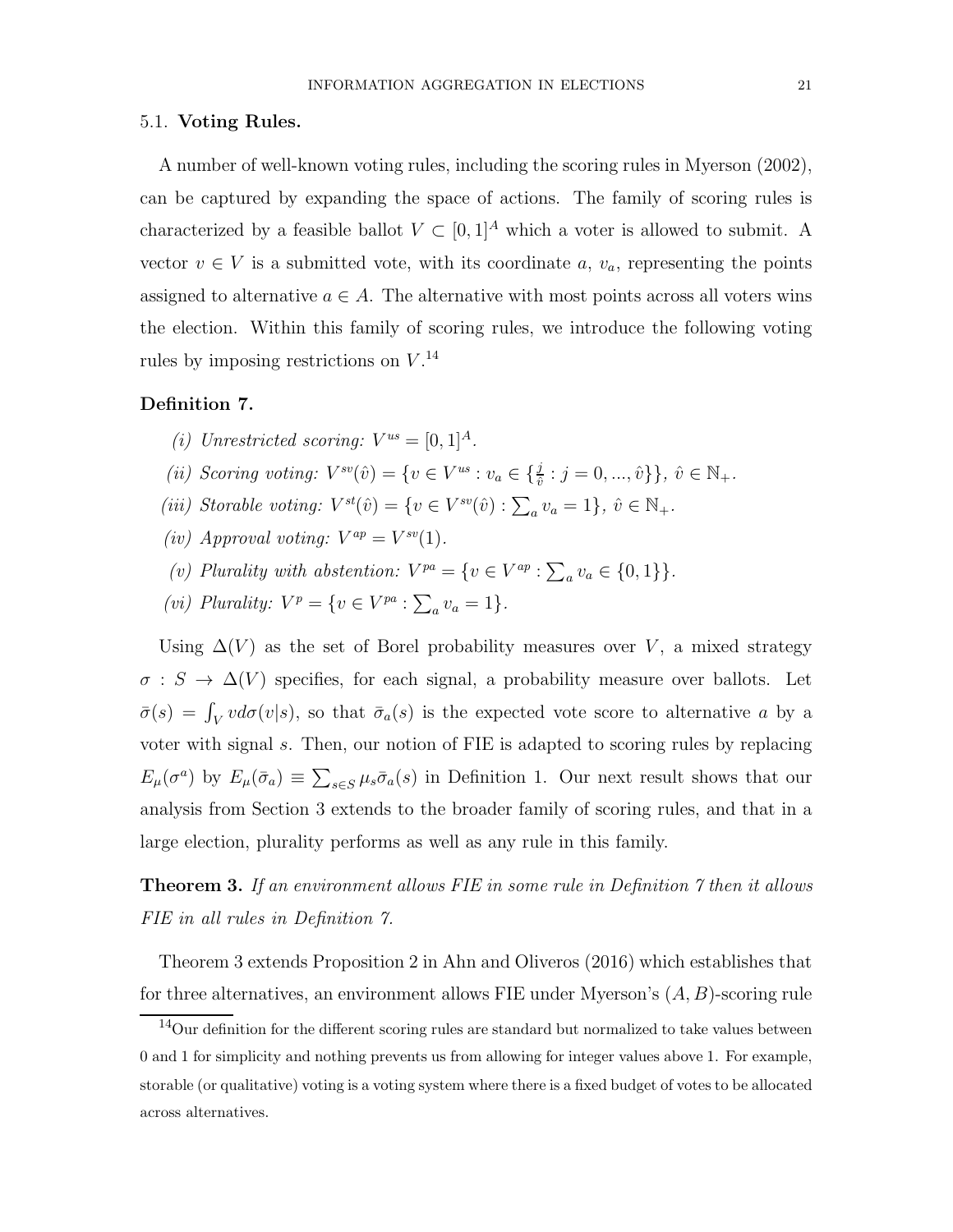if and only if it allows FIE under  $(iv)$ . Of course, Theorem 3 is only for large elections: Proposition 1 in Ahn and Oliveros (2016), establishes that, in a finite electorate, for any equilibrium in  $(vi)$  there is an equilibrium in  $(iv)$  yielding at least as much utility for the voters.<sup>15</sup> From Theorem 3, these differences vanish in large elections.

Unrestricted scoring contains the outcomes in all scoring rules, including some rules not listed in Definition 7. For example, Borda count, with  $V^{bc} = \{v \in [0,1]^A :$ v is a garbling of  $\{\frac{i}{|A|}\}$  $\frac{i}{|A|-1}$ :  $i = 0, ..., |A|-1$ }  $\subset [0,1]^A$  is one such rule. Theorem 3, therefore implies that if an environment allows FIE in Borda count, it allows FIE under any rule in Definition 7.

Our scoring rules are symmetric across alternatives. Asymmetric rules such as nonunanimous supermajority may generally pose additional constraints on FIE. However, for two alternatives this is not the case. For  $A = \{a, \hat{a}\}\,$ , let a q-rule be a voting rule where alternative a requires  $q \in (0,1)$  share of votes or more to win the election. We establish next that all  $q$ -rules are equivalent for FIE.<sup>16</sup>

**Proposition 5.** Fix  $A = \{a, \hat{a}\}\$ and  $q \in (0, 1)$ . An environment allows FIE in a q-rule if and only if the environment allows FIE in plurality.

As a final consideration, observe that we only consider one-shot simultaneous voting protocols that compute the winner by selecting the alternative with most votes. There are many other mechanisms that have multiple rounds (i.e., runoff elections) or with contingencies that depend on votes and may select more than one winner (i.e., single transferrable vote). Their results are beyond the scope of this paper, but we note that depending on the specificities of these protocols, elections with feedback will tend to expand the set of environments that allow for FIE.

#### 5.2. Heterogeneous Preferences.

<sup>&</sup>lt;sup>15</sup>The proof Theorem 3 establishes that this result extends to the other rules in Definition 7.

<sup>&</sup>lt;sup>16</sup>Our result that all non-unanimous threshold voting rules have the same properties for FIE is mirrored in Feddersen and Pesendorfer (1997), where FIE holds for all such threshold rules. Gerardi and Yariv (2007) also show that if pre-voting deliberation is allowed, then in any common value environment all non-unanimous threshold rules have the same set of equilibrium outcomes.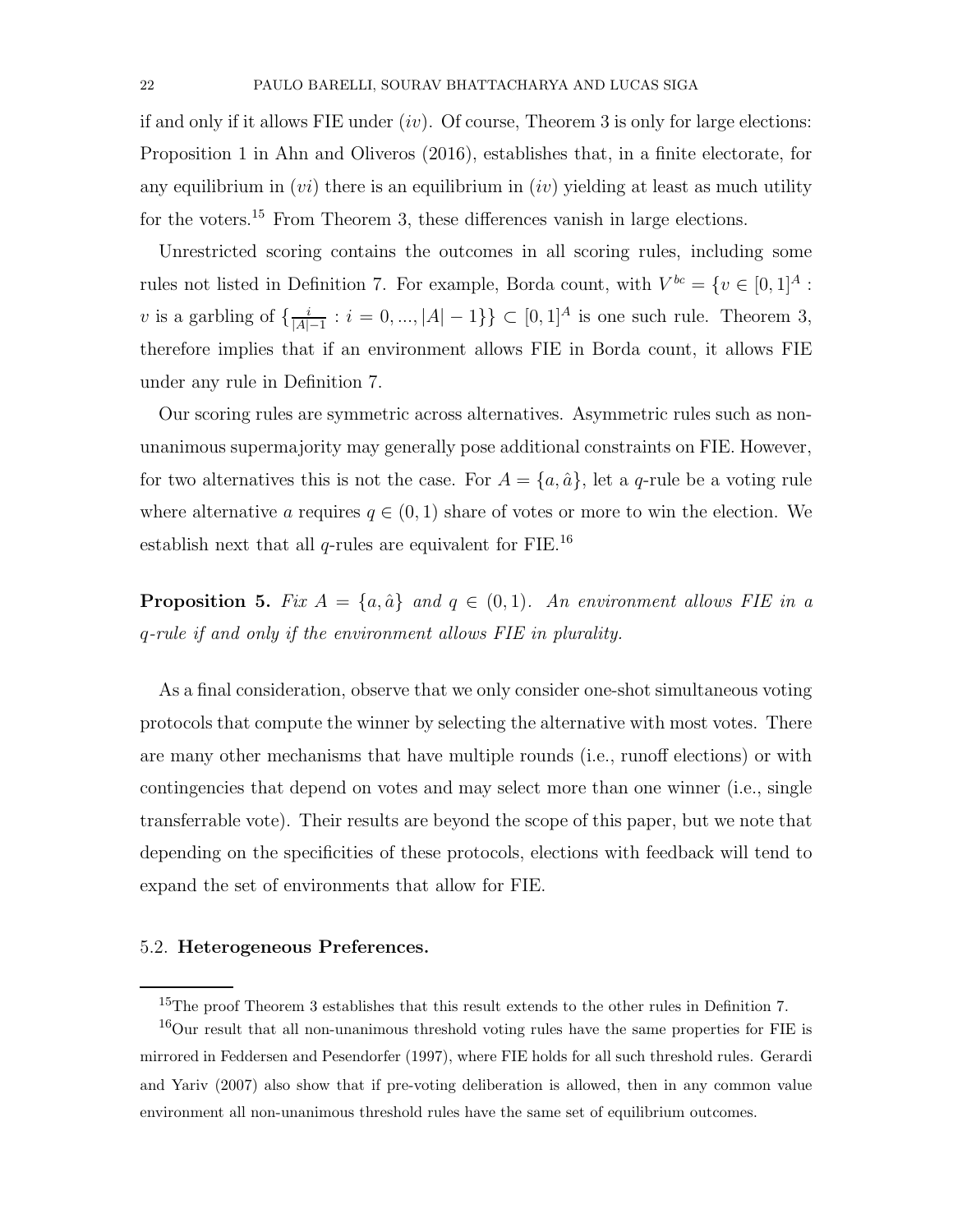An environment where payoffs depend on private signals can be captured by a utility function  $u : A \times M \times S \rightarrow \mathbb{R}$ , so the signal not only reveals information about the state but also directly affects a voter's preferences. In such an environment, there are alternative ways of defining majority preference under complete information. We assume that if the state is commonly known each agent votes their top-alternative non-strategically. This can be captured as follows. Set  $\tilde{u}(a,\mu,s) = 1$  if  $u(a,\mu,s) > u(a',\mu,s)$  for all  $a' \neq a$  and  $\tilde{u}(a,\mu,s) = 0$  otherwise. Using  $\alpha_{\tilde{u}}(\mu) = \arg \max_{a \in A} \sum_{s \in S} \tilde{u}(a, \mu, s) \mu(s)$ , we can readily employ the definition of FIE as before, and establish that all our feasibility results apply except for Theorem 2, which is our only result that depends explicitly on voters' incentives and therefore relies on the common-value assumption. Notice that this general setting can encompass many different environments, such as the ones studied in Feddersen and Pesendorfer (1997) and Bhattacharya (2013).

#### 5.3. Infinite Signals and General State Space.

Let S be a topological, infinite space of signals, endowed with its Borel sigmaalgebra. The primitives are: (i) a state space  $\Theta$ , which is a measure space endowed with a sigma-algebra; (ii) a transition probability  $P : \Theta \to \Delta(S)$ , where  $\Delta(S)$  is the space of probability measures over  $S$ , endowed with the weak<sup>\*</sup> topology and its Borel sigma-algebra;<sup>17</sup> (iii) a prior  $\nu \in \Delta(\Theta)$  with supp  $\nu = \Theta$ , and (iv) a common-value utility function  $\tilde{u}: A \times \Theta \to \mathbb{R}$ . We assume that P and  $\tilde{u}$  are measurable mappings. Also, we assume that  $M = P(\Theta)$  is closed and there is a measurable  $u : A \times M \to \mathbb{R}$ such that  $\alpha_{\tilde{u}} = \alpha_u \circ P$ , where  $\alpha_{\tilde{u}} : \Theta \to 2^A$  is given by  $\alpha_{\tilde{u}}(\theta) = \arg \max_{a \in A} \tilde{u}(a, \theta)$ and  $\alpha_u : M \to 2^A$  is given by  $\alpha_u(\mu) = \arg \max_{a \in A} u(a, \mu)$ , as before. As such, it is without loss to focus on the model with  $M \subset \Delta(S)$  as the set of states and common utility  $u : A \times M \to \mathbb{R}$ .

<sup>&</sup>lt;sup>17</sup>We abuse notation by using  $\Delta(S)$  to denote both the finite-dimensional simplex (when S is finite) as well as the set of probability measures defined on the given sigma-algebra of  $S$  (when  $S$ is not finite). The (weak<sup>\*</sup>) topology defined in  $\Delta(S)$  allows us to derive the Borel sigma-algebra of measurable sets, which is then used to define probability measures over  $\Delta(S)$ , like the prior  $\lambda$ defined below.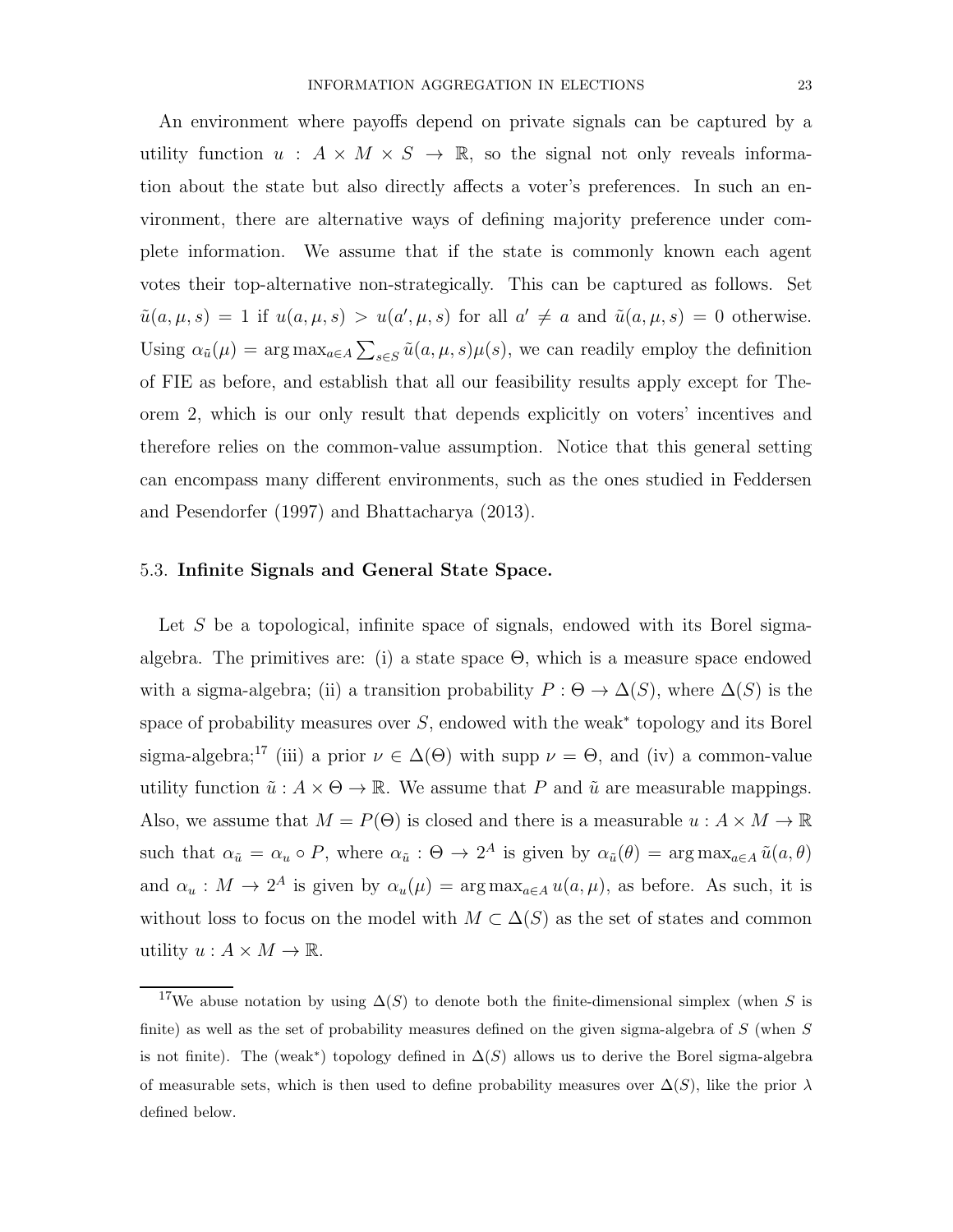Given  $\nu$  and P, we define  $\lambda \in \Delta(\Delta(S))$  by the formula  $\lambda(E) = \nu(P^{-1}(E))$  for each measurable set E in  $\Delta(S)$ . Observe that  $M = \text{supp }\lambda$ . A mixed strategy is defined as a Borel measurable function  $\sigma : S \to \Delta(A)$ , and we use  $\sigma^a(s)$  to denote the probability of voting for  $a \in A$  at signal s. A linear utility function v is given by  $v(a,\mu) = \int b^a(s) d\mu(s)$ , where  $b^a : S \to \mathbb{R}$  is a bounded measurable function for each  $a \in A$ . We can now state:

**Theorem 4.** An environment  $\{u, \lambda\}$  allows FIE if and only if it satisfies the linear refinement condition.

#### 5.3.1. Sufficient Conditions with Infinitely many States and Signals.

The betweenness condition is obviously a sufficient condition for FIE with infinitely many signals. As before it is verified if one can solve an appropriate system of equations, with the difference now that it comprises of linear equations in an infinite dimensional setting. Let us extend the arguments leading to Remark 1 to this case. We say that a finite subset  $F \subset \Delta(S)$  of probability measures satisfies independence if  $\sum_{\mu \in F} \beta_{\mu} \mu(E) = 0$  for all measurable sets  $E \subset S$  implies that  $\beta_{\mu} = 0$  for all  $\mu \in F$ .

Definition 8. An environment satisfies independence<sup>\*</sup> if every finite subset of M satisfies independence.

**Proposition 6.** If S is compact metric, each  $\mu \in M$  has a jointly continuous density with respect to a fixed  $\bar{\mu} \in \Delta(S)$ , and u is continuous in  $\mu$ , then the environment allows FIE if independence<sup>∗</sup> is satisfied.

The following example illustrates.

**Example 4.** Suppose  $A = \{a, \hat{a}\}\$ , let  $\Theta = [0, 1]^2$  with a uniform prior  $\nu$ , and assume the common utility function  $\tilde{u}$  is such that  $\tilde{u}(a, \theta) > \tilde{u}(\hat{a}, \theta)$  (resp.  $\tilde{u}(a, \theta) < \tilde{u}(\hat{a}, \theta)$ ) if  $\theta_1 > \theta_2$  (resp.  $\theta_1 < \theta_2$ ), where  $\theta_i$  is the ith coordinate of  $\theta$ . Signals are given by  $s = \theta + \varepsilon$ , where  $\varepsilon$  is a bivariate normally distributed vector with mean  $(0, 0)$ , independent of  $\theta$ . Thus  $S = \mathbb{R}^2$  and P sends each  $\theta$  to the corresponding bivariate normal distribution with mean  $\theta$ . Define  $u : A \times M \to \mathbb{R}$  by  $u(a, \mu) = \tilde{u}(a, P^{-1}(\mu))$ and  $u(\hat{a}, \mu) = \tilde{u}(\hat{a}, P^{-1}(\mu))$ , where  $M = P(\Theta)$ .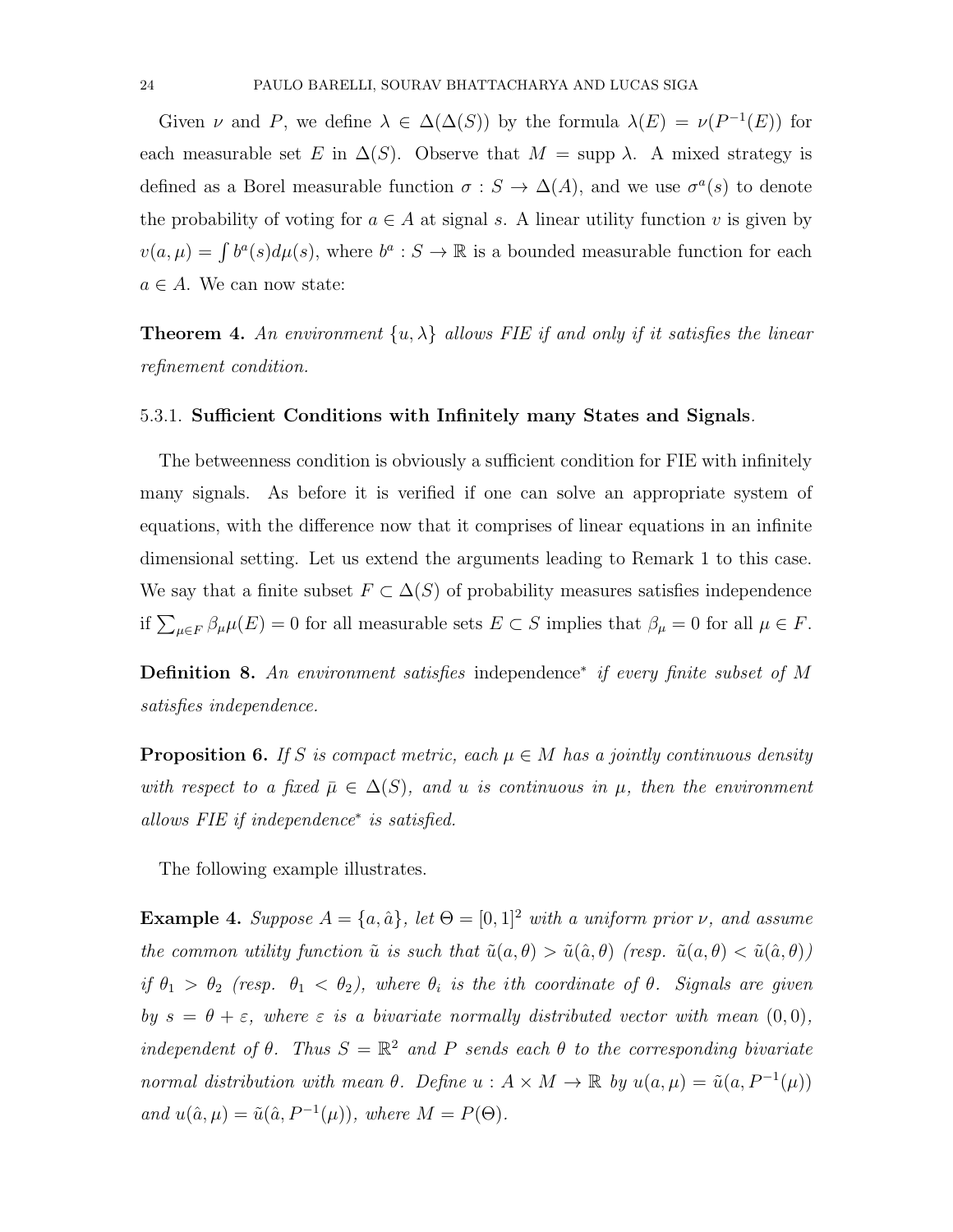This environment allows FIE. To verify, let  $b : \mathbb{R}^2 \to \mathbb{R}$  be given by  $b(s) = 1$  if  $s_1 \geq$  $s_2$  and  $b(s) = 0$  otherwise, so  $\int b(s)d\mu(s) = \mu(D)$ , where  $D = \{s \in \mathbb{R}^2 : s_1 \geq s_2\}$ . It follows that  $\int b(s)d\mu(s) > \int b(s)d\hat{\mu}(s)$  for all  $\mu \in M_a^u$  and  $\hat{\mu} \in M_a^u$ , so betweenness is satisfied.

## 5.3.2. Genericity with Infinitely many Signals.

Finally, we provide an extension of Proposition 3 with infinitely many signals. As in part (c), we will resort to topological statements because the ambient spaces we will consider are infinite dimensional. As a counterpart of part (a), we shall work with  $S \subset \mathbb{R}$  and M as a finite subset of the infinite dimensional set of probability measures  $\Delta(S)$ . In addition, we shall assume that each  $\mu \in M$  has an analytic density with respect to a fixed  $\bar{\mu} \in \Delta(S)$ , so M can be identified with a function  $f: S \to \mathbb{R}^{|M|}$  with analytic coordinates (the densities of  $\mu$  with respect to  $\bar{\mu}$ ). We shall use the  $C^{\infty}(S, \mathbb{R}^{|M|})$  topology when we talk about open sets of subsets M with a fixed cardinality  $|M| < \infty$ , with M identified with  $f \in C^{\infty}(S, \mathbb{R}^{|M|})$ . Let  $\mathcal{M}_{\overline{\mu}}^{|M|}(S)$ denote the corresponding space. For the counterpart of Proposition 3(c) we shall again work with the space  $\mathcal{M}(S)$  of closed subsets of  $\Delta(S)$  endowed with the topology generated by the Hausdorff metric.

# Proposition 7.

(a) For any compact  $S \subset \mathbb{R}$  and  $|M| < \infty$ , FIE is allowed in an open and dense subset of  $\mathcal{M}_{\bar{\mu}}^{|M|}(S)$ .

(b) For any separable metrizable space S, there exists an open set  $V \subset \mathcal{M}(S)$  such that FIE fails for each  $M \in V$ .<sup>18</sup>

## 6. Conclusion

The existing literature on information aggregation in large elections has largely focused on specific preference and information environments. We instead consider general environments with arbitrary preference and information structures and focus on properties of the environment allowing or precluding information aggregation. We

<sup>&</sup>lt;sup>18</sup>If S is, in a addition, metrizable with a complete metric, then  $\mathcal{M}(S)$  is also a complete metric space and Baire's Theorem implies that FIE cannot be a residual set. As in Section 3.2.3, because FIE is not dense, it cannot be a prevalent set.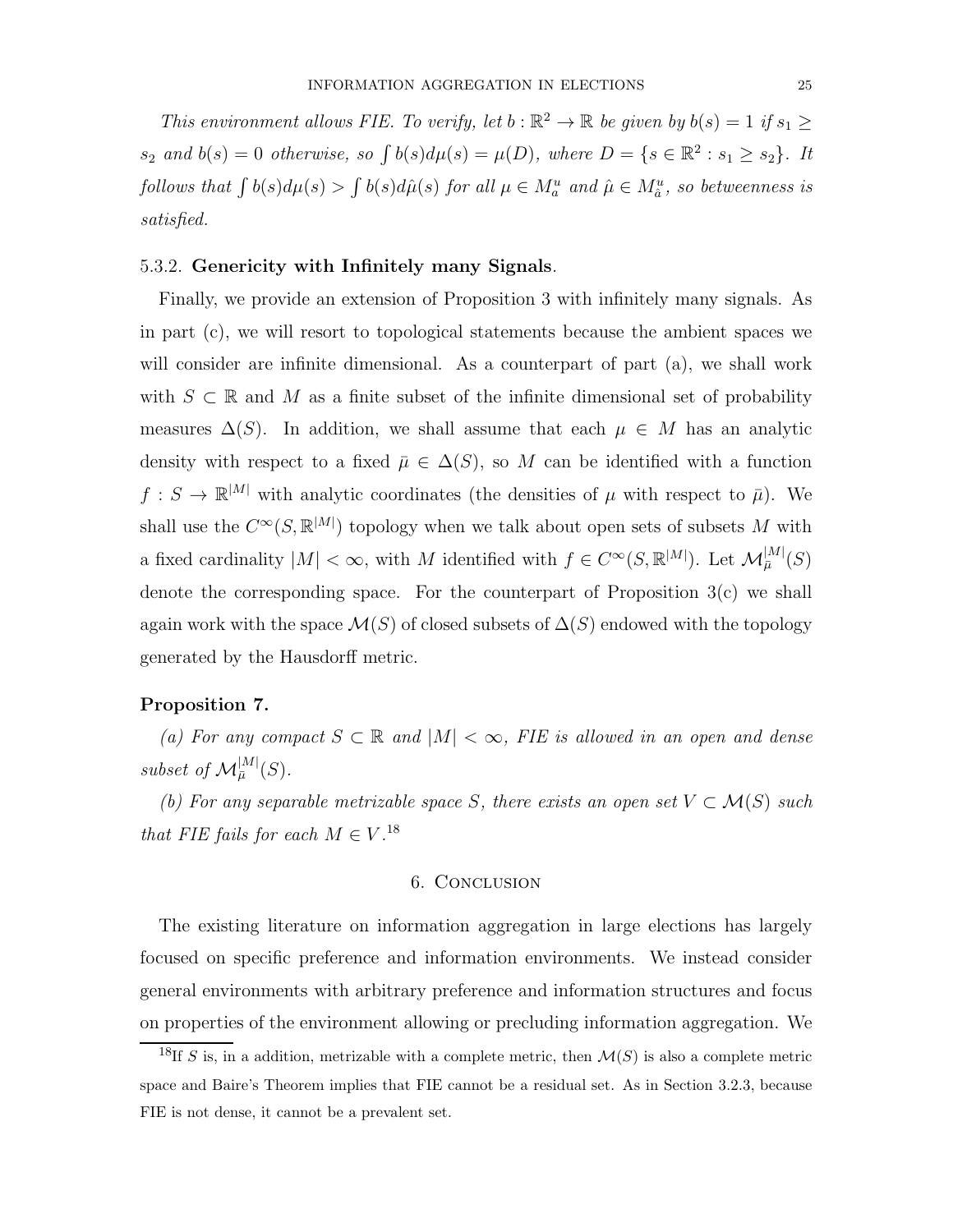characterize environments that allow FIE as those that satisfy a linear refinement condition, that is, existence of a utility function that is linear in distributions of signals and whose top-alternatives agree with the given utility function of the voters. Geometrically, this means that FIE is characterized by special kinds of partitions of the simplex of distributions over signals. However special, such partitions are more general than the partitions associated with previous conditions from the literature. Notwithstanding, FIE is robustly unachievable among all possible information structures for a given fixed set of signals.

We also show that feasibility issues cannot be avoided by changing the scoring rule: FIE is feasible with plurality if and only if it is feasible under the wide class of scoring rules. Furthermore, even though our equilibrium results do not extend to the case of diverse preferences, our feasibility result is not constrained to common preferences.

Our work does not consider contingent voting rules, which have the potential for better information aggregation properties. It can be shown that rules such as sequential or single transferrable voting can circumvent some of our linearity restrictions, opening an exciting avenue of work. Future analysis could consider contingent voting rules, the additional restriction imposed by equilibrium in environments with heterogeneous preferences, correlated signals or environments where information is not invariant to the population size (e.g., if it is costly to acquire information).

#### 7. Appendix

## 7.1. Proof of Proposition 1.

For convenience, let us represent A as  $\{1, ..., k\}$ , and use indices  $i, j, l$  to indicate alternatives so labeled. Given Assumption 1, let  $E \subset M$  with  $\lambda(E) = 1$  be such that  $|\alpha_u(\mu)| = 1$  for every  $\mu \in E$  and  $\lambda(E \cap M_i^u) > 0$  for every  $i = 1, ..., k$  (since we assume throughout that  $\lambda(\{\mu \in M : i \in \alpha_u(\mu)) > 0\}$ . Suppose that an environment  $\{u, \lambda\}$  allows FIE, so we have a refining linear v with the corresponding  $b^i \in \mathbb{R}^{|S|}$  for each  $i = 1, ..., k$  defining a family  $\{h_{ij}\}\$  of hyperplanes  $h_{ij} = \{x : x \cdot b_{ij} = 0\}$  with  $b_{ij} = b^i - b^j$  and hence  $h_{ij} = h_{ji}$  and  $h_{ij}^+ = h_{ji}^-$ , for each pair i, j of distinct alternatives. Let  $F \subset E$  with  $\lambda(F) = 1$  be such that  $\alpha_v(\mu) = \alpha_u(\mu)$  for all  $\mu \in F$ . To verify (i), if  $\mu \in F \cap M_i^u$  and  $\mu \notin h_{ij}^+$ , then  $j \in \alpha_v(\mu)$ , contradicting  $\alpha_v(\mu) = \alpha_u(\mu) = \{i\}.$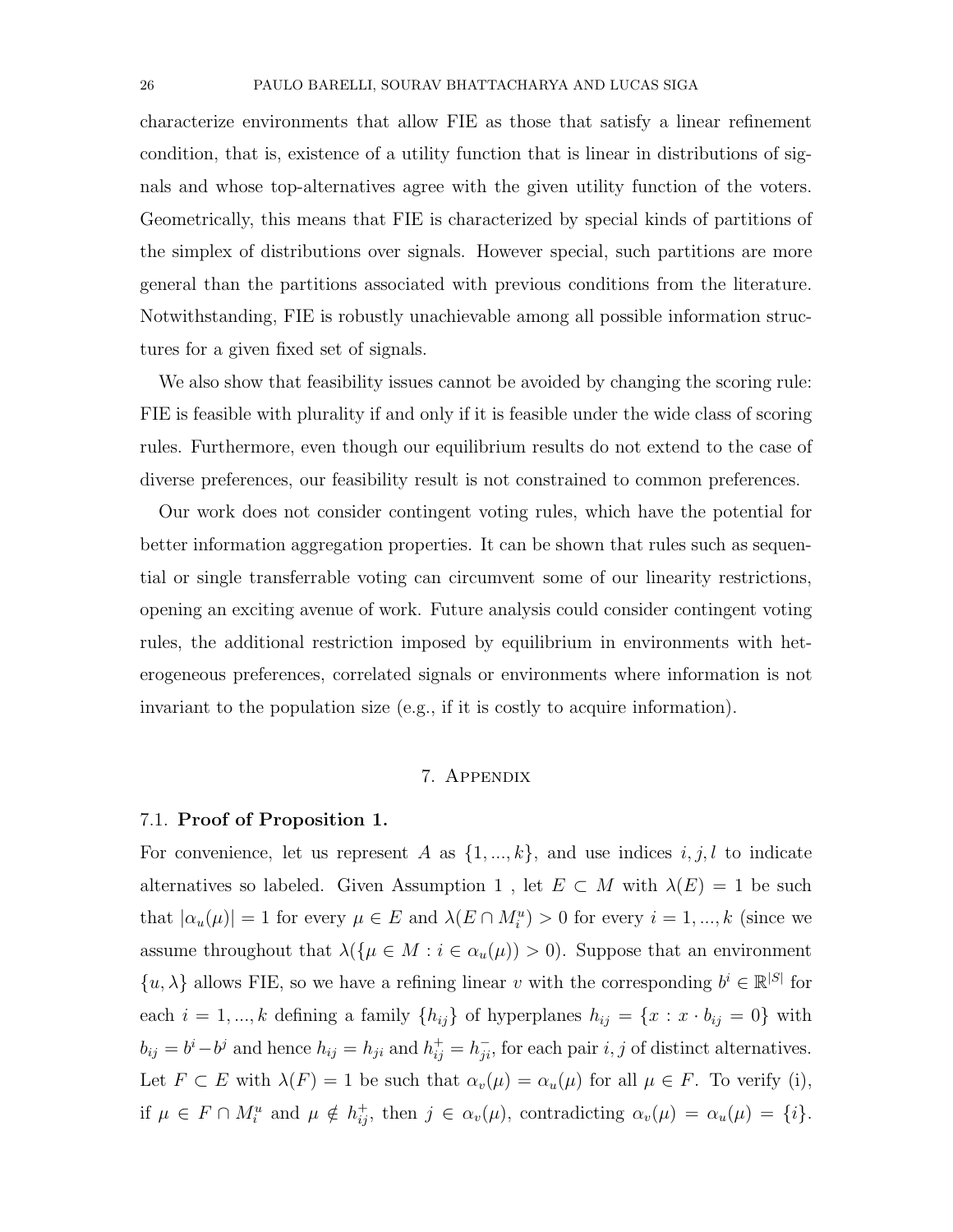Condition (ii) is immediate, as  $x \in h_{ij}^+ \cap h_{jl}^+$  means that  $x \cdot b^i > x \cdot b^j$  and  $x \cdot b^j > x \cdot b^l$ , hence  $x \in h_{il}^+$ . Similarly, we must also have  $h_{ij} \cap h_{jl} \subset h_{il}$ . To verify (iii), observe first that because the intersection of the kernels of the linear mappings defined by  $b_{ij}$  and  $b_{il}$  is contained in the kernel of the linear mapping defined by  $b_{il}$ , it must be that  $b_{il}$  is a linear combination of  $b_{ij}$  and  $b_{jl}$ . That is, there are scalars  $\gamma_{ij}$  and  $\gamma_{jl}$  such that  $b_{il} = \gamma_{ij} b_{ij} + \gamma_{jl} b_{jl}$ . If  $h_{ij} = h_{il}$ , then  $x \in h_{il}$  implies that  $x \in h_{ij}$ , so  $0 = x \cdot b_{il} = x \cdot (\gamma_{ij} b_{ij} + \gamma_{jl} b_{jl}) = x \cdot \gamma_{jl} b_{jl}$ , and hence  $x \in h_{jl}$ . This means that the hyperplane  $h_{jl}$  contains the presumed equal hyperplanes  $h_{ij}$  and  $h_{jl}$ . As subspaces of co-dimension 1, this can only happen if  $h_{jl} = h_{ij} = h_{il} \equiv h$ . This implies that one of the three alternatives, say alternative i, can only be optimal for v at states in  $h$ . But then  $M_i \cap F = \emptyset$ , for otherwise  $j \in \alpha_v(\mu) = \alpha_u(\mu) = \{i\}$ . Hence  $\lambda(M_i^u) = 0$ contradicting that  $\lambda(E \cap M_i^u) > 0$  for every  $i = 1, ..., k$ .

For the other direction, suppose that an environment  $\{u, \lambda\}$  has a family of hyperplanes  $\{h_{ij}\}\$  with  $h_{ij} = h_{ji}$  and  $h_{ij}^+ = h_{ji}^-$  satisfying (i), (ii) and (iii). Let  $b_{ij}$  be the normal of  $h_{ij}$ , and observe that  $b_{ji} = -ab_{ij}$  for some  $a > 0$ . Let  $G \subset E$  with  $\lambda(G) = 1$ be such that, for each i,  $\lambda(G \cap M_i^u) > 0$  and  $G \cap M_i^u \subset h_{ij}^+$  for every  $j \neq i$ . Observe that  $h_{lj}^+\cap h_{ji}^+\subset h_{li}^+\text{ implies }h_{ij}^-\cap h_{jl}^-\subset h_{il}^-\text{. This means that }h_{ij}\cap h_{jl}\subset h_{il}$ . In fact, otherwise there would exist x with  $x \cdot b_{ij} = x \cdot b_{jl} = 0$  and  $x \cdot b_{il} \neq 0$ . Say  $x \cdot b_{il} > 0$ . Then because  $h_{ij} \neq h_{il}$ , we would be able to find  $\hat{x}$  close to x with  $\hat{x} \in h_{ij}^- \cap h_{jl}^$ jl and  $\hat{x} \in h_{il}^{+}$ , a contradiction. A similar contradiction would be obtained if instead  $x \cdot b_{il} < 0$ . As above, there are scalars  $\gamma_{ij}$  and  $\gamma_{jl}$  such that  $b_{il} = \gamma_{ij}b_{ij} + \gamma_{jl}b_{jl}$ . We claim that  $\gamma_{il}$  and  $\gamma_{jl}$  must be positive. If both are negative, then  $x \in h_{ij}^+ \cap h_{jl}^+$  implies that  $x \cdot b_{il} < 0$ , that is,  $x \in h_{il}^-$ , a contradiction. If they have opposite signs, say,  $\gamma_{ij} > 0$  and  $\gamma_{jl} < 0$ , then take  $x \in h_{il} \setminus h_{ij}$ , so  $\gamma_{ij} x \cdot b_{ij} = -\gamma_{jl} x \cdot b_{jl}$ . There are two cases to consider: (a)  $x \in h_{ij}^+$  and (b)  $x \in h_{ij}^-$ . In (a), we must have  $x \cdot b_{jl} > 0$ , so  $x \in h_{ij}^+ \cap h_{jl}^+$  and thus  $x \in h_{il}^+$ , contradicting  $x \in h_{il}$ ; in (b) we must have  $x \cdot b_{jl} < 0$ , so  $x \in h_{ij}^- \cap h_{jl}^-$  and thus  $x \in h_{il}^-$ , again contradicting  $x \in h_{il}$ .

Consider now a family of scalars  $\{\gamma_{ij}\}_{i\leq j}$  and a system of equations  $\gamma_{il}b_{il} - \gamma_{ij}b_{ij}$  –  $\gamma_{jl}b_{jl} = 0$ , for  $1 \le i < j < l \le k$ . There are  $_kC_3$  equations but only  $_{(k-1)}C_2$  are linearly independent. In fact, given  $i, j, l$  such that  $1 < i < j < l$ , note that  $\gamma_{il}b_{il} - \gamma_{ij}b_{ij}$  $\gamma_{jl}b_{jl} = (\gamma_{1j}b_{1j} - \gamma_{1i}b_{1i} - \gamma_{ij}b_{ij}) - (\gamma_{1l}b_{1l} - \gamma_{1i}b_{1i} - \gamma_{il}b_{il}) + (\gamma_{1l}b_{1l} - \gamma_{1j}b_{1j} - \gamma_{jl}b_{jl}).$  Thus,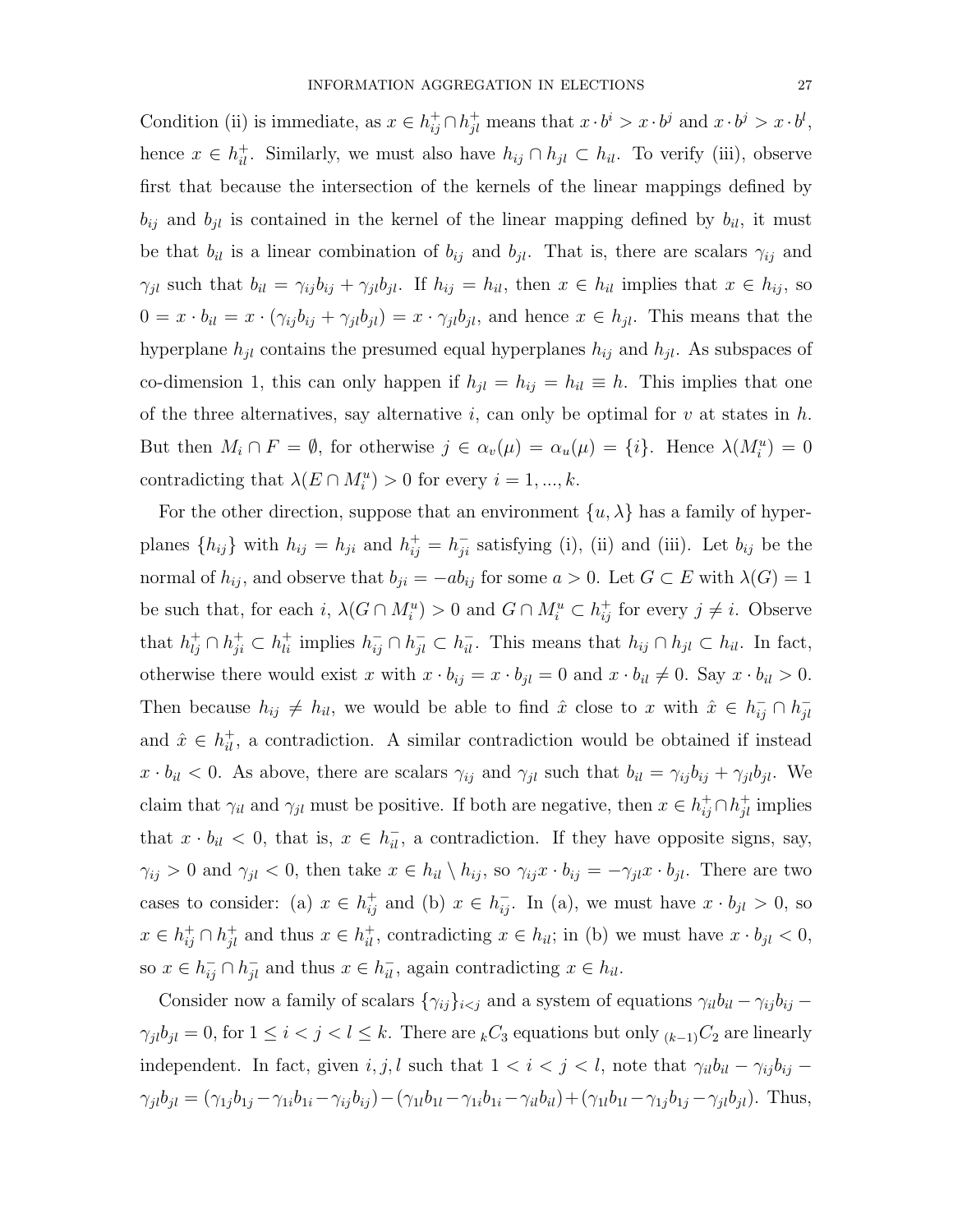we can recover any equation that does not include alternative 1 as a combination of the  $_{(k-1)}C_2$  equations that include alternative 1. Since there are  $_kC_2$  variables, the system has multiple non trivial solutions. From what we showed above, any such solution will have positive coefficients.

Now choose a strictly positive vector  $b^k \in \mathbb{R}^{|S|}$  and let  $b^i = \gamma_{ik}b_{ik} + b^k$  for  $i =$ 1, ..., k-1 so we define a linear utility v with  $v(\mu, i) = \mu \cdot b^i$ . Observe that  $b^i - b^j = \gamma_{ij} b_{ij}$ for all  $i < j \leq k$ . So for  $\mu \in G \cap M_i^u$ , we have  $\mu \cdot (b^i - b^j) = \gamma_{ij} \mu \cdot b_{ij} > 0$  if  $i < j$  and  $\mu \cdot (b^i - b^j) = -\mu \cdot (b^j - b^i) = -\gamma_{ji}\mu \cdot b_{ji} = a\gamma_{ji}\mu \cdot b_{ij} > 0$  if  $i > j$ . It follows that for every  $\mu \in G$ ,  $\alpha_v(\mu) = \alpha_u(\mu)$ , so v refines u.

# 7.2. Proofs from Section 3.2.

#### Proof of Proposition 2.

We proceed by induction. Since  $|M| = k$ , let  $M = {\mu_1, ..., \mu_k}$ . Fix  $b \in \mathbb{R}^{|S|}$  and suppose that  $b \cdot \mu_1 = b \cdot \mu_2$ . There must exist  $\hat{s} \in S$  such that  $\mu_1(\hat{s}) \neq \mu_2(\hat{s})$ . Define  $\hat{b} \in \mathbb{R}^{|S|}$  by setting  $\hat{b}(s) = b(s)$  for all  $s \neq \hat{s}$  and  $\hat{b}(\hat{s}) = b(\hat{s}) + \varepsilon$  for some small  $\varepsilon > 0$ , so that  $\hat{b} \cdot \mu_1 \neq \hat{b} \cdot \mu_2$ . Now suppose that for some  $\hat{k} < k$  it has been established the existence of  $b \in \mathbb{R}^{|S|}$  such that  $b \cdot \mu_{\ell} \neq b \cdot \mu_{\ell'}$  for all  $\ell, \ell' \leq \hat{k}$  and  $\ell \neq \ell'$ . Now say that there is  $\ell \leq \hat{k}$  such that  $b \cdot \mu_{\ell} = b \cdot \mu_{\hat{k}+1}$ . Since  $\mu_{\ell} \neq \mu_{\hat{k}+1}$ , there must exist  $\hat{s}$  such that  $\mu_{\ell}(\hat{s}) \neq \mu_{\hat{k}+1}(\hat{s})$ , and because there are only finitely many  $\mu$ 's, we can find  $\varepsilon > 0$  such that  $\hat{b} \in \mathbb{R}^{|S|}$  defined by setting  $\hat{b}(s) = h(s)$  for all  $s \neq \hat{s}$  and  $\hat{b}(\hat{s}) = b(\hat{s}) + \varepsilon$  satisfies  $\hat{b} \cdot \mu_{\ell} \neq \hat{b} \cdot \mu_{\ell'}$  for all  $\ell, \ell' \leq \hat{k} + 1$  This concludes the induction and establishes the existence of a vector  $b \in \mathbb{R}^{|S|}$  such that  $b \cdot \mu \neq b \cdot \hat{\mu}$  for every  $\mu, \hat{\mu} \in M$ . Since there are as many points as alternatives and there exists a family of parallel hyperplanes separating each alternative, the conditions in Proposition 1 are satisfied.  $\Box$ 

# Proof of Proposition 3.

Part (a) follows from SM. For part (b), consider an environment where  $M_a^u$  is equal to the set of vertices of the simplex  $\Delta(S)$ , and  $M_{a'}^u$  is a singleton that lies in a small neighborhood of the barycenter of  $\Delta(S)$ , for some  $a' \neq a$ . This is possible because  $|M| \geq |S| + |A| - 1$ . Obviously  $M_a^u$  cannot be separated from  $M_{a'}^u$  by the restriction of a hyperplane to the simplex, so FIE fails. Let H denote the corresponding  $|M| \times |S|$ matrix, with rows given by the states. It is clear that any  $(|M| \times |S|)$ -matrix H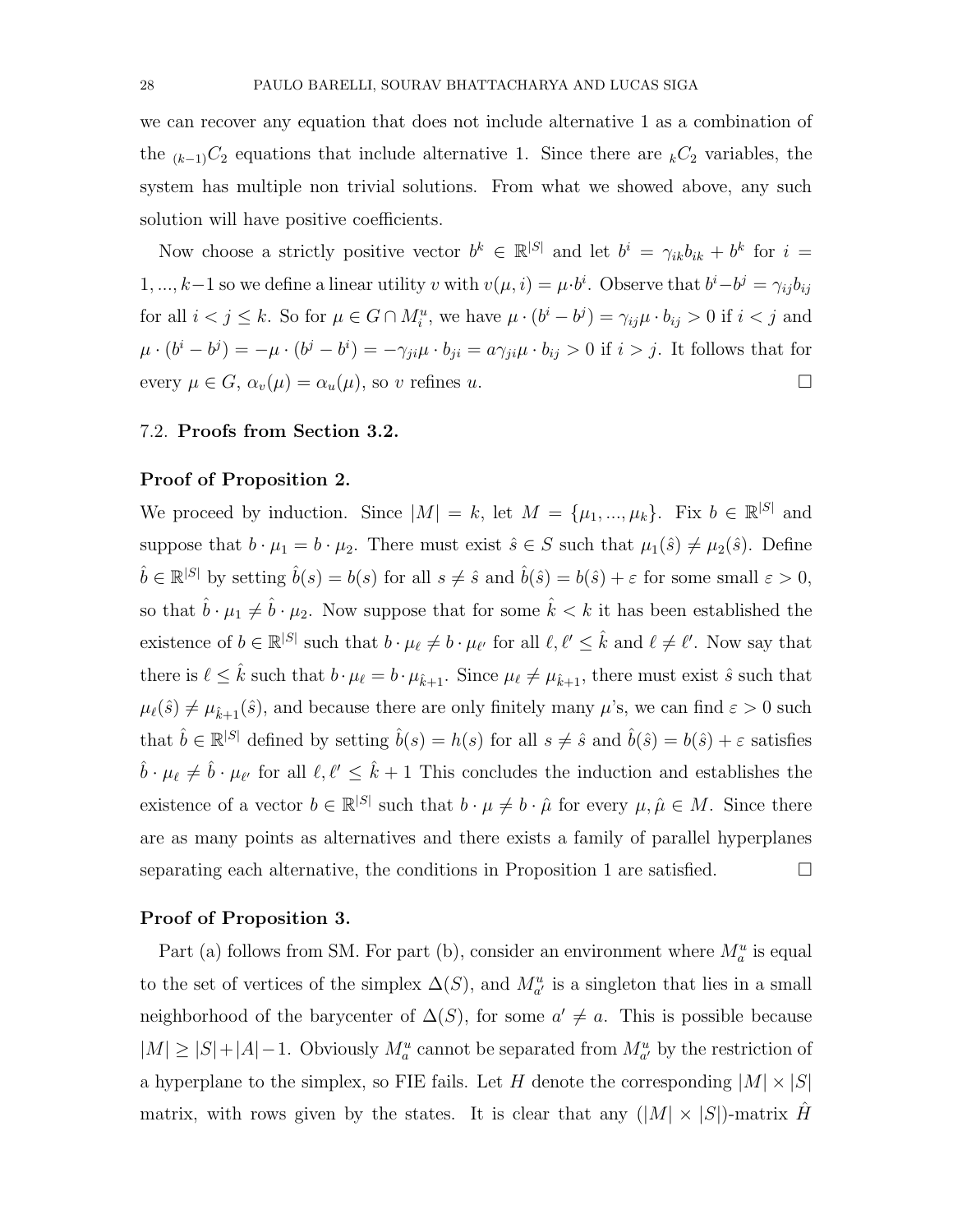sufficiently close to H, with rows lying in  $\Delta(S)$ , defines a subset M of  $\Delta(S)$  with  $|M|$ elements. For each such  $\hat{M}$ , we can then assign an environment  $\{\hat{u}, \hat{\lambda}\}$  with  $\hat{M}_a^{\hat{u}}$  given by the states closest (or equal) to the vertices of  $\Delta(S)$  and  $\hat{M}^{\hat{u}}_{a'}$  equal to a singleton and still inside a small neighborhood of the barycenter, for some  $a' \neq a$ . Each such environment will fail FIE. This means that we can find an open set in  $\mathbb{R}^{|M|(|S|-1)}$ where FIE fails. Since it is open, it must have positive Lebesgue measure.

For part (c), let  $M = \Delta(S)$  and have  $M_a^u$  be the boundary of  $\Delta(S)$  (that is, the set of states  $\mu$  such that  $\mu(s) = 0$  for at least one  $s \in S$ ). For  $a' \neq a$ , let  $M_{a'}^u$  be an arbitrary subset of the interior of  $\Delta(S)$  (disjoint from  $M_a^u$  for  $a \neq a'$ , obviously). There's no way to separate  $M_a^u$  from any such  $M_{a'}^u$  with the restriction of a hyperplane to  $\Delta(S)$ . So FIE fails for this environment. Take any closed subset  $\hat{M}$  of  $\Delta(S)$  sufficiently close to M in Hausdorff distance, and assign to it an environment  $\{\hat{u}, \hat{\lambda}\}\$  such that  $\hat{M}_a^{\hat{u}} = \arg \max_{\mu \in \hat{M}} p \cdot \mu$  for some  $p \in \mathbb{R}^{|S|-1}$  and the remaining  $\hat{M}_{a'}^{\hat{u}}$  for  $a' \neq a$  as disjoint subsets of  $\hat{M} \setminus \hat{M}_a^{\hat{u}}$ . It is again not possible to separate  $\hat{M}_a^{\hat{u}}$  from  $\hat{M}_{a'}^{\hat{u}}$  with the restriction of a hyperplane to the simplex, so  $\overline{FIE}$  fails for all such M sufficiently close to M. We can thus construct open set  $V \subset \mathcal{M}(S)$  as an open neighborhood of  $M$ , where FIE fails.

# 7.3. Proofs from Section 4.

# Proof of Proposition 4.

Observe first that  $v(\sigma^{(n)}|u,\lambda)$  can be equivalently expressed as

$$
v(\sigma^{(n)}|u,\lambda)=\int_M\sum_{s^{(n)}}\sum_{a^{(n)}}\sum_a u(a,\mu)\varphi_a(a^{(n)})\prod_{i=1}^n\sigma_i(s^i,a^i)\mu^n(s^{(n)})d\lambda(\mu).
$$

If  $\sigma$  satisfies FIE then the sequence of symmetric profiles  $\{\sigma^n\}_{n>0}$ , where each coordinate of  $\sigma^n$  is equal to  $\sigma$ , forms a sequence satisfying FIE<sup>\*</sup>. Indeed, for a.e.  $\mu \in M$ , we have  $\mu \cdot \sigma^a \geq \mu \cdot \sigma^{a'}$  for some  $a \in \alpha_u(\mu)$ , and all  $a' \neq a$ , with strict inequality for  $a' \notin \alpha_u(\mu)$ . Let  $Q_{\mu,\sigma} \in \Delta(S \times A)$  be given by  $Q_{\mu,\sigma}(s, a) = \mu(s)\sigma^a(s)$ , and let  $Q_{\mu,\sigma}^n$  and  $Q_{\mu,\sigma}^{\infty}$  denote the *n*-fold and infinite products of  $Q_{\mu,\sigma}$ 's, respectively. For a given  $\bar{a} \in A$ , let  $f^{\bar{a}}(s, a) = 1$  if  $a = \bar{a}$ , and  $f^{\bar{a}}(s, a) = 0$  otherwise. Let  $f: S \times A \rightarrow \{0,1\}^A$  be given by  $f(s, a) = (f^{\bar{a}}(s, a))_{\bar{a} \in A}$ . For each  $i = 1, 2, ...,$  let  $f_i$ denote the *i*th independent draw of f. By the SLLN,  $\lim_{n\to\infty} \frac{1}{n}$  $\frac{1}{n}\sum_{i=1}^n f_i = (\mu \cdot \sigma^a)_{a \in A}$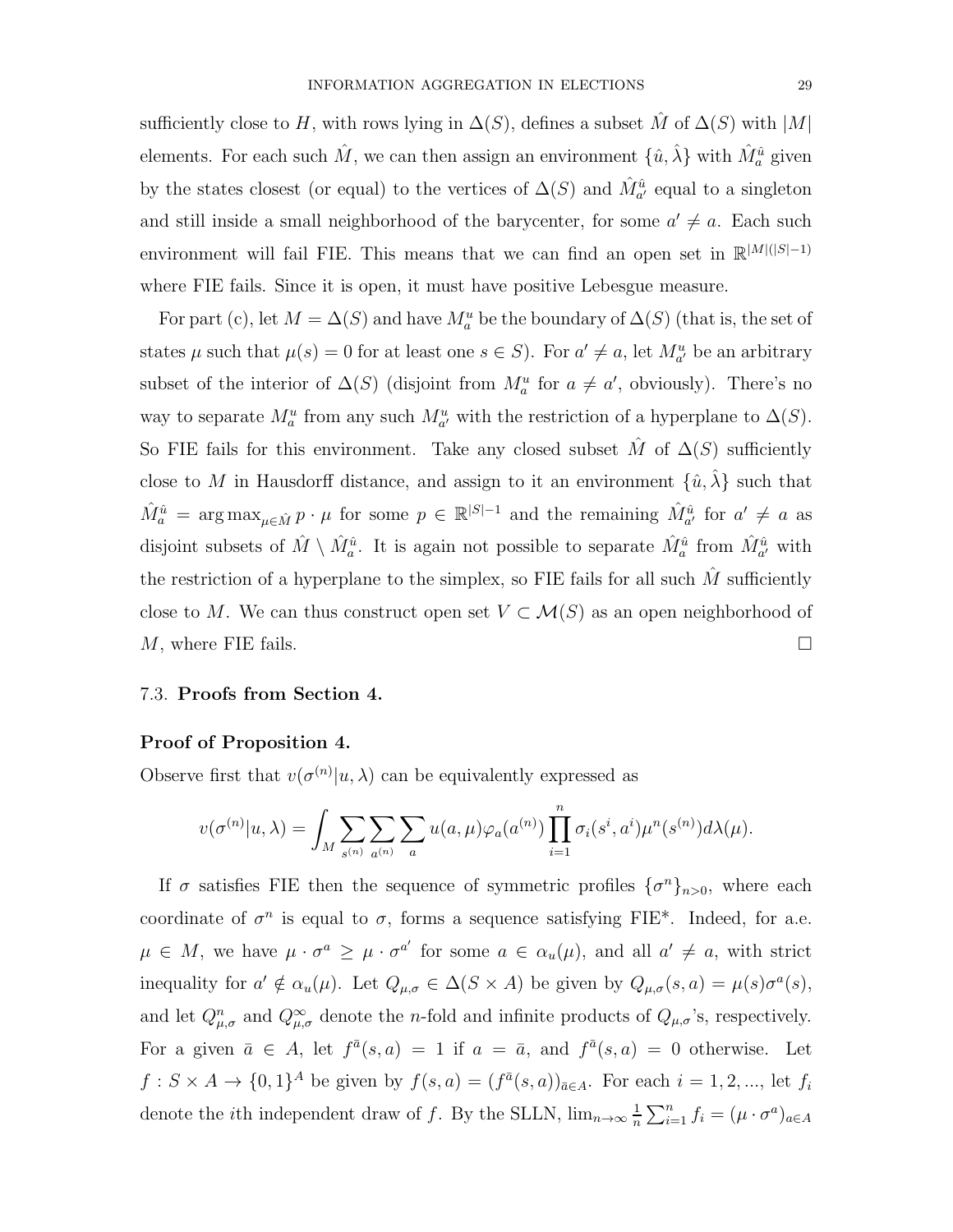$Q^{\infty}_{\mu,\sigma}$ -a.s. By Sanov's theorem,

 $s^{(n)}$ 

 $a^{(n)}$ 

 $a \in \alpha_u(\mu)$ 

$$
\lim_{n \to \infty} Q_{\mu,\sigma}^n(E^n) = 1,
$$

where  $E^n = \left\{ (s^{(n)}, a^{(n)}) \in S^n \times A^n : \sum_{a \in \alpha_u(\mu)} \varphi_a(a^{(n)}) = 1 \right\}$ . It follows that  $1 \geq \lim_{n \to \infty} \sum_{n}$  $\sum$  $\sum$  $\varphi_a(a^{(n)})Q_{\mu,\sigma}^n(s^{(n)},a^{(n)}) \ge \lim_{n\to\infty}Q_{\mu,\sigma}^n(E^n) = 1,$ 

which implies that

$$
\lim_{n \to \infty} \sum_{s^{(n)}} \sum_{a^{(n)}} \sum_{a \notin \alpha_u(\mu)} \varphi_a(a^{(n)}) Q_{\mu, \sigma}^n(s^{(n)}, a^{(n)}) = 0,
$$

and then

$$
\lim_{n\to\infty}\sum_{s^{(n)}}\sum_{a^{(n)}}\sum_{a}u(a,\mu)\varphi_a(a^{(n)})Q^n_{\mu,\sigma}(s^{(n)},a^{(n)})=\max_a u(a,\mu).
$$

As

$$
v(\sigma^n|u,\lambda) = \int_M \sum_{s^{(n)}} \sum_{a^{(n)}} \sum_a u(a,\mu) \varphi_a(a^{(n)}) Q_{\mu,\sigma}^n(s^{(n)},a^{(n)}) d\lambda(\mu),
$$

Lebesgue Dominated Convergence ensures that

$$
\lim_{n \to \infty} v(\sigma^n | u, \lambda) = \int_M \max_a u(a, \mu) d\lambda(\mu) \equiv \bar{u},
$$

so the sequence  $\{\sigma^n\}_{n>0}$  satisfies FIE<sup>\*</sup>.

Conversely, let  $\{\sigma^{(n)}\}_{n>0}$  be a sequence of possibly asymmetric strategy profiles satisfying FIE\*. For  $\lambda$ -a.e.  $\mu$ , we have

$$
\lim_{n \to \infty} \frac{1}{n} \sum_{i=1}^{n} \sum_{s} \mu(s) \sigma_i^{(n)}(s, a(\mu)) \ge \lim_{n \to \infty} \frac{1}{n} \sum_{i=1}^{n} \sum_{s} \mu(s) \sigma_i^{(n)}(s, a')
$$

for some  $a(\mu) \in \alpha_u(\mu)$ , and all  $a' \neq a$ , with strict inequality for  $a' \notin \alpha_u(\mu)$ , by Kolmogorov's SLLN. Take a subsequence such that  $\frac{1}{n} \sum_{i=1}^{n} \sigma_i^{(n)}$  $i^{(n)}$  converges and, still using *n* to index the subsequence, define  $\tilde{\sigma} = \lim_{n \to \infty} \frac{1}{n}$  $\frac{1}{n}\sum_{i=1}^n \sigma_i^{(n)}$  $i^{(n)}$ . It follows that, for  $\lambda$ -a.e μ,  $\mu \cdot \tilde{\sigma}^{a(\mu)} \geq \mu \cdot \tilde{\sigma}^{a'}$ , for some  $a(\mu) \in \alpha_u(\mu)$  and all  $a' \neq a$ , with strict inequality for  $a' \notin \alpha_u(\mu)$ . Therefore,  $\max_a \mu \cdot \tilde{\sigma}^a \subset \alpha_u(\mu)$  a.s., for otherwise there would exist a set E with  $\lambda(E) > 0$  and  $a' \notin \alpha_u(\mu)$  with  $\mu \cdot \tilde{\sigma}^{a'} \geq \mu \cdot \tilde{\sigma}^{a(\mu)}$  for all  $\mu \in E$ , contradicting what we just established. That is,  $\tilde{\sigma}$  satisfies FIE.

# Proof of Theorem 2.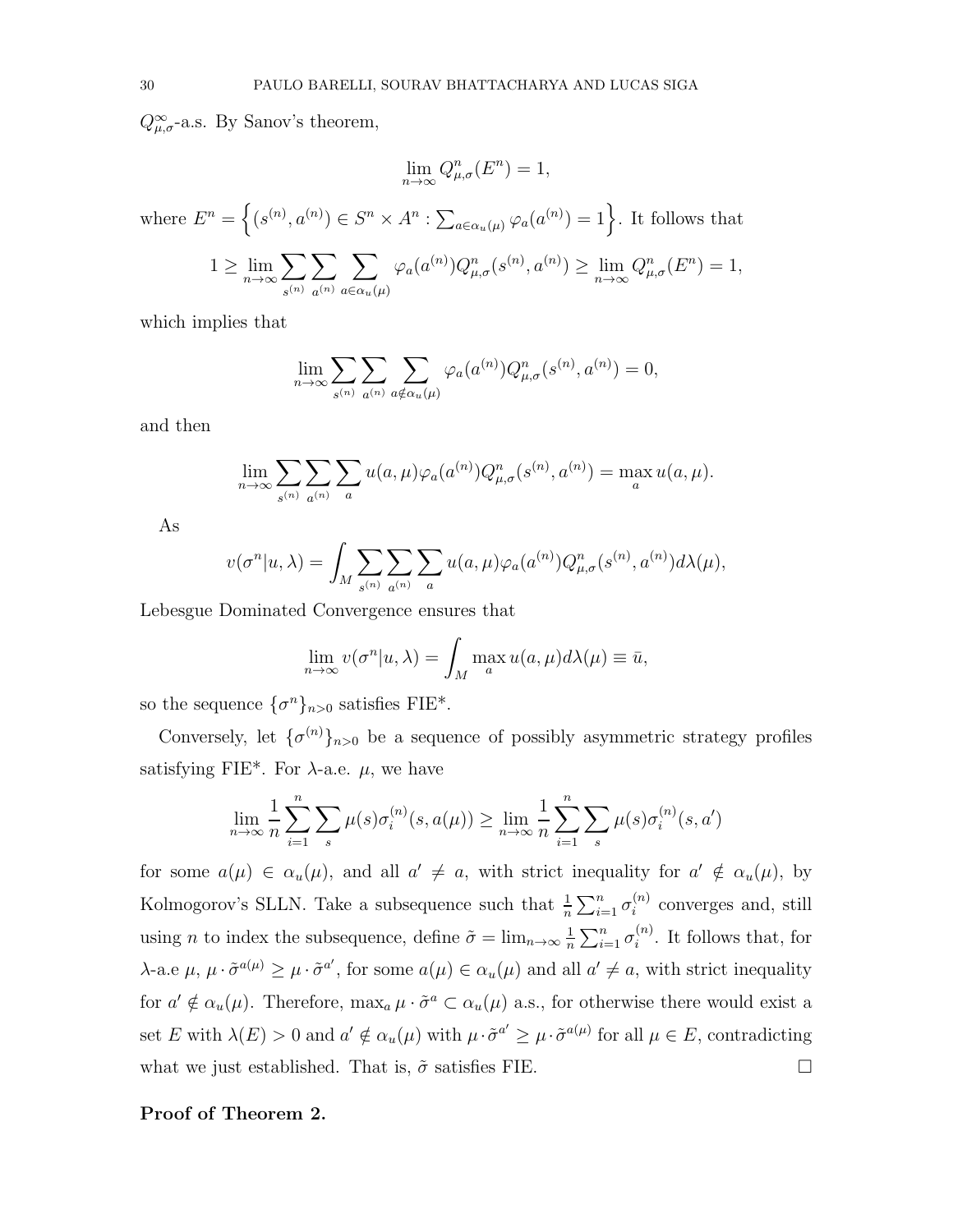Let  $\{\sigma^{(n)}\}_{n>0}$  be a sequence of profiles of strategies such that  $\sigma^{(n)} \in \arg \max v(\sigma^{(n)}|u, \lambda)$ . Part (i) follows from McLennan (1998)'s Theorem 1. Let  $\sigma$  satisfy FIE and let  $\sigma^n$ denote the symmetric profile with all entries equal to  $\sigma$ . We then have

$$
\bar{u} \ge \limsup_{n \to \infty} v(\sigma^{(n)} | u, \lambda) \ge \liminf_{n \to \infty} v(\sigma^{(n)} | u, \lambda) \ge \liminf_{n \to \infty} v(\sigma^{(n)} | u, \lambda) = \bar{u},
$$

where the last equality follows from Proposition 4. This establishes part (ii).  $\square$ 

## 7.4. Proofs from Section 5.

#### Proof of Theorem 3.

In terms of restrictions imposed on strategy sets, and using " $(vi) \Rightarrow (v)$ " to denote that if an environment allows FIE under  $(vi)$  then it also allows FIE under  $(v)$ , the implications  $(vi) \Rightarrow (v) \Rightarrow (iv) \Rightarrow (ii) \Rightarrow (i)$  and  $(v) \Rightarrow (iii) \Rightarrow (ii)$  are immediate.<sup>19</sup> It remains to show that  $(i) \Rightarrow (vi)$ . Suppose  $\sigma$  allows FIE under  $(i)$ . Define  $R(s) = 1$ – 1  $\frac{1}{|A|}\sum_{a\in S}\bar{\sigma}_a(s)$ , and let  $\sigma_a^{\text{PV}}(s) \equiv \frac{1}{|A|}$  $\frac{1}{|A|}[\bar{\sigma}_a(s)+R(s)]$ . For each s, we have  $\sigma_a^{\text{PV}}(s) \in [0,1]$ and  $\sum_{a\in A}\sigma_i^{PV}(s) = \frac{1}{|A|}\sum_{a\in A} (\bar{\sigma}_a(s) + 1 - \frac{1}{|A|})$  $\frac{1}{|A|}\sum_{a\in A}\bar{\sigma}_a(s)\Big)=1$ , so  $\sigma^{\text{PV}}(s)\in\Delta(A)$ for every s. Take  $\sigma_a^{\text{PV}}(s)$  to be the probability that a voter with signal s gives a score of 1 to alternative a under voting rule (vi). As  $\sum_s(\sigma_a^{PV}(s) - \sigma_a^{PV}(s))\mu(s) =$ 1  $\frac{1}{|A|}\sum_s(\bar{\sigma}_a(s)-\bar{\sigma}_a)\mu(s)$ , if a wins under  $\sigma$  under rule (*i*) then a wins under  $\sigma^{\text{PV}}$  under rule  $(vi)$  in a large election, by the SLLN.

# Proof of Proposition 5.

Suppose an environment allows FIE for some  $q \in (0,1)$  and let  $\sigma$  be the strategy that satisfies FIE, with the interpretation that  $\sigma(s)$  is the probability of voting for a given signal  $s \in S$ . Now consider any other  $q' \in (0,1)$ . Replacing  $\sigma$  by  $\sigma'$  given by  $\sigma'(s) = q' + \varepsilon(\sigma(s) - q)$ , where  $\varepsilon > 0$  is chosen so that  $\sigma'$  is a strategy, we ensure it satisfies FIE given voting rule q' . В последните последните последните последните последните последните последните последните последните последн<br>В последните последните последните последните последните последните последните последните последните последнит

# Proof of Theorem 4.

 $19$ In addition, for a finite electorate and any two rules connected by " $\Rightarrow$ ", Theorem 2 in McLennan (1998) establishes that if there is an equilibrium in the first then there is an equilibrium in the second yielding at least as much utility – this extends Proposition 1 in Ahn and Oliveros (2016) to all rules in Definition 7.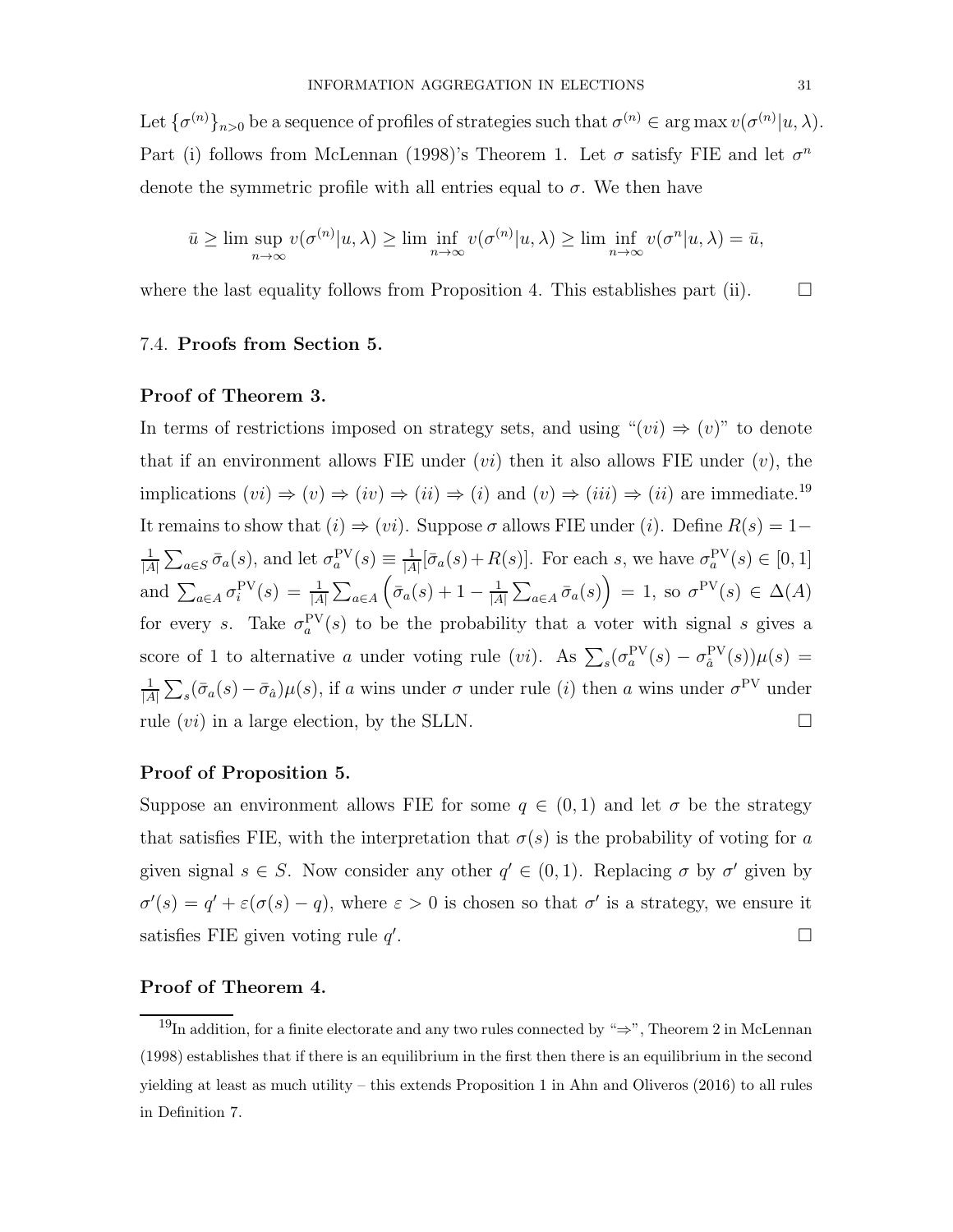For the "only if" direction, let  $\sigma$  satisfy FIE and define  $b^a : S \to \mathbb{R}$  as  $b^a(s) = \sigma^a(s)$ for every  $s \in S$ . As  $b^a$  is bounded and measurable,  $v(a,\mu) = \int b^a(s) d\mu(s)$  defines a linear utility function refining  $u$ .

For the "if" direction, suppose that there is a linear utility function  $v(a, \mu)$  =  $\int b^a(s)d\mu(s)$  that refines u. Consider a linear  $\hat{v} \in \mathcal{U}$  given by  $\hat{v}(a,\mu) = \int \hat{b}^a(s)d\mu(s)$ , where  $\hat{b}^a(s) = \gamma b^a(s) + \frac{1}{|A|}(1 - \sum_a \gamma b^a(s))$  for every  $s \in S$ , with  $\gamma > 0$  chosen to ensure that  $\hat{b}^a(s) > 0$  for all  $a \in A$  and  $s \in S$ . Indeed, since there exists  $c > 0$  such that  $b^a(s) \geq -c$  for every  $s \in S$ , any  $\gamma$  satisfying  $0 < \gamma < \frac{1}{2c|A|}$  will do. Since  $\hat{v}$  is affine to  $v, \alpha_{\hat{v}}(\mu) = \alpha_v(\mu)$  for all  $\mu$ , and hence  $\alpha_{\hat{v}}(\mu) \subset \alpha_u(\mu)$  a.s. Define a mixed strategy by setting  $\sigma^a(s) = \hat{b}^a(s)$  for all  $a \in A$  and  $s \in S$ . Observe that indeed  $\sigma(s) \in \Delta(A)$  and that  $\sigma$  is Borel measurable. Since  $\arg \max_a E_\mu(\sigma^a) = \alpha_{\hat{v}}(\mu)$ ,  $\sigma$  satisfies FIE.

#### Proof of Proposition 6.

Consider a sequence of finite subsets  $M^m$  of M such that (i)  $M^m \subset M^{m+1}$ , (ii)  $M^m \to M$  in Hausdorff sense, and (iii) the densities  $f_\mu$  of state  $\mu$  with respect to  $\bar{\mu}$ are independent, for all  $\mu \in \mathcal{M}^m$ . We can do this because the environment satisfies independence. Again use  $A = \{1, ..., k\}.$ 

Fix a list  $c_1 > \cdots > c_k > 0$ . By independence, for each m there is  $b^m \in L_\infty(\bar{\mu})$ (in fact, we can choose  $b^m$  to have range in [-1, 1]) such that  $\int b^m(s) f_\mu(s) d\bar{\mu}(s)$  =  $c_i$ , for all  $\mu \in M_i^{u,m}$ , for all i, where  $M_a^{u,m} = M^m \cap M_a^u$ .

Now, because the Borel sigma-algebra in X is countably generated,  $L_1(\bar{\mu})$  is separable and the weak\* topology in  $L_{\infty}(\bar{\mu})$  is metrizable. Also, because  $\bar{\mu}$  is a probability measure, the norm dual of  $L_1(\bar{\mu})$  is  $L_{\infty}(\bar{\mu})$  (Aliprantis and Border (2006), Theorem 13.28), and hence by Alaoglu's theorem (Aliprantis and Border (2006), Theorem 6.21), the so constructed sequence  $b<sup>m</sup>$  has a weak<sup>\*</sup>-convergent subsequence. Let b be its limit. As  $M_a^{u,m} \subset M_a^{u,m'}$  for  $m' > m$ , for each  $\mu \in M_a^{u,m}$  for each i, we have  $\int b(s)f_{\mu}(s)d\bar{\mu}(s) = c_a.$ 

Fix  $\mu \in M_a^u$ . Since u is continuous, we will have a sequence  $(\mu^m)_m$  with  $\mu^m \in M_a^{u,m}$ and  $\mu^m \to \mu$ . By continuity of f, for each s we have  $f_{\mu^m}(s) \to f_{\mu}(s)$ . So, by Lebesgue Dominated Convergence, we have  $\int b(s)f_{\mu^m}(s)d\bar{\mu}(s) \to \int b(s)f_{\mu}(s)d\bar{\mu}(s)$  so it must be that  $\int b(s)f_{\mu}(s)d\bar{\mu}(s) = c_a$ , and we are done.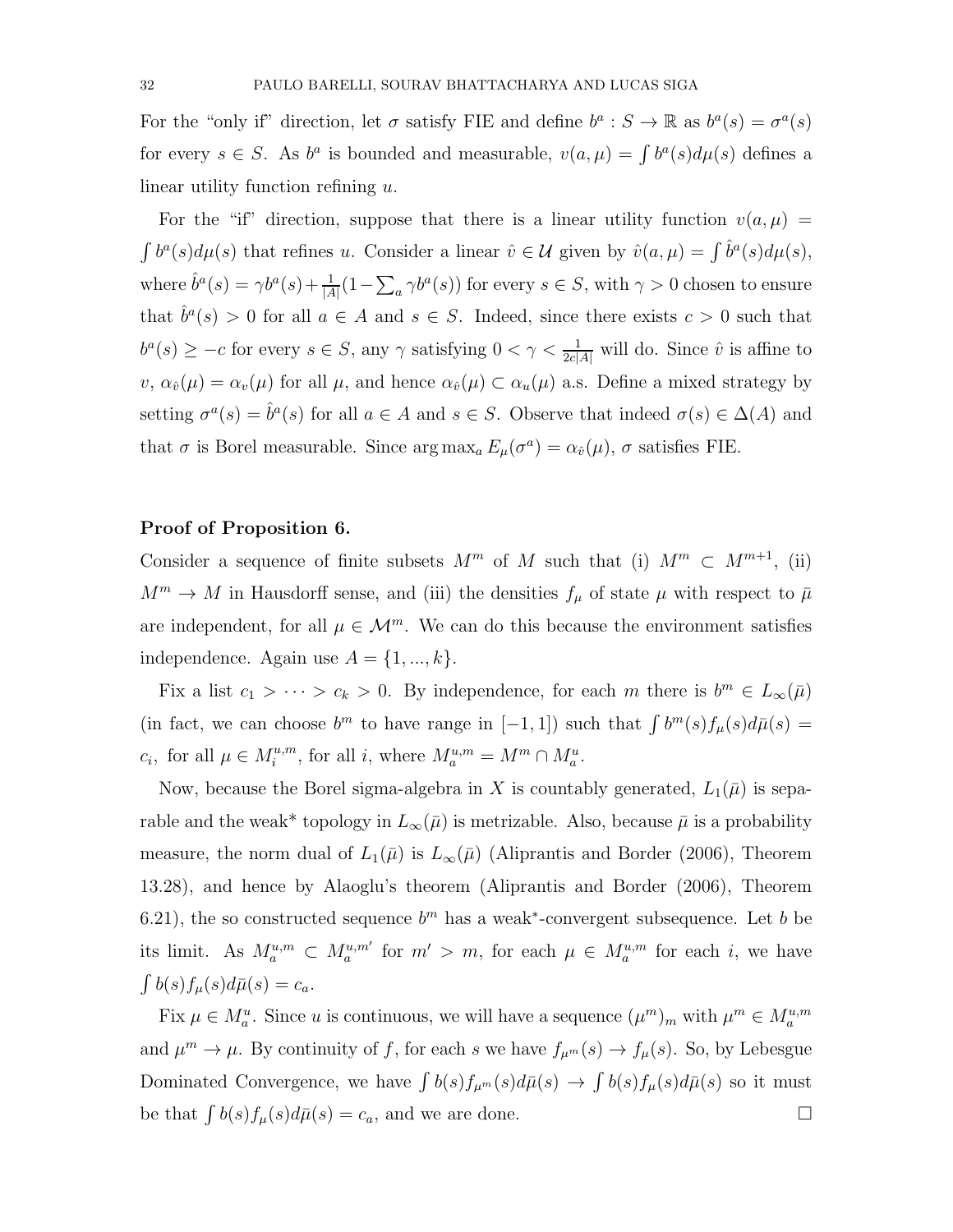#### Proof of Proposition 7.

For (a), we will use the fact that a finite set of analytic functions  $\{f_1, ..., f_{|M|}\}$ , with  $f_j: S \to \mathbb{R}$  for  $j = 1, ..., |M|$ , is linearly independent if and only if the Wronskian  $W(f)$  evaluated at some s is not zero. Fix  $s \in S$ . Consider the set in  $D = \{f \in$  $\mathcal{M}^{[M]}_{\overline{\mu}}(S):W(f)(s)\neq 0\}$ . As the mapping  $f\mapsto W(f)(s)$  is continuous, D is an open set. Now pick  $g \in \mathcal{M}_{\bar{\mu}}^{|M|}(S)$  with  $W(g)(s) \neq 0$ . For any  $f \in \mathcal{M}_{\bar{\mu}}^{|M|}(S)$  and  $0 < \varepsilon \leq 1$ , consider  $(1-\varepsilon)f + \varepsilon g$ , also an element of  $\mathcal{M}_{\bar{\mu}}^r(S)$ . The function  $\varepsilon \mapsto W((1-\varepsilon)f + \varepsilon g)(s)$ is a polynomial function which is not identically equal to zero because it's non-zero when  $\varepsilon = 1$ . It has finitely many zeros, so for any  $\varepsilon$  as close as one pleases to zero,  $W((1-\varepsilon)f + \varepsilon g)(s) \neq 0$ . As  $(1-\varepsilon)f + \varepsilon g$  converges to f in the  $C^{\infty}(S, \mathbb{R}^{|M|})$  topology as  $\varepsilon \to 0$ , this establishes that D is dense. Hence the set of sets of states in  $\mathcal{M}_{\bar{\mu}}^{|M|}(S)$ satisfying independence is open and dense. Now apply Proposition 6.

Move to (b). Let d denote the metric on S and consider two open balls  $B(s_1, r)$ and  $B(s_2, r)$  of radius  $r > 0$ , where  $d(s_1, s_2) > 4r$ . Set  $F_j$  to be the closure of  $B(s_j, p)$  in S, for  $j = 1, 2$ . Consider their corresponding spaces of Borel probability measures  $\Delta(F_1)$  and  $\Delta(F_2)$ . Let  $M = \Delta(S)$  and consider an environment  $\{u, \lambda\}$  such that  $u(a,\mu)$  is the indicator function of the set  $\Delta(F_1) \cup \Delta(F_2)$ ,  $u(a',\mu) > 0$  for all  $\mu \in \Delta(S) \setminus (\Delta(F_1) \cup \Delta(F_2))$ , for all  $a' \neq a$ , and  $\lambda(\Delta(F_j)) > 0$  for  $j = 1, 2$ . Thus  $M_a^u = \Delta(F_1) \cup \Delta(F_2)$  and  $M_{a'}^u \subset M \setminus M_a^u$  for all  $a' \neq a$ . Observe that for given  $\mu_1 \in \Delta(F_1)$  and  $\mu_2 \in \Delta(F_2)$ ,  $\mu = \beta \mu_1 + (1 - \beta) \mu_2 \notin M_a^u$  for any  $\beta \in (0, 1)$ . If FIE was possible, for  $\lambda$ -a.e.  $\mu_1$  and  $\mu_2$  in  $\Delta(F_1)$  and  $\Delta(F_2)$ , respectively, and  $\lambda$ -a.e.  $\mu = \beta \mu_1 + (1 - \beta) \mu_2$  and  $\beta \in (0, 1)$ , there would exist a function  $f : S \to \mathbb{R}$  such that  $\int f d\mu_1 > \int f d\mu$  and  $\int f d\mu_2 > \int f d\mu$ . But  $\int f d\mu = \beta \int f d\mu_1 + (1 - \beta) \int f d\mu_2$ , so we would have  $\int f d\mu_1 > \int f d\mu_2 > \int f d\mu_1$ , an absurd. So M fails FIE.

Given  $0 < \varepsilon < r/2$ , consider an  $\varepsilon$ -open neighborhood of M in  $\mathcal{M}(S)$ , that is, the set  $V = \{ \hat{M} \in \mathcal{M}(S) : d_H(\hat{M}, M) < \varepsilon \}$ , where  $d_H$  denotes the Hausdorff distance. For each such  $\hat{M}$ , we must have  $\hat{M} \cap \Delta(F_j) \neq \emptyset$ ,  $j = 1, 2$ , and  $\hat{M} \cap M_{a'}^u \neq \emptyset$ for some  $a' \neq a$ . Indeed, because  $\Delta(S)$  is endowed with the weak\* topology,  $\hat{M}$ contains a set  $\{\delta_{\hat{s}_1}, \delta_{\hat{s}_2}, \delta_{\hat{z}}\}$ , where  $\max\{d(s_1, \hat{s}_1), d(s_2, \hat{s}_2), d(z, \hat{z})\} < \varepsilon$  for some z with  $\min\{d(z,s_1), d(z,s_2)\} > 2r$ . For each  $\hat{M}$ , pick  $\hat{\lambda}$  with supp  $\hat{\lambda} = \hat{M}$ ,  $\hat{\lambda}(\Delta(F_j)) > 0$ ,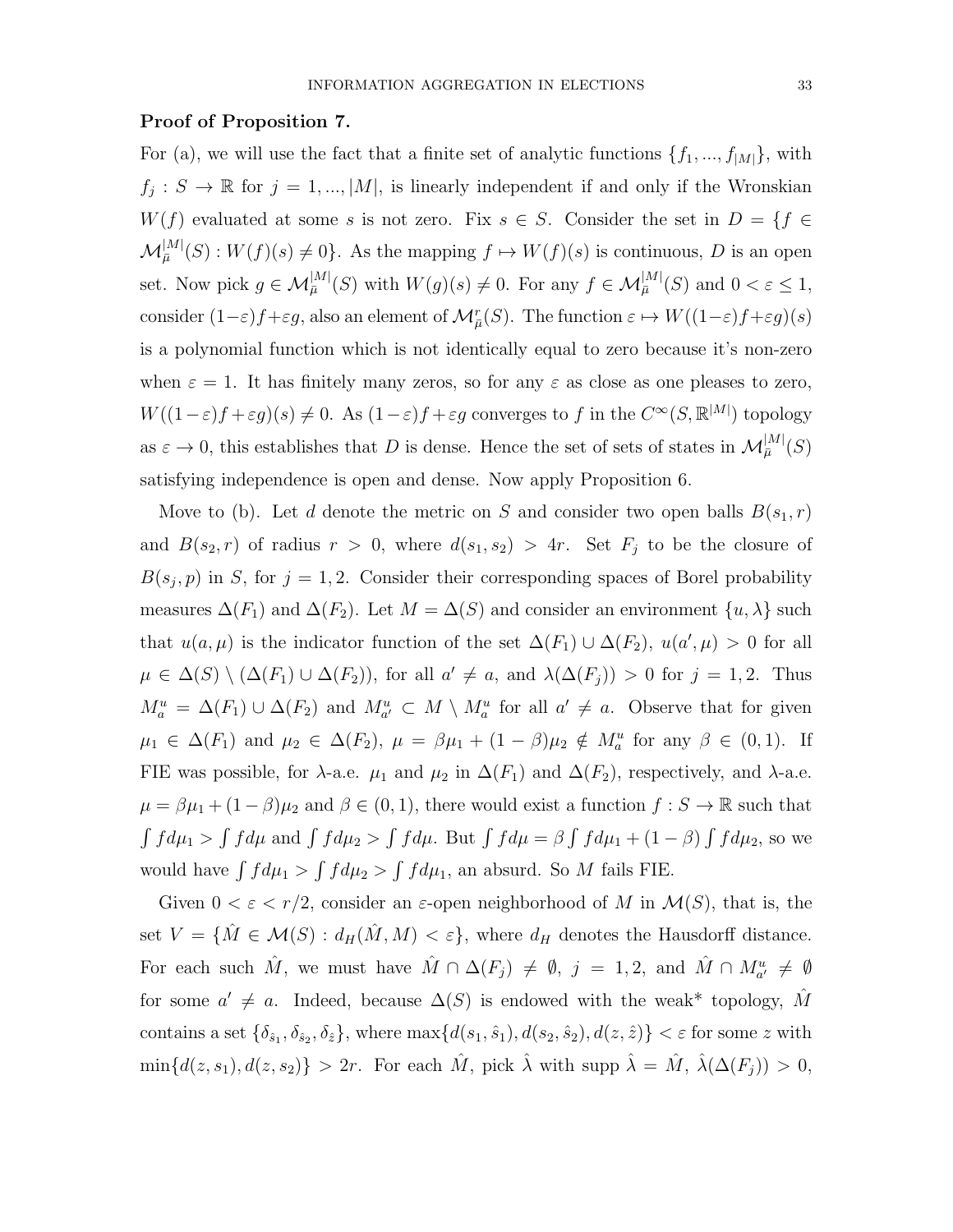$j = 1, 2$ , and and let  $\hat{u}$  be the restriction of u to  $\hat{M}$ . The computations above show that FIE fails for any such  $\tilde{M} \in V$ .

#### 7.5. Green and Osband (1991).

In this section, we connect our results to Green and Osband's. Let  $\beta : M \to A$  and  $w: A \times S \to \mathbb{R}$ , with  $w^a(s) \equiv w(a, s)$ . Green and Osband (GO henceforth) employ the following notion:

**Definition 9.** A function w rationalizes  $\beta$  if  $\forall \mu \in M$ ,  $E_{\mu}(w^{\beta(\mu)}) = \max_{a} E_{\mu}(w^a)$  and  $\forall a \in A, \exists \mu \in M \text{ such that } \beta(\mu) = a \text{ and } \forall \hat{a} \neq a, E_{\mu}(w^{\hat{a}}) < E_{\mu}(w^a).$ 

GO provide conditions under which a given function  $\beta$  can be rationalized by some w, by focusing on the geometry of the partition defined by  $\beta$ , in which each element is given by  $\pi_a = {\mu \in M : \mu \in \beta^{-1}(a)}$ . We use  $\Pi$  to denote the partition  ${\{\pi_a\}}_{a \in A}$ , defined by  $\beta$ . We start by summarizing their condition.

For convenience, let us write  $A = \{1, ..., k\}$  and use i and j to denote two generic elements of A. Let  $\pi_{ij} \subset M$  be the relative interior of the intersection of the closures of  $\pi_i$  and  $\pi_j$ , if the latter has dimension  $|S|-2$  (it is equal to the empty set otherwise). Say that  $\pi_i$  and  $\pi_j$  are adjacent when  $\pi_{ij} \neq \emptyset$ . For any  $m > 1$ , a *circuit* is a function  $\gamma_m : \{0, ..., m\} \to \Pi$  such that  $\gamma_m(i) = \gamma_m(j)$  if and only if  $i = 0$  and  $j = m$ , and  $\pi_{\gamma_m(i)\gamma_m(i+1)} \neq \emptyset$  for all  $i < m$ . Set  $L_{ij} = \{y \in \mathbb{R}^{|S|} : y = \alpha \omega + \beta(\mu - \hat{\mu})\}$  for  $\alpha$  and β in R,  $\mu$  and  $\hat{\mu}$  in  $\pi_{ij}$ , and  $\omega$  equal to the unit vector in R<sup>[S]</sup>. A flow is a function  $d: \Pi \times \Pi \to \mathbb{R}^{|S|}$  such that whenever  $\pi_{ij} \neq \emptyset$ , (i)  $d(\pi_i, \pi_j)$  is orthogonal to  $L_{ij}$ , (ii)  $(\mu - \hat{\mu}) \cdot d(\pi_i, \pi_j) > 0$  for  $\mu$ ,  $\hat{\mu}$  in  $\pi_{ij}$ , and (iii)  $d(\pi_i, \pi_j) = -d(\pi_j, \pi_i)$ . If satisfies the integrability condition if there exists a flow d such that for every  $m > 1$  and for every elementary circuit  $\gamma_m$ , we have  $\sum_{i=0}^m d(\gamma_m(i), \gamma_m(i + 1)) = 0$ .

A polyhedral convex subset of an affine space is defined to be the intersection of finitely many closed affine half-spaces. Let  $H = \{x \in \mathbb{R}^{|S|} : \sum_{i=1}^{|S|} x_i = 1\}$ . We say that the partition  $\Pi$  satisfies the *convex separating partition condition* if, for each  $a \in A$ , the relative interior of  $\pi_a$  is non-empty and there is a polyhedral convex set  $C \subset H$  such that  $\text{int}(C) \cap M \subset \pi_a \subset C$ . That is, boundary of each partition element  $\pi_a$  is composed of finitely many pieces, each contained on a hyperplane in H.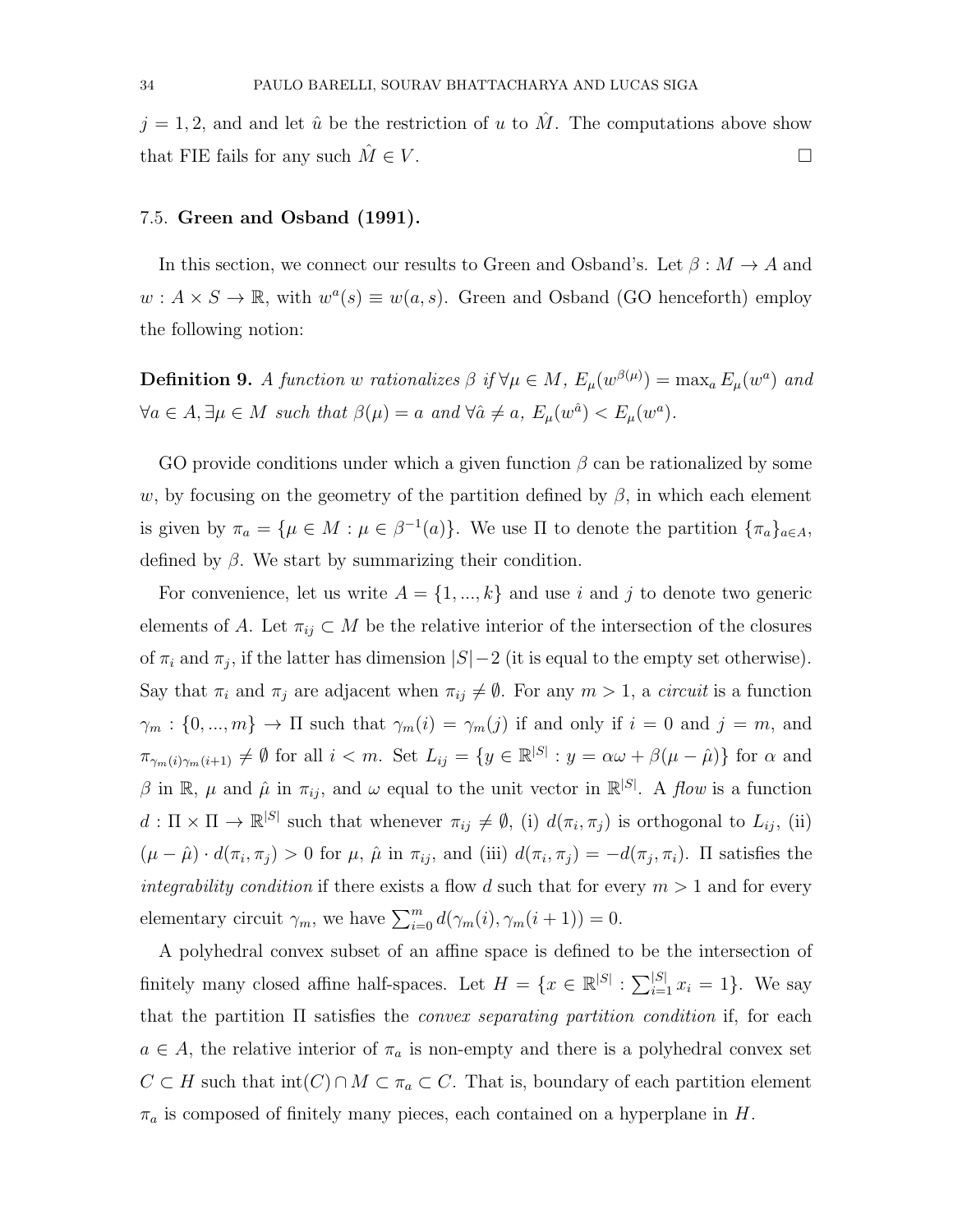**Proposition 8.** An environment  $\{u, \lambda\}$  with  $M = \text{supp } \lambda$  convex and  $|S| - 1$  dimensional, and  $\lambda$  absolutely continuous w.r.t. the Lebesgue measure allows FIE if and only if  $\exists \beta : M \to A$ , with  $\beta(\mu) = \alpha_u(\mu)$  a.s., such that the convex separating partition and integrability conditions hold w.r.t. the partition generated by  $\beta$ .

The proof follows from the following corollary and GO's Proposition 4:

**Corollary 1.** An environment  $\{u, \lambda\}$  with  $M = \text{supp } \lambda$  convex and  $|S| - 1$  dimensional, and  $\lambda$  absolutely continuous w.r.t. the Lebesgue measure allows FIE if and only if there exists w that rationalizes some  $\beta$  such that  $\beta(\mu) = \alpha_u(\mu)$  a.s.

**Proof of Corollary 1.** Let  $v(a, \mu) = b^a \cdot \mu$  refine u. Consider any  $\beta$  such that  $\beta(\mu) = \alpha_u(\mu)$  a.s. Let  $F \subset M$  be the set of states where  $\beta(\mu) = \alpha_u(\mu)$ ,  $\alpha_v(\mu) \subset \alpha_u(\mu)$ , and  $|\alpha_u(\mu)| = 1$  for every  $\mu \in F$ . Now define  $\beta'$  by

$$
\beta'(\mu) = \begin{cases} \beta(\mu) & \text{if } \mu \in F \\ \alpha_v(\mu) & \text{if } \mu \in M \setminus F. \end{cases}
$$

Then,  $\lambda(F) = 1$  and it follows that w given by  $w(a, s) = b^a(s)$  rationalizes  $\beta'$  on M. Conversely, suppose  $\beta(\mu) = \alpha_u(\mu)$  a.s. and let w rationalize  $\beta$ . Set  $v(a, \mu) = w^a \cdot \mu$ so that  $\beta(\mu) = \alpha_v(\mu)$  for all  $\mu \in M$ . Now let  $F \subset M$  be the set of states where  $\beta(\mu) = \alpha_u(\mu)$ . Since  $\lambda(F) = 1$ , it follows that v refines u.

#### **REFERENCES**

- Acharya, A. (2016): "Information Aggregation Failure in a Model of Social Mobility," Games and Economic Behavior, 100, 257 – 272.
- AHN, D. S. AND S. OLIVEROS (2016): "Approval Voting and Scoring Rules with Common Values," Journal of Economic Theory, 166, 304 – 310.
- Ali, S. N., M. Mihm, and L. Siga (2019): "Adverse Selection in Distributive Politics," Working paper.
- Aliprantis, C. D. and K. Border (2006): Infinite Dimensional Analysis: A Hitchhiker's Guide, Springer-Verlag Berlin Heidelberg, 3 ed.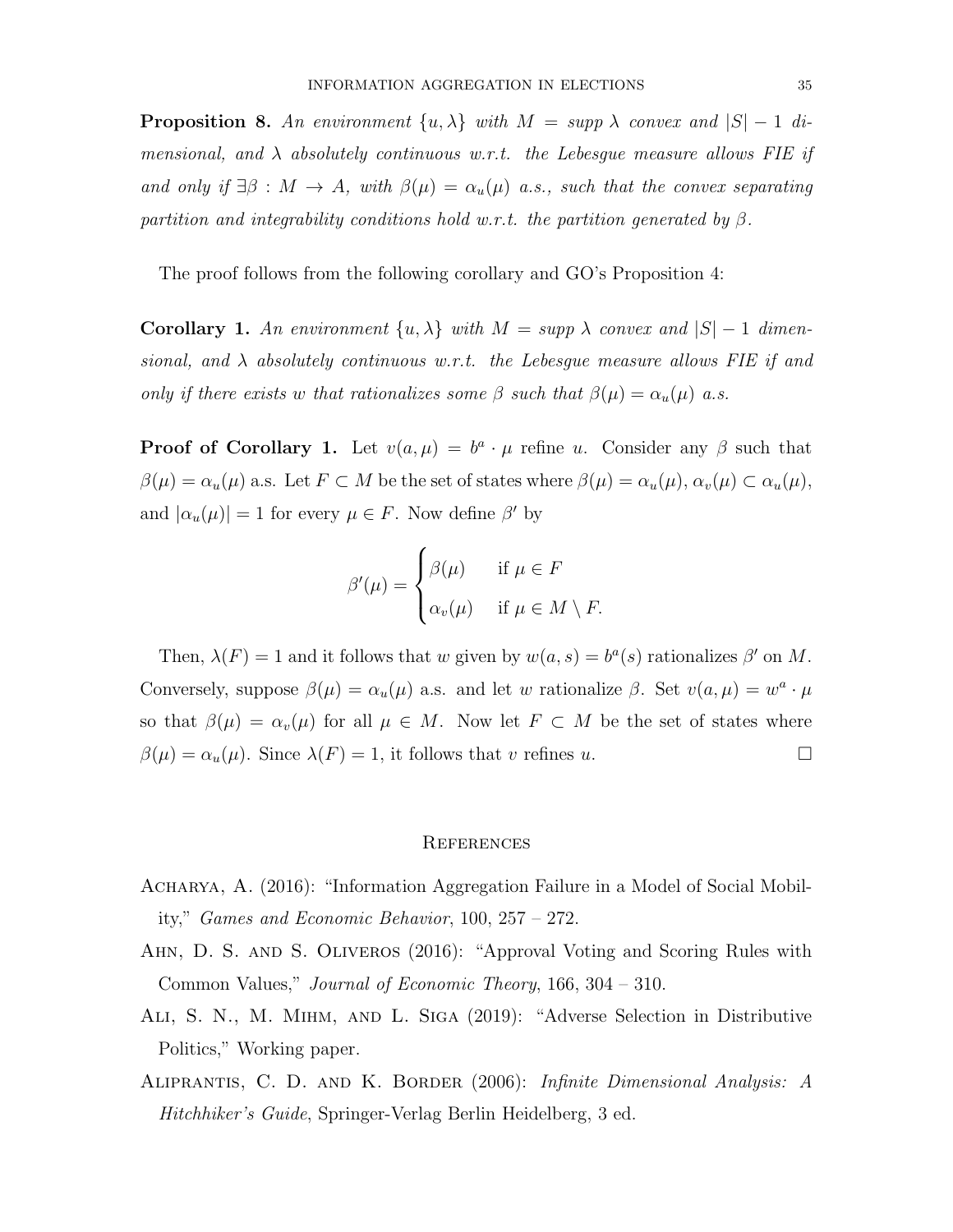- Austen-Smith, D. and J. S. Banks (1996): "Information Aggregation, Rationality, and the Condorcet Jury Theorem," American Political Science Review, 90, 34–45.
- BHATTACHARYA, S. (2013): "Preference Monotonicity and Information Aggregation in Elections," Econometrica, 81, 1229–1247.
- (2018): "Condorcet Jury Theorem in a Spatial Model of Elections," Working paper.
- Bouton, L. and M. Castanheira (2012): "One Person, Many Votes: Divided Majority and Information Aggregation," *Econometrica*, 80, 43–87.
- CALLANDER, S. (2008): "Majority rule when voters like to win," *Games and Eco*nomic Behavior, 64, 393 – 420, special Issue in Honor of Michael B. Maschler.
- Chakraborty, A. and P. Ghosh (2003): "Efficient Equilbria and Information Aggregation in Common Interest Voting Games," Working paper.
- CONDORCET, M. D. (1785): "Essai sur l'application de l'analyse a la probabilité des decisions rendues a la pluralité des voix." Trans. McLean Iain and Hewitt Fiona, 1994. Paris.
- Coughlan, P. J. (2000): "In Defense of Unanimous Jury Verdicts: Mistrials, Communication, and Strategic Voting," The American Political Science Review, 94, 375–393.
- DOWNS, A. (1957): A n Economic Theory of Democracy, New York: Harper & Bros.
- DUGGAN, J. AND C. MARTINELLI (2001): "A Bayesian Model of Voting in Juries," Games and Economic Behavior, 37, 259 – 294.
- EKMEKCI, M. AND S. LAUERMANN (2020): "Manipulated Electorates and Information Aggregation," The Review of Economic Studies, 87, 997–1033.
- $-$  (2022): "Information Aggregation in Poisson-Elections," Theoretical Economics, 17, 1–23.
- Feddersen, T. and W. Pesendorfer (1997): "Voting Behavior and Information Aggregation in Elections With Private Information," Econometrica, 65, 1029–1058. ——— (1998): "Convicting the Innocent: The Inferiority of Unanimous Jury Verdicts under Strategic Voting," The American Political Science Review, 92, 23–35.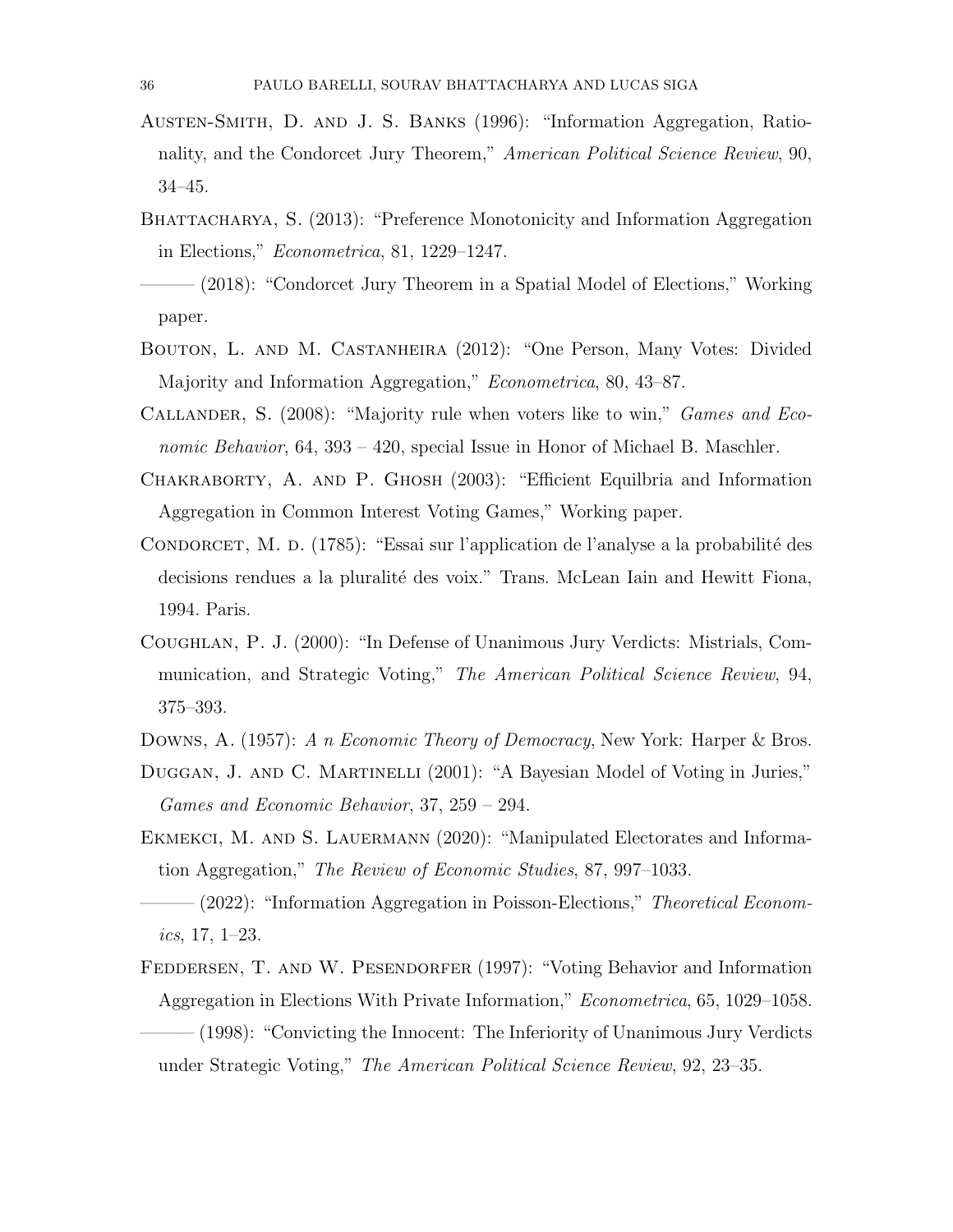- GERARDI, D. AND L. YARIV (2007): "Deliberative Voting," Journal of Economic Theory, 134, 317 – 338.
- Goertz, J. M. and F. Maniquet (2011): "On the Informational Efficiency of Simple Scoring Rules," Journal of Economic Theory, 146, 1464 – 1480.
- Green, E. and K. Osband (1991): "A Revealed Preference Theory for Expected Utility," The Review of Economic Studies, 58, 677–696.
- Kim, J. and M. Fey (2007): "The Swing Voter's Curse with Adversarial Preferences," Journal of Economic Theory,  $135$ ,  $236 - 252$ .
- Krishna, V. and J. Morgan (2012): "Voluntary Voting: Costs and Benefits," Journal of Economic Theory, 147, 2083 – 2123.
- Mandler, M. (2012): "The Fragility of Information Aggregation in Large Elections," *Games and Economic Behavior*,  $74$ ,  $257 - 268$ .
- MARTINELLI, C. (2002): "Convergence Results for Unanimous Voting," Journal of Economic Theory, 105, 278 – 297.
- —— (2006): "Would Rational Voters Acquire Costly Information?" *Journal of Economic Theory*,  $129, 225 - 251$ .
- McLennan, A. (1998): "Consequences of the Condorcet Jury Theorem for Beneficial Information Aggregation by Rational Agents," The American Political Science Review, 92, 413–418.
- McMurray, J. (2013): "Aggregating Information by Voting: The Wisdom of the Experts versus the Wisdom of the Masses," The Review of Economic Studies, 80, 277–312.
- $-$  (2017): "Ideology as Opinion: A Spatial Model of Common-Value Elections," American Economic Journal: Microeconomics, 9, 108–140.
- Mihm, M. and L. Siga (2021): "A Behavioral Characterization of the Likelihood Ratio Order," American Economic Review: Insights, 3, 353–66.
- Myerson, R. B. (1998): "Extended Poisson Games and the Condorcet Jury Theorem," Games and Economic Behavior,  $25$ ,  $111 - 131$ .
- ——— (2002): "Comparison of Scoring Rules in Poisson Voting Games," Journal of *Economic Theory*,  $103, 219 - 251$ .